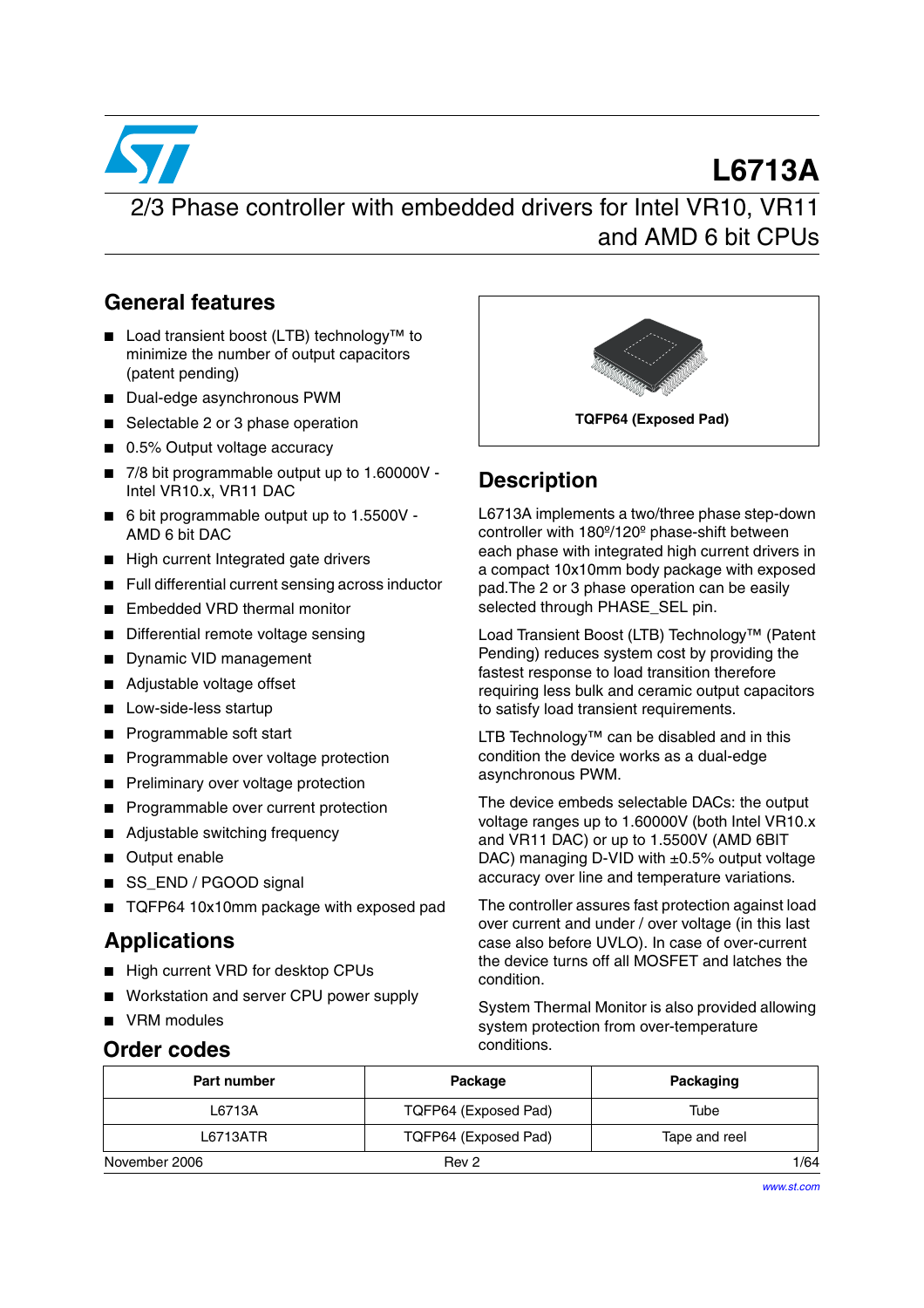# **Contents**

| 1              |     |                                                                 |
|----------------|-----|-----------------------------------------------------------------|
| $\overline{2}$ |     |                                                                 |
|                | 2.1 |                                                                 |
|                | 2.2 |                                                                 |
| 3              |     |                                                                 |
|                | 3.1 |                                                                 |
|                | 3.2 |                                                                 |
| 4              |     |                                                                 |
| 5              |     |                                                                 |
|                | 5.1 |                                                                 |
|                | 5.2 |                                                                 |
|                | 5.3 | Voltage identifications (VID) for Intel VR10 Mode + $6.25mV$ 18 |
|                | 5.4 |                                                                 |
|                | 5.5 | Voltage identifications (VID) codes for AMD 6BIT Mode  20       |
| 6              |     |                                                                 |
| $\overline{7}$ |     |                                                                 |
| 8              |     |                                                                 |
|                | 8.1 |                                                                 |
|                | 8.2 |                                                                 |
| 9              |     |                                                                 |
| 10             |     | Current reading and current sharing loop  32                    |
| 11             |     |                                                                 |

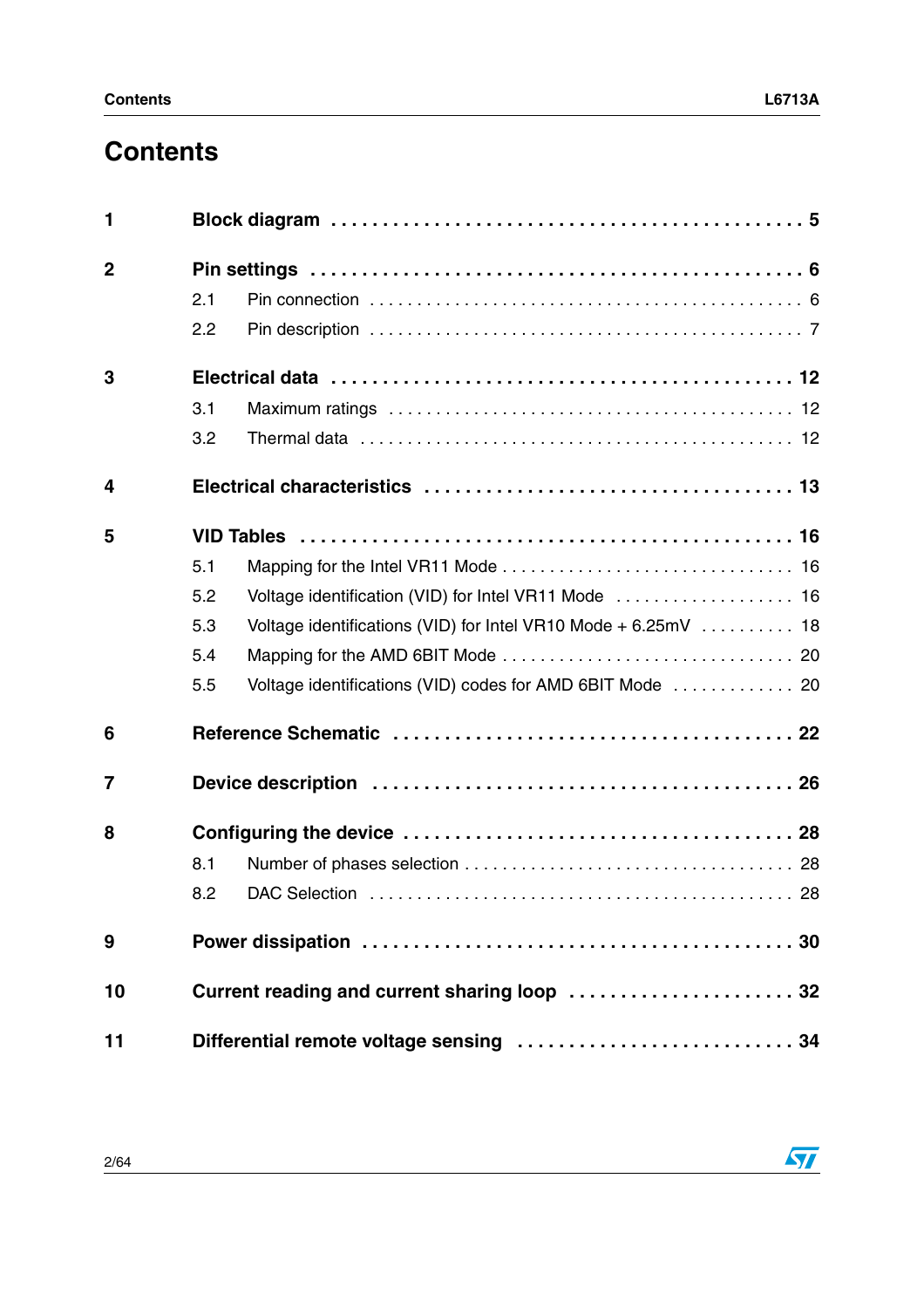| 12 | 12.1<br>12.2 |                                                             |
|----|--------------|-------------------------------------------------------------|
| 13 |              |                                                             |
|    | 13.1         |                                                             |
| 14 |              |                                                             |
| 15 |              |                                                             |
| 16 |              |                                                             |
|    | 16.1         |                                                             |
|    |              | SS/LTB/AMD connections when using LTB Gain = 2 43<br>16.1.1 |
|    |              | SS/LTB/AMD connections when using LTB Gain < 2 44<br>16.1.2 |
|    | 16.2         |                                                             |
|    | 16.3         |                                                             |
| 17 |              | Output voltage monitor and protections  47                  |
|    | 17.1         |                                                             |
|    | 17.2         |                                                             |
|    | 17.3         |                                                             |
|    | 17.4         |                                                             |
| 18 |              |                                                             |
| 19 |              |                                                             |
| 20 |              |                                                             |
| 21 |              | System control loop compensation  52                        |
| 22 |              |                                                             |

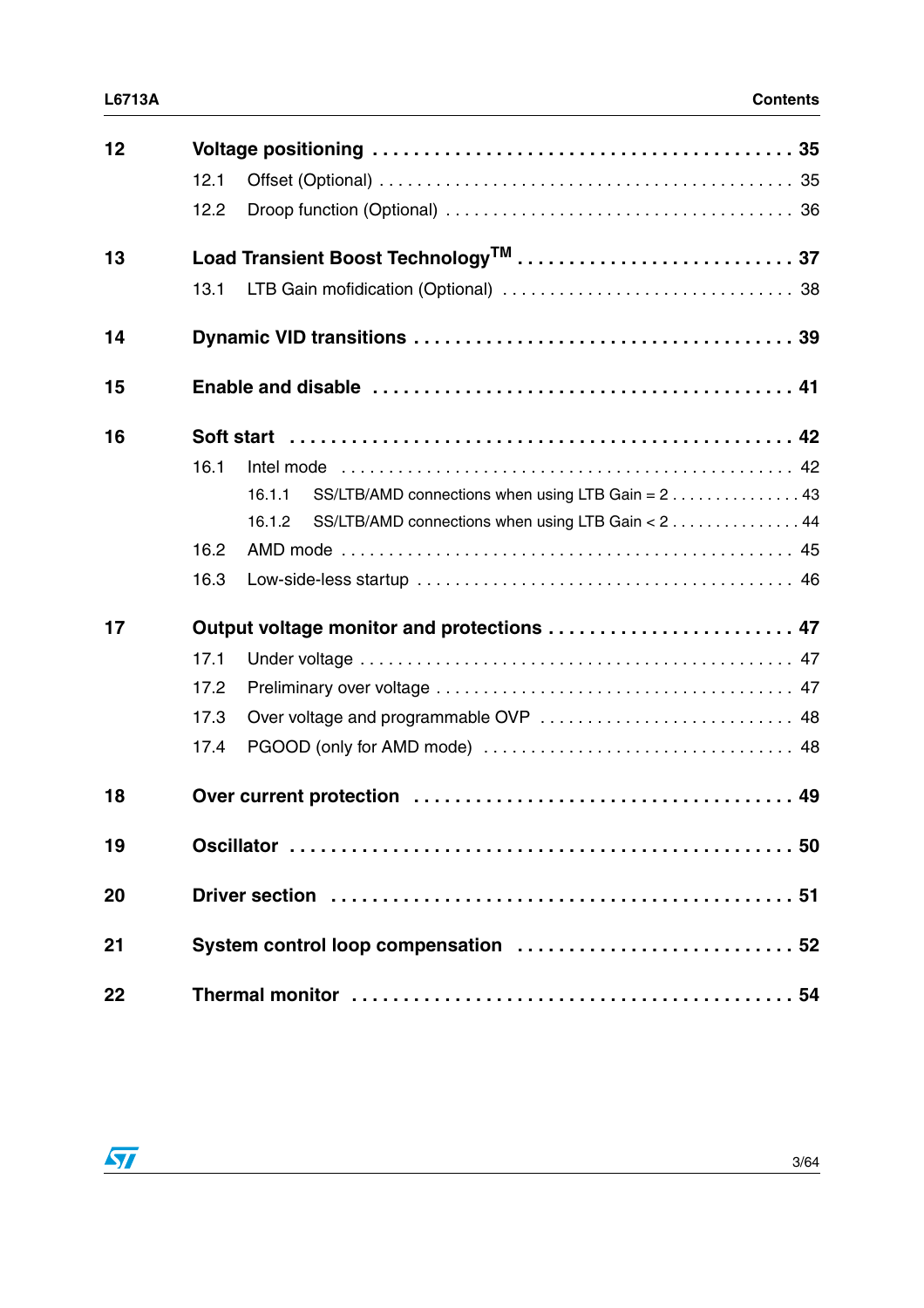| 23 |      |                                                                                                          |  |
|----|------|----------------------------------------------------------------------------------------------------------|--|
|    | 23.1 |                                                                                                          |  |
|    | 23.2 | Ext. current sense circuit tolerance (TOB <sub>CurrSense</sub> ) $\ldots \ldots \ldots \ldots \ldots$ 56 |  |
|    | 23.3 | Time constant matching error tolerance $(TOB_{TCMatching})$ 56                                           |  |
|    | 23.4 |                                                                                                          |  |
| 24 |      |                                                                                                          |  |
|    | 24.1 |                                                                                                          |  |
|    | 24.2 |                                                                                                          |  |
| 25 |      |                                                                                                          |  |
| 26 |      |                                                                                                          |  |
| 27 |      |                                                                                                          |  |

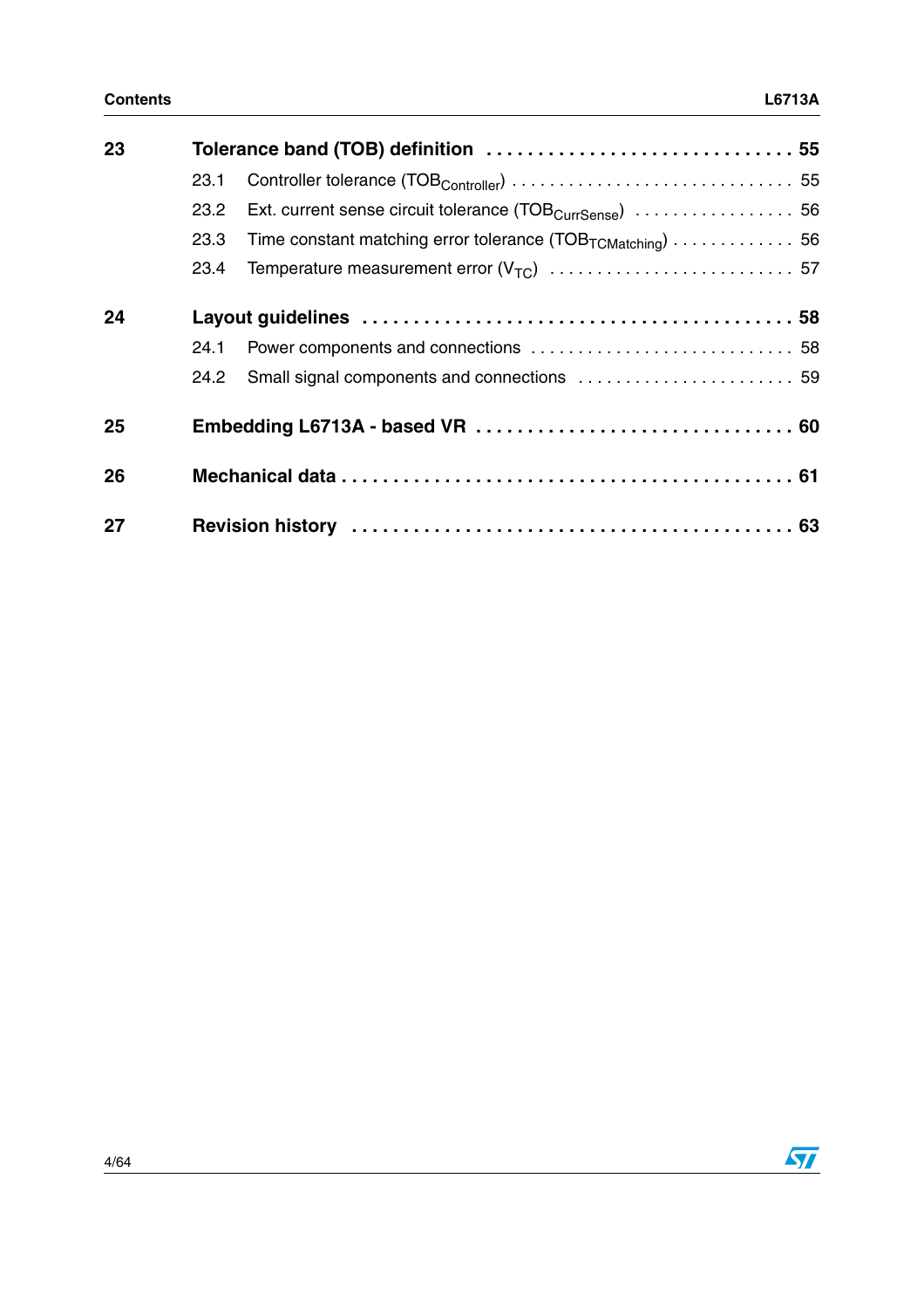# <span id="page-4-0"></span>**1 Block diagram**



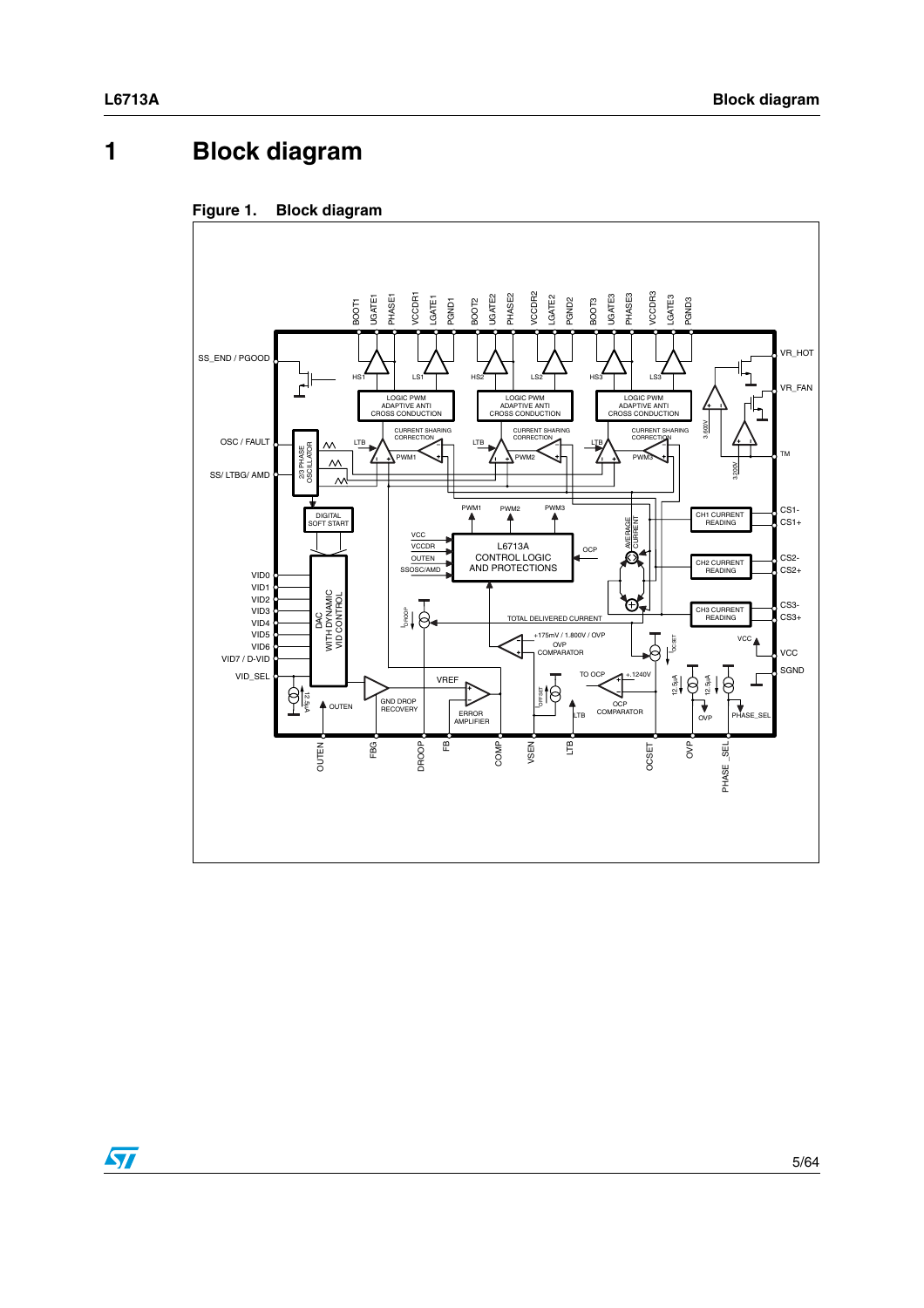# <span id="page-5-0"></span>**2 Pin settings**

### <span id="page-5-1"></span>**2.1 Pin connection**





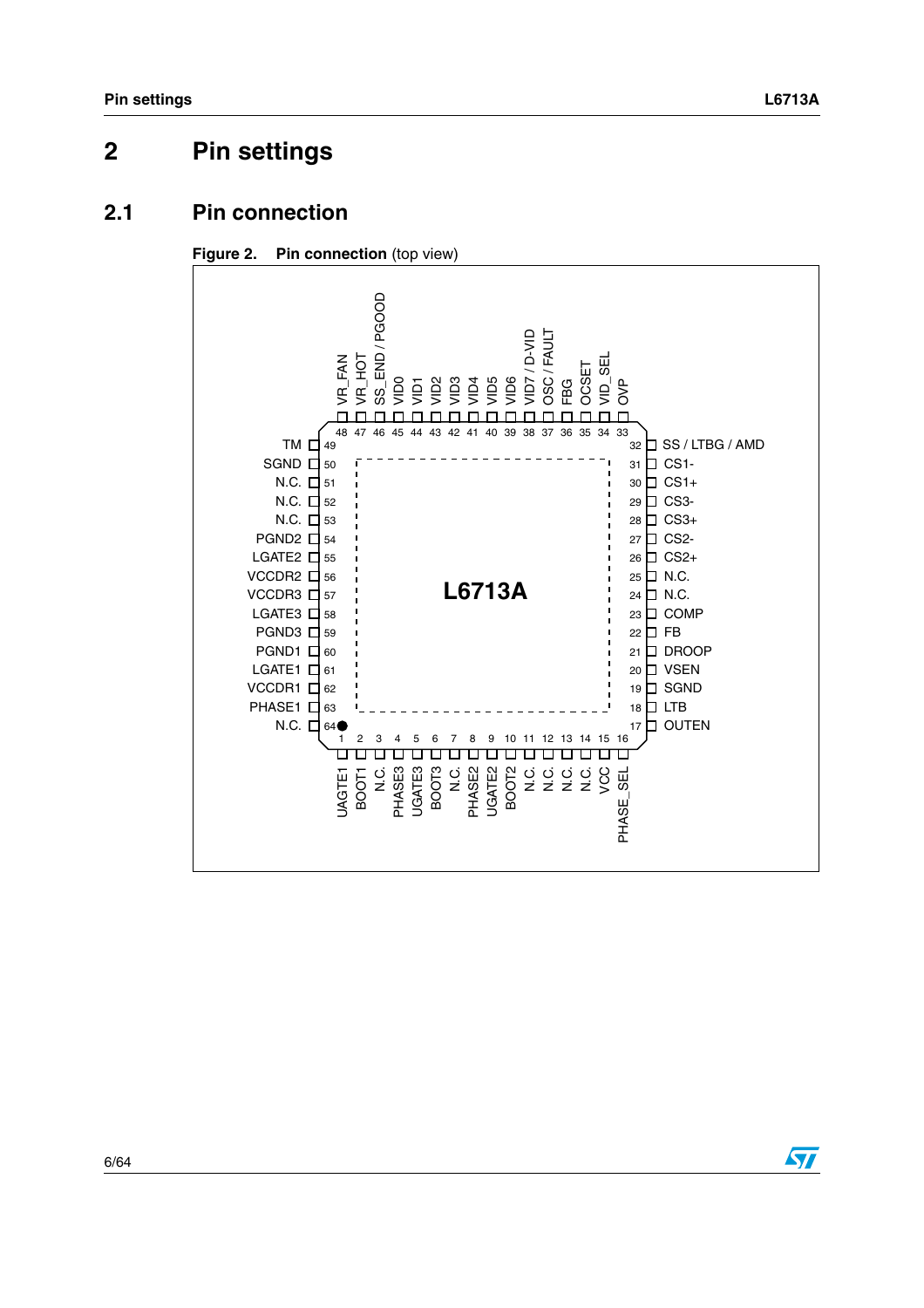# <span id="page-6-0"></span>**2.2 Pin description**

| $N^{\circ}$ | Pin                  | <b>Function</b>                                                                                                                                                                                                                                                                                                                                                                              |
|-------------|----------------------|----------------------------------------------------------------------------------------------------------------------------------------------------------------------------------------------------------------------------------------------------------------------------------------------------------------------------------------------------------------------------------------------|
| 1.          | UGATE1               | Channel 1 HS driver output.<br>A small series resistors helps in reducing device-dissipated power.                                                                                                                                                                                                                                                                                           |
| 2           | BOOT <sub>1</sub>    | Channel 1 HS driver supply.<br>Connect through a capacitor (100nF typ.) to PHASE1 and provide necessary<br>Bootstrap diode.A small resistor in series to the boot diode helps in reducing<br>Boot capacitor overcharge.                                                                                                                                                                      |
| 3           | N.C.                 | Not internally connected.                                                                                                                                                                                                                                                                                                                                                                    |
| 4           | PHASE3               | Channel 3 HS driver return path.<br>It must be connected to the HS3 MOSFET source and provides return path for<br>the HS driver of channel 3.                                                                                                                                                                                                                                                |
| 5           | UGATE3               | Channel 3 HS driver output.<br>A small series resistors helps in reducing device-dissipated power.                                                                                                                                                                                                                                                                                           |
| 6           | BOOT <sub>3</sub>    | Channel 3 HS driver supply.<br>Connect through a capacitor (100nF typ.) to PHASE3 and provide necessary<br>Bootstrap diode.A small resistor in series to the boot diode helps in reducing<br>Boot capacitor overcharge.                                                                                                                                                                      |
| 7           | N.C.                 | Not internally connected.                                                                                                                                                                                                                                                                                                                                                                    |
| 8           | PHASE2               | Channel 2 HS driver return path.<br>It must be connected to the HS2 MOSFET source and provides return path for<br>the HS driver of channel 2. Leave floating when using 2 Phase operation.                                                                                                                                                                                                   |
| 9           | UGATE <sub>2</sub>   | Channel 2 HS driver output.<br>A small series resistors helps in reducing device-dissipated power.<br>Leave floating when using 2 Phase operation.                                                                                                                                                                                                                                           |
| 10          | BOOT <sub>2</sub>    | Channel 2 HS driver supply.<br>Connect through a capacitor (100nF typ.) to PHASE2 and provide necessary<br>Bootstrap diode.A small resistor in series to the boot diode helps in reducing<br>Boot capacitor overcharge. Leave floating when using 2 Phase operation.                                                                                                                         |
| 11          | N.C.                 | Not internally connected.                                                                                                                                                                                                                                                                                                                                                                    |
| 12          | N.C.                 | Not internally connected.                                                                                                                                                                                                                                                                                                                                                                    |
| 13          | N.C.                 | Not internally connected.                                                                                                                                                                                                                                                                                                                                                                    |
| 14          | N.C.                 | Not internally connected.                                                                                                                                                                                                                                                                                                                                                                    |
| 15          | <b>VCC</b>           | Device Supply Voltage. The operative voltage is 12V ±15%. Filter with 1µF (typ)<br>MLCC vs. SGND.                                                                                                                                                                                                                                                                                            |
| 16          | PHASE_<br><b>SEL</b> | PHASE SELection Pin. Internally pulled up by 12.5µA(typ) to 5V.<br>It allows selecting between 2 Phase and 3 Phase operation. See Table 10 for<br>details.                                                                                                                                                                                                                                   |
| 17          | <b>OUTEN</b>         | OUTput ENable Pin. Internally pulled up by 12.5µA(typ) to 5V.<br>Forced low, the device stops operations with all MOSFETs OFF: all the<br>protections are disabled except for Preliminary over voltage.<br>Leave floating, the device starts-up implementing soft-start up to the selected<br>VID code.<br>Cycle this pin to recover latch from protections; filter with 1nF (typ) vs. SGND. |

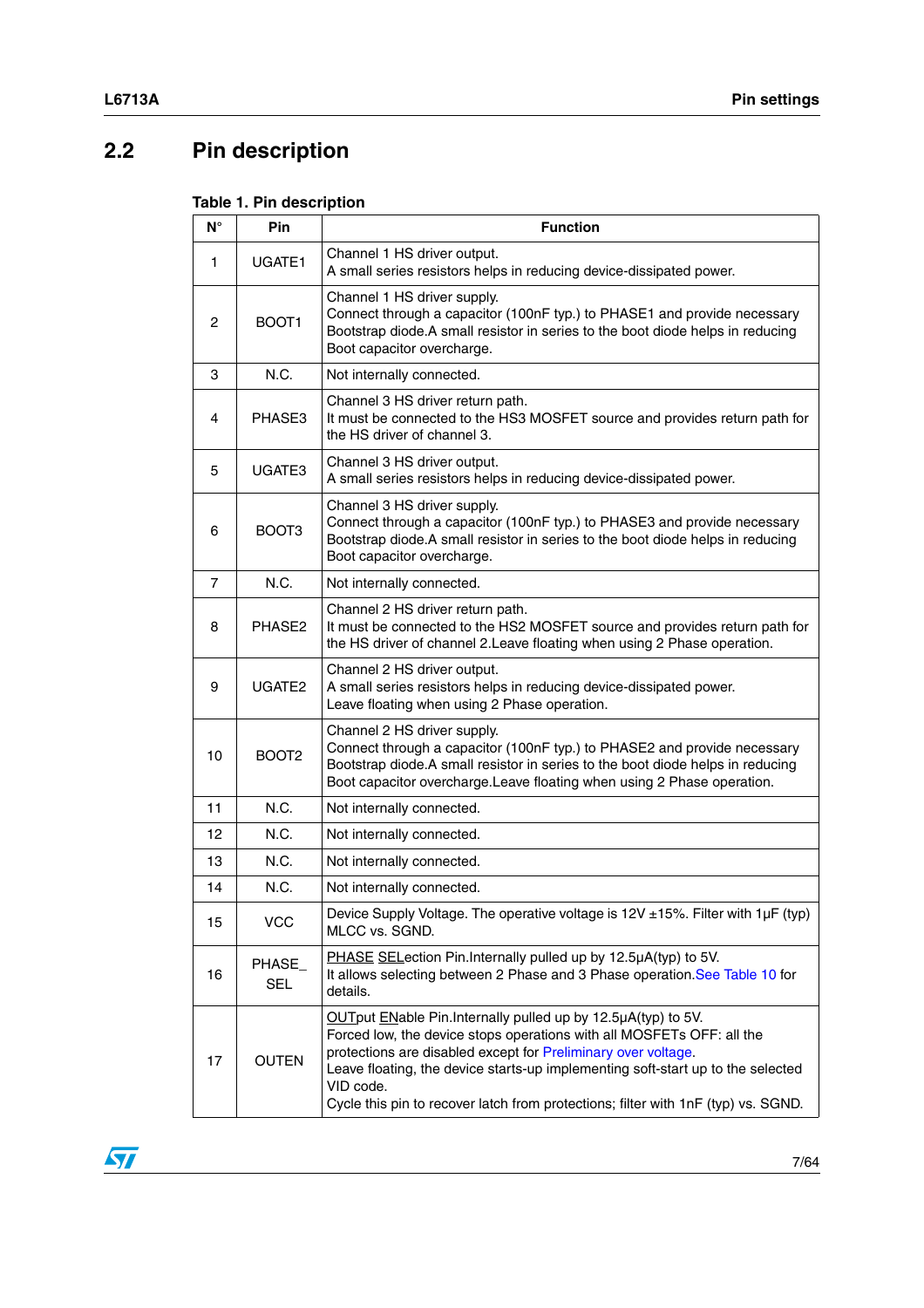| N° | Pin               | <b>Function</b>                                                                                                                                                                                                                                                                                                                                                      |
|----|-------------------|----------------------------------------------------------------------------------------------------------------------------------------------------------------------------------------------------------------------------------------------------------------------------------------------------------------------------------------------------------------------|
| 18 | <b>LTB</b>        | Load Transient Boost Pin.<br>Internally fixed at 1V, connecting a $R_{LTB}$ - $C_{LTB}$ vs. VOUT allows to enable the<br>Load Transient Boost Technology™: as soon as the device detects a transient<br>load it turns on all the PHASEs at the same time. Short to SGND to disable the<br>function.                                                                  |
| 19 | <b>SGND</b>       | All the internal references are referred to this pin. Connect to the PCB Signal<br>Ground.                                                                                                                                                                                                                                                                           |
| 20 | <b>VSEN</b>       | It manages OVP and UVP protections and PGOOD (when applicable).<br>See "Output voltage monitor and protections" Section.<br>100μA constant current (I <sub>OFFSET</sub> , See Table 4) is sunk by VSEN pin in order to<br>generate a positive offset in according to the ROFFSET resistor between VSEN<br>pin and VOUT. See "Offset (Optional)" Section for details. |
| 21 | <b>DROOP</b>      | A current proportional to the total current read is sourced from this pin<br>according to the Current Reading Gain.<br>Short to FB to implement Droop Function or Short to SGND to disable the<br>function. Connecting to SGND through a resistor and filtering with a capacitor,<br>the current info can be used for other purposes.                                |
| 22 | <b>FB</b>         | Error Amplifier Inverting Input. Connect with a resistor R <sub>FB</sub> vs. VSEN and with<br>an $R_F$ - $C_F$ vs. COMP.                                                                                                                                                                                                                                             |
| 23 | <b>COMP</b>       | Error Amplifier Output. Connect with an $R_F$ - $C_F$ vs. FB.<br>The device cannot be disabled by pulling down this pin.                                                                                                                                                                                                                                             |
| 24 | N.C.              | Not internally connected.                                                                                                                                                                                                                                                                                                                                            |
| 25 | N.C.              | Not internally connected.                                                                                                                                                                                                                                                                                                                                            |
| 26 | $CS2+$            | Channel 2 Current Sense Positive Input.<br>Connect through an R-C filter to the phase-side of the channel 2 inductor.<br>Short to SGND or to $V_{\text{OUT}}$ when using 2 Phase operation.<br>See "Layout guidelines" Section for proper layout of this connection.                                                                                                 |
| 27 | CS <sub>2</sub> - | Channel 2 Current Sense Negative Input.<br>Connect through a Rg resistor to the output-side of the channel 2 inductor.<br>Leave floating when using 2 Phase operation.<br>See "Layout guidelines" Section for proper layout of this connection.                                                                                                                      |
| 28 | $CS3+$            | Channel 3 Current Sense Positive Input.<br>Connect through an R-C filter to the phase-side of the channel 3 inductor.<br>See "Layout guidelines" Section for proper layout of this connection.                                                                                                                                                                       |
| 29 | CS <sub>3</sub> - | Channel 3 Current Sense Negative Input.<br>Connect through a Rg resistor to the output-side of the channel 3 inductor.<br>See "Layout guidelines" Section for proper layout of this connection.                                                                                                                                                                      |
| 30 | $CS1+$            | Channel 1 Current Sense Positive Input.<br>Connect through an R-C filter to the phase-side of the channel 1 inductor.<br>See "Layout guidelines" Section for proper layout of this connection.                                                                                                                                                                       |
| 31 | CS1-              | Channel 1 Current Sense Negative Input.<br>Connect through a Rg resistor to the output-side of the channel 1 inductor.<br>See "Layout guidelines" Section for proper layout of this connection.                                                                                                                                                                      |

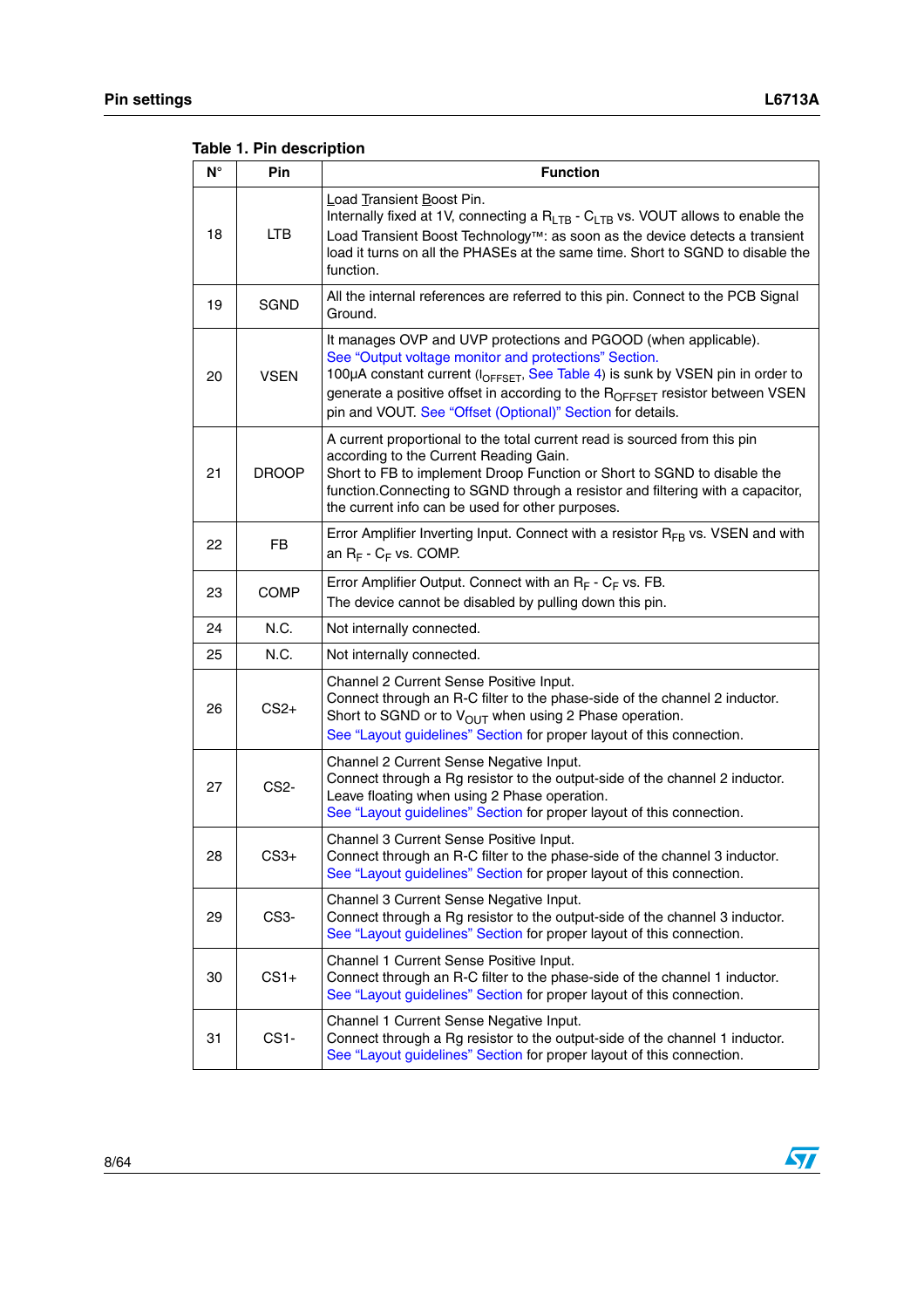| $N^{\circ}$ | Pin                    | <b>Function</b>                                                                                                                                                                                                                                                                                                                                                                                                                                                                                                                                                                                                      |
|-------------|------------------------|----------------------------------------------------------------------------------------------------------------------------------------------------------------------------------------------------------------------------------------------------------------------------------------------------------------------------------------------------------------------------------------------------------------------------------------------------------------------------------------------------------------------------------------------------------------------------------------------------------------------|
| 32          | SS/LTBG/<br><b>AMD</b> | Soft Start OSCillator, LTB Gain and AMD selection Pin.<br>It allows selecting between INTEL DACs and AMD DAC.<br>Short to SGND to select AMD DAC otherwise INTEL mode is selected.<br>When INTEL mode is selected trough this pin it is possible to select the Soft<br>Start Time and also the Gain of LTB Technology <sup>™</sup> . See "Soft start" Section"<br>and See "Load Transient Boost TechnologyTM" Section for details.                                                                                                                                                                                   |
| 33          | <b>OVP</b>             | Over Voltage Programming Pin. Internally pulled up by 12.5µA(typ) to 5V.<br>Leave floating to use built-in protection thresholds as reported into Table 11.<br>Connect to SGND through a R <sub>OVP</sub> resistor and filter with 100pF (max) to set the<br>OVP threshold to a fixed voltage according to the $R_{OVP}$ resistor.<br>See "Over voltage and programmable OVP" Section Section for details.                                                                                                                                                                                                           |
| 34          | VID_SEL                | Intel Mode. Internally pulled up by 12.5µA(typ) to 5V.<br>It allows selecting between VR10 (short to SGND, Table 7) or VR11 (floating,<br>See Table 6) DACs. See "Configuring the device" Section for details.<br>AMD Mode. Not Applicable. Needs to be shorted to SGND.                                                                                                                                                                                                                                                                                                                                             |
| 35          | <b>OCSET</b>           | Over Current SET Pin.<br>Connect to SGND through a R <sub>OCSET</sub> resistor to set the OCP threshold.Connect<br>also a $C_{OCSFT}$ capacitor to set a delay for the OCP intervention.<br>See "Over current protection" Section for details.                                                                                                                                                                                                                                                                                                                                                                       |
| 36          | <b>FBG</b>             | Connect to the negative side of the load to perform remote sense.<br>See "Layout guidelines" Section for proper layout of this connection.                                                                                                                                                                                                                                                                                                                                                                                                                                                                           |
| 37          | OSC/<br><b>FAULT</b>   | Oscillator Pin.<br>It allows programming the switching frequency F <sub>SW</sub> of each channel: the<br>equivalent switching frequency at the load side results in being multiplied by the<br>phase number N.<br>Frequency is programmed according to the resistor connected from the pin vs.<br>SGND or VCC with a gain of 6kHz/µA (see relevant section for details). Leaving<br>the pin floating programs a switching frequency of 200kHz per phase.<br>The pin is forced high (5V) to signal an OVP FAULT: to recover from this<br>condition, cycle VCC or the OUTEN pin. See "Oscillator" Section for details. |
| 38          | VID7/DVID              | VID7 - Intel Mode. See VID5 to VID0 Section.<br>DVID - AMD Mode. DVID Output.<br>CMOS output pulled high when the controller is performing a D-VID transition<br>(with 32 clock cycle delay after the transition has finished). See "Dynamic VID<br>transitions" Section Section for details.                                                                                                                                                                                                                                                                                                                        |
| 39          | VID <sub>6</sub>       | <b>Intel Mode.</b> See VID5 to VID0 Section.<br>AMD Mode. Not Applicable. Needs to be shorted to SGND.                                                                                                                                                                                                                                                                                                                                                                                                                                                                                                               |

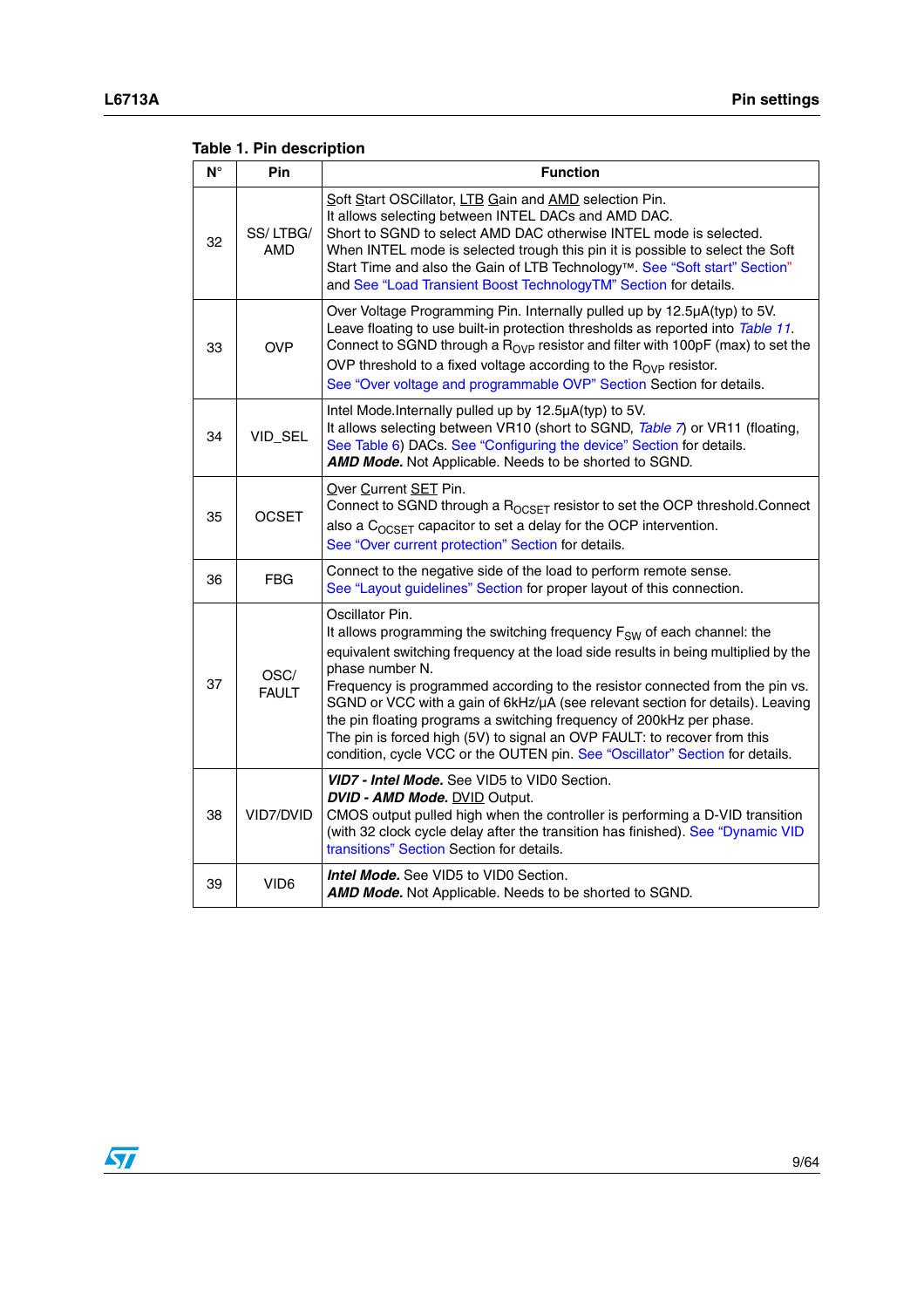| $N^{\circ}$ | Pin                                     | <b>Function</b>                                                                                                                                                                                                                                                                                                                                                                                                                                                                                                                                                                                                                                                                                                                                                                                                             |
|-------------|-----------------------------------------|-----------------------------------------------------------------------------------------------------------------------------------------------------------------------------------------------------------------------------------------------------------------------------------------------------------------------------------------------------------------------------------------------------------------------------------------------------------------------------------------------------------------------------------------------------------------------------------------------------------------------------------------------------------------------------------------------------------------------------------------------------------------------------------------------------------------------------|
| 40 to<br>45 | VID <sub>5</sub> to<br>VID <sub>0</sub> | <b>Intel Mode.</b> Voltage <i>IDentification Pins</i> (also applies to VID6, VID7).<br>Internally pulled up by 25µA to 5V, connect to SGND to program a '0' or leave<br>floating to program a '1'.<br>They allow programming output voltage as specified in Table 6 and Table 7<br>according to VID_SEL status. OVP and UVP protection comes as a<br>consequence of the programmed code (See Table 11).<br><b>AMD Mode.</b> Voltage IDentification Pins.<br>Internally pulled down by 12.5µA, leave floating to program a '0' while pull up to<br>more than 1.4V to program a '1'.<br>They allow programming the output voltage as specified in Table 9 (VID7<br>doesn't care). OVP and UVP protection comes as a consequence of the<br>programmed code (See Table 11).<br>Note. VID6 not used, need to be shorted to SGND. |
| 46          | SS_END/<br><b>PGOOD</b>                 | <b>SSEND - Intel Mode. Soft Start END Signal.</b><br>Open Drain Output sets free after SS has finished and pulled low when<br>triggering any protection. Pull up to a voltage lower than 5V (typ), if not used it<br>can be left floating.<br>PGOOD - AMD Mode.<br>Open Drain Output set free after SS has finished and pulled low when VSEN is<br>lower than the relative threshold. Pull up to a voltage lower than 5V (typ), if not<br>used it can be left floating.                                                                                                                                                                                                                                                                                                                                                     |
| 47          | VR_HOT                                  | Voltage Regulator HOT. Over Temperature Alarm Signal.<br>Open Drain Output, set free when TM overcomes the Alarm Threshold.<br>Thermal Monitoring Output enabled if Vcc > UVLO <sub>VCC</sub><br>See "Thermal monitor" Section for details and typical connections.                                                                                                                                                                                                                                                                                                                                                                                                                                                                                                                                                         |
| 48          | VR_FAN                                  | Voltage Regulator FAN. Over Temperature Warning Signal.<br>Open Drain Output, set free when TM overcomes the Warning Threshold.<br>Thermal Monitoring Output enabled if Vcc > UVLO <sub>VCC</sub><br>See "Thermal monitor" Section for details and typical connections.                                                                                                                                                                                                                                                                                                                                                                                                                                                                                                                                                     |
| 49          | TM                                      | Thermal Monitor Input.<br>It senses the regulator temperature through apposite network and drives<br>VR_FAN and VR_HOT accordingly. Short TM pin to SGND if not used.<br>See "Thermal monitor" Section for details and typical connections.                                                                                                                                                                                                                                                                                                                                                                                                                                                                                                                                                                                 |
| 50          | <b>SGND</b>                             | All the internal references are referred to this pin. Connect to the PCB Signal<br>Ground.                                                                                                                                                                                                                                                                                                                                                                                                                                                                                                                                                                                                                                                                                                                                  |
| 51          | N.C.                                    | Not internally connected.                                                                                                                                                                                                                                                                                                                                                                                                                                                                                                                                                                                                                                                                                                                                                                                                   |
| 52          | N.C.                                    | Not internally connected.                                                                                                                                                                                                                                                                                                                                                                                                                                                                                                                                                                                                                                                                                                                                                                                                   |
| 53          | N.C.                                    | Not internally connected.                                                                                                                                                                                                                                                                                                                                                                                                                                                                                                                                                                                                                                                                                                                                                                                                   |
| 54          | PGND <sub>2</sub>                       | Channel 2 LS Driver return path. Connect to Power ground Plane.<br>It must be connected to Power ground Plane also when using 2-Phase<br>Operation.                                                                                                                                                                                                                                                                                                                                                                                                                                                                                                                                                                                                                                                                         |
| 55          | LGATE2                                  | Channel 2 LS Driver Output.A small series resistor helps in reducing device-<br>dissipated power.<br>Leave floating when using 2 Phase operation.                                                                                                                                                                                                                                                                                                                                                                                                                                                                                                                                                                                                                                                                           |

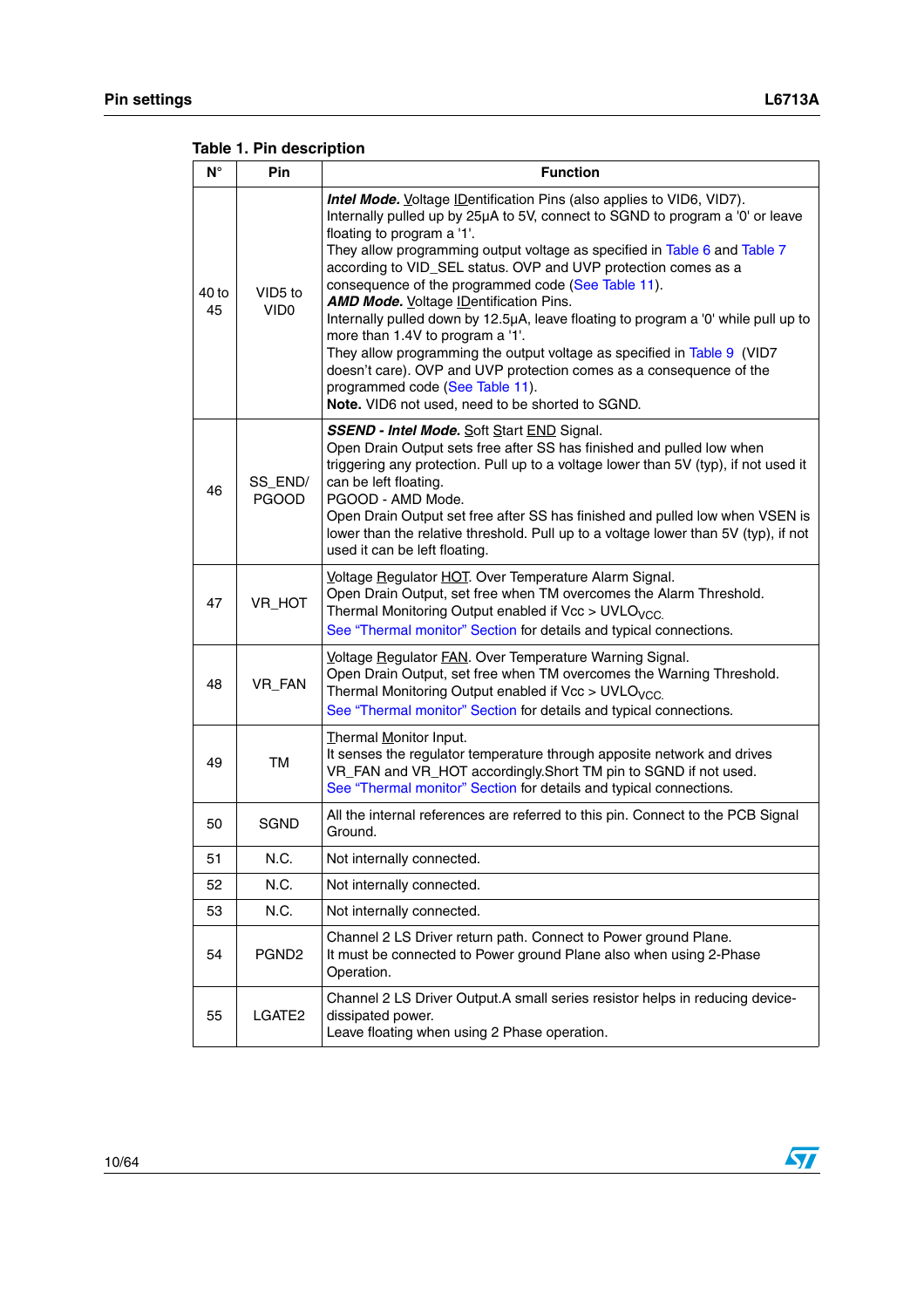| $N^{\circ}$ | <b>Pin</b>                   | <b>Function</b>                                                                                                                                                                                                                           |
|-------------|------------------------------|-------------------------------------------------------------------------------------------------------------------------------------------------------------------------------------------------------------------------------------------|
| 56          | VCCDR <sub>2</sub>           | Channel 2 LS Driver Supply.<br>It must be connected to others VCCDRx pins also when using 2-Phase<br>Operation.<br>LS Driver supply can range from 5Vbus up to 12Vbus, filter with $1\mu$ F MLCC cap<br>vs. PGND2.                        |
| 57          | VCCDR3                       | Channel 3 LS Driver Supply.<br>It must be connected to others VCCDRx pins.<br>LS Driver supply can range from 5Vbus up to 12Vbus, filter with 1µF MLCC cap<br>vs. PGND3.                                                                  |
| 58          | LGATE3                       | Channel 3 LS Driver Output. A small series resistor helps in reducing device-<br>dissipated power.                                                                                                                                        |
| 59          | PGND3                        | Channel 3 LS Driver return path. Connect to Power ground Plane.                                                                                                                                                                           |
| 60          | PGND1                        | Channel 1 LS Driver return path. Connect to Power ground Plane.                                                                                                                                                                           |
| 61          | LGATE1                       | Channel 1 LS Driver Output.A small series resistor helps in reducing device-<br>dissipated power.                                                                                                                                         |
| 62          | VCCDR1                       | Channel 1 LS Driver Supply.<br>It must be connected to others VCCDRx pins.<br>LS Driver supply can range from 5Vbus up to 12Vbus, filter with 1µF MLCC cap<br>vs. PGND1.                                                                  |
| 63          | PHASE1                       | Channel 1 HS driver return path.<br>It must be connected to the HS1 MOSFET source and provides return path for<br>the HS driver of channel 1.                                                                                             |
| 64          | N.C.                         | Not internally connected.                                                                                                                                                                                                                 |
| PAD         | <b>THERMAL</b><br><b>PAD</b> | Thermal pad connects the Silicon substrate and makes good thermal contact<br>with the PCB to dissipate the power necessary to drive the external MOSFETs.<br>Connect to the PGND plane with several VIAs to improve thermal conductivity. |

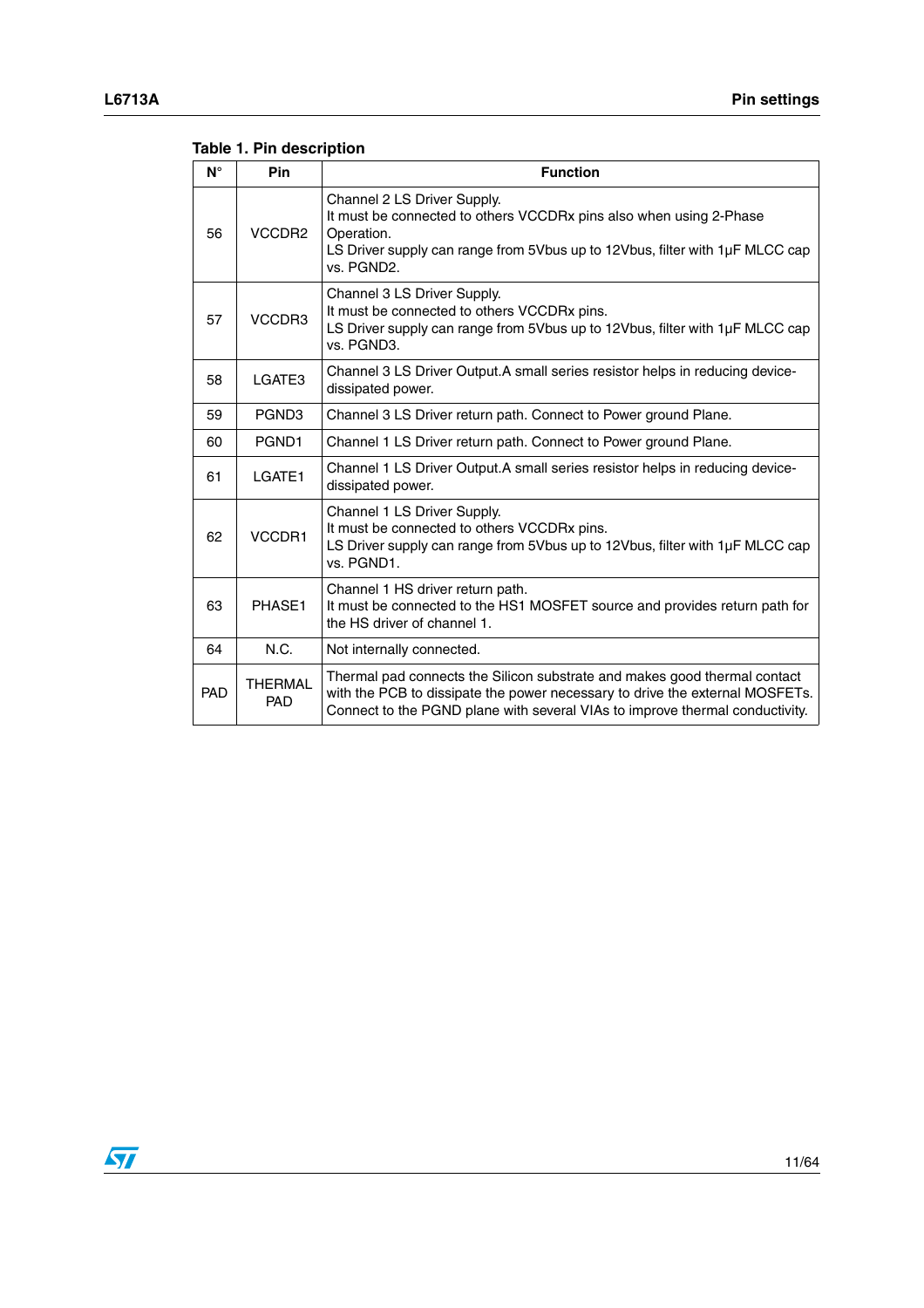# <span id="page-11-0"></span>**3 Electrical data**

# <span id="page-11-1"></span>**3.1 Maximum ratings**

#### **Table 2. Absolute maximum ratings**

| Symbol                                    | <b>Parameter</b>                                                                | Value                    | Unit   |
|-------------------------------------------|---------------------------------------------------------------------------------|--------------------------|--------|
| $V_{CC}$ , $V_{CCDRx}$                    | to PGND <sub>x</sub>                                                            | 15                       | v      |
| $V_{\text{BOOTx}}$ - $V_{\text{PHASEx}}$  | Boot voltage                                                                    | 15                       | v      |
| V <sub>UGATEx</sub> - V <sub>PHASEx</sub> |                                                                                 | 15                       | v      |
| $V_{\text{CC}}$ - $V_{\text{BOOTx}}$      |                                                                                 | 7.5                      | v      |
|                                           | LGATEX, PHASEX, to PGNDX                                                        | $-0.3$ to $V_{CC}$ + 0.3 | v      |
|                                           | VID0 to VID7, VID SEL                                                           | $-0.3$ to 5              | $\vee$ |
|                                           | All other Pins to PGNDx                                                         | $-0.3$ to $7$            | $\vee$ |
| <b>VPHASEX</b>                            | Static condition to PGNDx,<br>$VCC = 14V$ , BOOT $x = 7V$ ,<br>$PHASEx = -7.5V$ | $-7.5$                   | v      |
|                                           | Positive peak voltage to PGNDx;<br>T < 20ns @ 600kHz                            | 26                       |        |

# <span id="page-11-2"></span>**3.2 Thermal data**

#### **Table 3. Thermal data**

| <b>Symbol</b>                | <b>Parameter</b>                                                             | Value        | Unit          |
|------------------------------|------------------------------------------------------------------------------|--------------|---------------|
| $\mathsf{R}_{\mathsf{thJA}}$ | Thermal resistance junction to ambient<br>(Device soldered on 2s2p PC Board) | 40           | $\degree$ C/W |
| $T_{MAX}$                    | Maximum junction temperature                                                 | 150          | °C            |
| $\mathsf{T}_{\textsf{STG}}$  | Storage temperature range                                                    | $-40$ to 150 | °C            |
| $T_{\rm J}$                  | Junction temperature range                                                   | 0 to 125     | °C            |
| $P_{TOT}$                    | Maximum power dissipation at $T_A = 25^{\circ}C$                             | 2.5          | w             |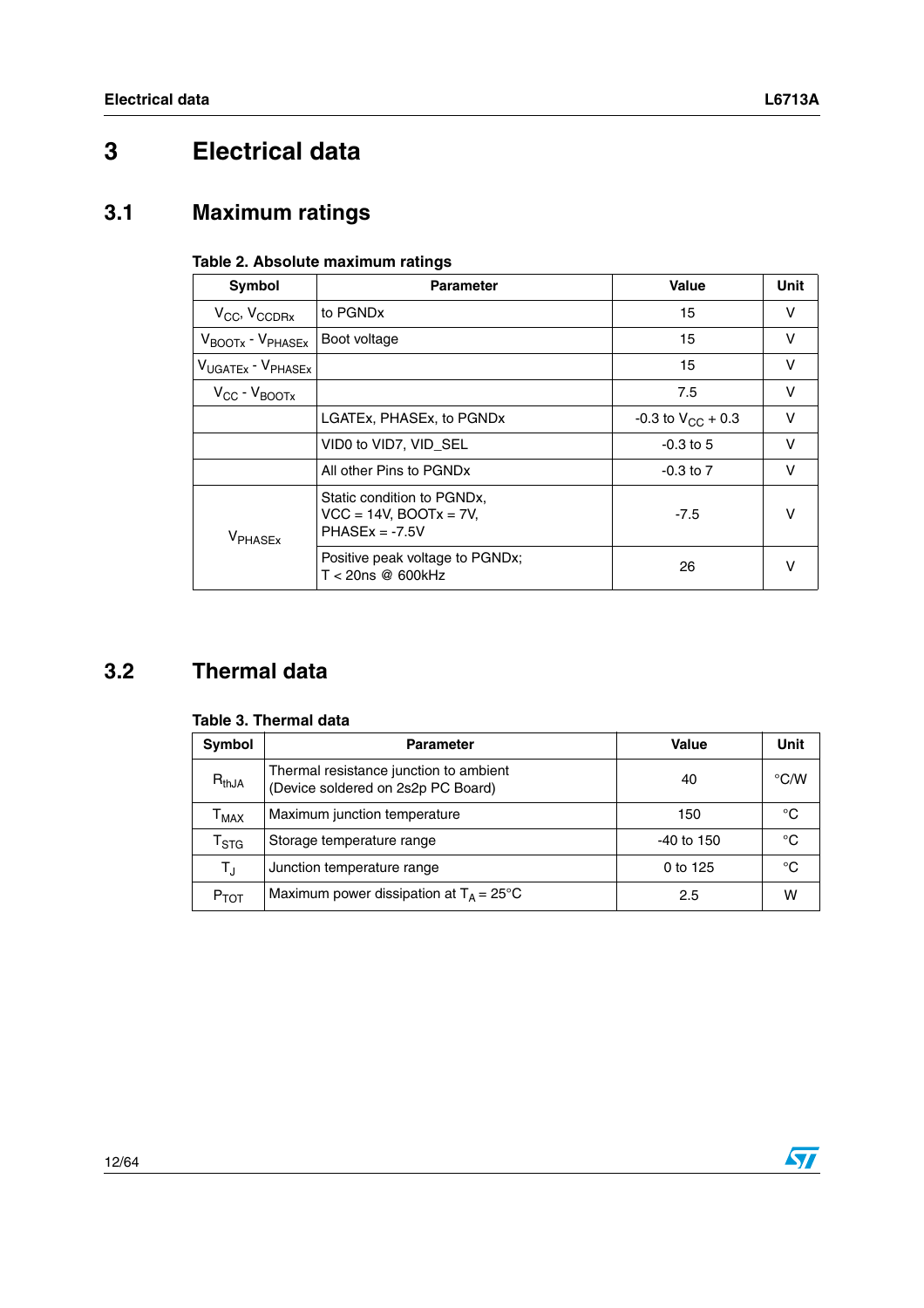# <span id="page-12-0"></span>**4 Electrical characteristics**

 $V_{CC}$  = 12V±15%,  $T_J$  = 0°C to 70°C, unless otherwise specified

| <b>Symbol</b>                 | <b>Parameter</b>             | <b>Test condition</b>                                       | Min.       | Typ. | Max.       | <b>Unit</b> |
|-------------------------------|------------------------------|-------------------------------------------------------------|------------|------|------------|-------------|
| <b>Supply current</b>         |                              |                                                             |            |      |            |             |
| $I_{\rm CC}$                  | VCC supply current           | $HGATEx$ and $LGATEx = OPEN$<br>$VCCDRx = BOOTx = 12V$      |            | 17   |            | mA          |
| <b>I</b> CCDRx                | <b>VCCDRx supply current</b> | LGATE $x =$ OPEN; VCCDR $x = 12V$                           |            | 1    |            | mA          |
| <b>BOOTX</b>                  | <b>BOOTx supply current</b>  | $HGATEX = OPEN$ ; PHASEx to<br>$PGNDx$ VCC = BOOT $x = 12V$ |            | 0.75 |            | mA          |
| Power-ON                      |                              |                                                             |            |      |            |             |
|                               | <b>VCC Turn-ON</b>           | VCC Rising; $VCCDRx = 5V$                                   |            | 8.9  | 9.3        | $\vee$      |
| <b>UVLO<sub>VCC</sub></b>     | <b>VCC Turn-OFF</b>          | VCC Falling; VCCDR $x = 5V$                                 | 7.3        | 7.7  |            | $\vee$      |
| <b>UVLO</b> <sub>VCCDR</sub>  | <b>VCCDR Turn-ON</b>         | VCCDRx Rising; VCC = 12V                                    |            | 4.5  | 4.8        | V           |
|                               | <b>VCCDR Turn-OFF</b>        | VCCDRx Falling; VCC = 12V                                   | 4          | 4.3  |            | $\vee$      |
|                               | Pre-OVP Turn-ON              | VCC Rising; $VCCDRx = 5V$                                   |            | 3.6  | 3.85       | V           |
| <b>UVLOOVP</b>                | Pre-OVP Turn-OFF             | VCC Falling; VCCDRx = $5V$                                  | 3.05       | 3.3  |            | $\vee$      |
| <b>Oscillator and inhibit</b> |                              |                                                             |            |      |            |             |
| $F_{\text{OSC}}$              | Main oscillator accuracy     | $OSC = OPEN$<br>OSC = OPEN; $T_J$ = 0°C to 125°C            | 180<br>175 | 200  | 220<br>225 | kHz         |
| $T_1$                         | SS delay time                | Intel mode                                                  | 1          |      |            | ms          |
| T <sub>2</sub>                | SS Time $T2$                 | Intel mode; $R_{SSOSC} = 25k\Omega$                         |            | 500  |            | μs          |
| $T_3$                         | SS Time $T_3$                | Intel mode                                                  | 50         |      |            | μs          |
|                               |                              | Rising thresholds voltage                                   | 0.80       | 0.85 | 0.90       | V           |
|                               | Output enable intel mode     | Hysteresis                                                  |            | 100  |            | mV          |
| <b>OUTEN</b>                  | Output enable AMD mode       | Input low                                                   |            |      | 0.80       | $\vee$      |
|                               |                              | Input high                                                  | 1.40       |      |            | v           |
|                               | <b>OUTEN Pull-up current</b> | <b>OUTEN to SGND</b>                                        |            | 12.5 |            | μA          |
| $\Delta V_{\rm OSC}$          | PWMx Ramp amplitude          |                                                             |            | 3    |            | $\vee$      |
| <b>FAULT</b>                  | Voltage at Pin OSC           | <b>OVP Active</b>                                           |            | 5    |            | $\vee$      |

#### **Table 4. Electrical characteristics**

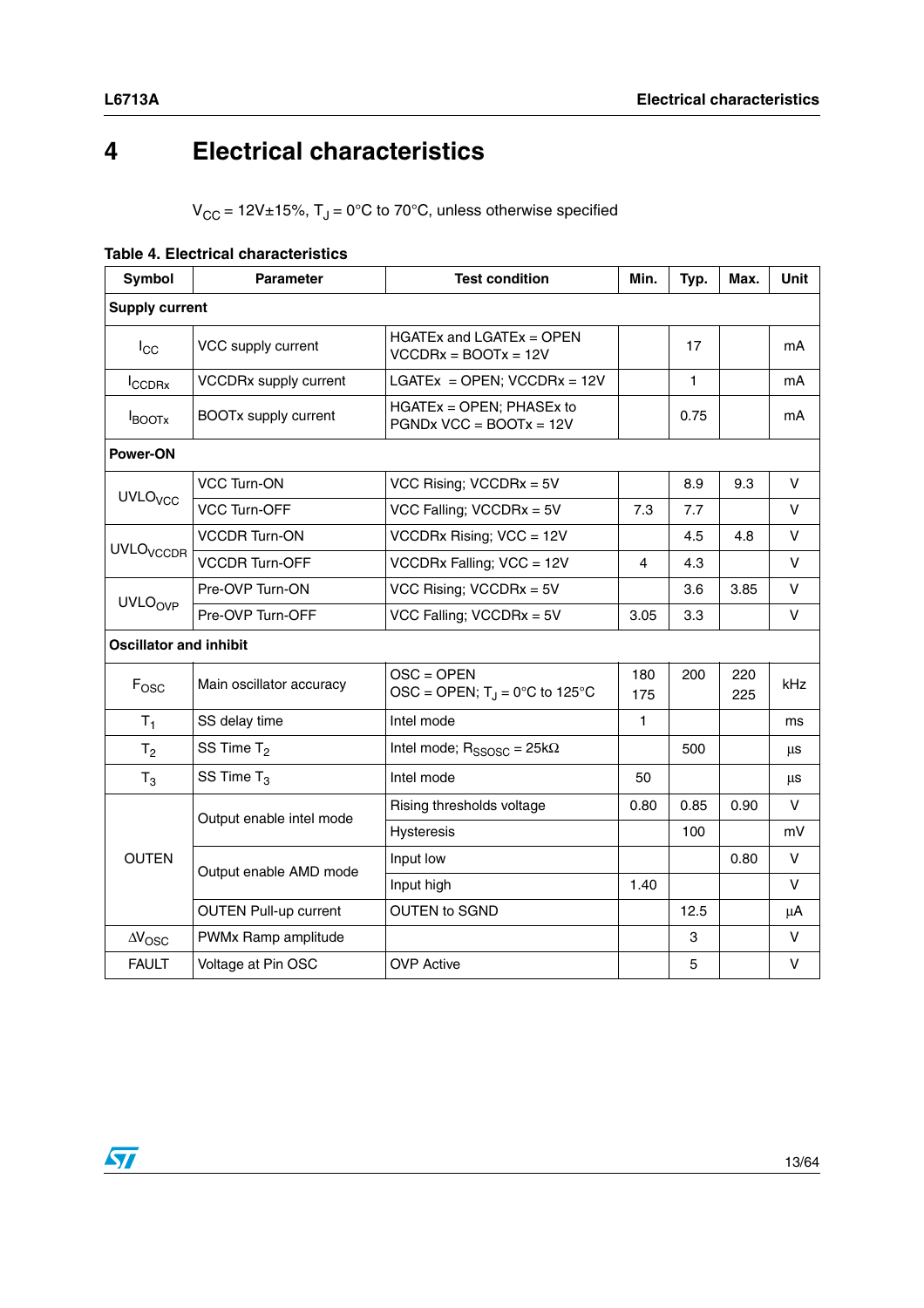#### **Table 4. Electrical characteristics**

| Symbol                              | <b>Parameter</b>                              | <b>Test condition</b>                                                                     | Min.        | Typ.                         | Max.       | Unit          |
|-------------------------------------|-----------------------------------------------|-------------------------------------------------------------------------------------------|-------------|------------------------------|------------|---------------|
| <b>Reference and DAC</b>            |                                               |                                                                                           |             |                              |            |               |
|                                     |                                               | Intel mode<br>VID=1,000V to VID=1,600V<br>$FB = VOUT$ ; FBG = GNDOUT                      | $-0.5$      | ÷,                           | 0.5        | $\%$          |
| k <sub>VID</sub>                    | Output voltage accuracy                       | AMD mode<br>VID=1.000V to VID=1.550V<br>$FB = VOUT$ ; $FBG = GNDOUT$                      | -0.6        | ÷,                           | 0.6        | $\%$          |
| V <sub>BOOT</sub>                   | Boot voltage                                  | Intel mode                                                                                |             | 1.081                        |            | V             |
|                                     | VID Pull-up current                           | Intel mode; VIDx to SGND                                                                  |             | 25                           |            | μA            |
| I <sub>VID</sub>                    | <b>VID Pull-down current</b>                  | AMD mode; VIDx to 5.4V                                                                    |             | 12.5                         |            | μA            |
| $VID_{IL}$                          | <b>VID Thresholds</b>                         | Intel mode; Input low<br>AMD mode; Input low                                              |             |                              | 0.3<br>0.8 | V             |
| VID <sub>IH</sub>                   |                                               | Intel mode; Input high<br>AMD mode; Input high                                            | 0.8<br>1.35 |                              |            | V             |
| VID_SEL                             | VID_SEL Threshold<br>(Intel Mode)             | Input low<br>Input high                                                                   | 0.8         |                              | 0.3        | $\vee$        |
|                                     | VID_SEL Pull-up current                       | <b>VIDSEL to SGND</b>                                                                     |             | 12.5                         |            | μA            |
| <b>Error amplifier</b>              |                                               |                                                                                           |             |                              |            |               |
| A <sub>0</sub>                      | EA DC gain                                    |                                                                                           |             | 80                           |            | dB            |
| <b>SR</b>                           | <b>EA Slew rate</b>                           | $COMP = 10pF$ to SGND                                                                     |             | 20                           |            | $V/\mu s$     |
|                                     | Differential current sensing and offset       |                                                                                           |             |                              |            |               |
| $I_{CSx+}$                          | Bias current                                  | Inductor sense                                                                            |             | 0                            |            | μA            |
| INFOx <sup>-I</sup> AVG<br>$^I$ AVG | Current sense mismatch                        | $Rg = 1k\Omega$ ; $I_{INFOX} = 25\mu A$                                                   | -3          |                              | 3          | $\%$          |
| $V_{OCTH}$                          | Over current threshold                        | $V_{OCSET}(OCP)$                                                                          | 1.230       | 1.240                        | 1.250      | V             |
| KIOCSET                             | <b>OCSET</b> current accuracy                 | $Rg = 1k\Omega$<br>2-PHASE, $I_{OCSET} = 80 \mu A$ ;<br>3-PHASE, IOCSET = 120µA;          | $-15$       | $\qquad \qquad \blacksquare$ | 15         | $\frac{1}{2}$ |
| KIDROOP                             | Droop current deviation from<br>nominal value | $Rg = 1k\Omega$<br>2-PHASE, $I_{DROOP} = 0$ to 40µA;<br>3-PHASE, $I_{DROOP} = 0$ to 60µA; | $-1$        |                              | 1          | μA            |
| <b>OFFSET</b>                       | Offset current                                | $VSEN = 0.500V$ to 1.600V                                                                 | 90          | 100                          | 110        | μA            |
| <b>Gate driver</b>                  |                                               |                                                                                           |             |                              |            |               |
| <sup>t</sup> RISE_UGATEx            | <b>HS Rise time</b>                           | BOOTx - PHASEx = 10V;<br>$C_{UGATEx}$ to PHASEx = 3.3nF                                   |             | 15                           | 30         | ns            |
| <b>I</b> UGATEX                     | <b>HS Source current</b>                      | $BOOTx - PHASEx = 10V$                                                                    |             | 2                            |            | A             |
| $R_{UGATEX}$                        | <b>HS Sink resistance</b>                     | BOOTx - PHASEx = 12V                                                                      | 1.5         | $\overline{\mathbf{c}}$      | 2.5        | Ω             |

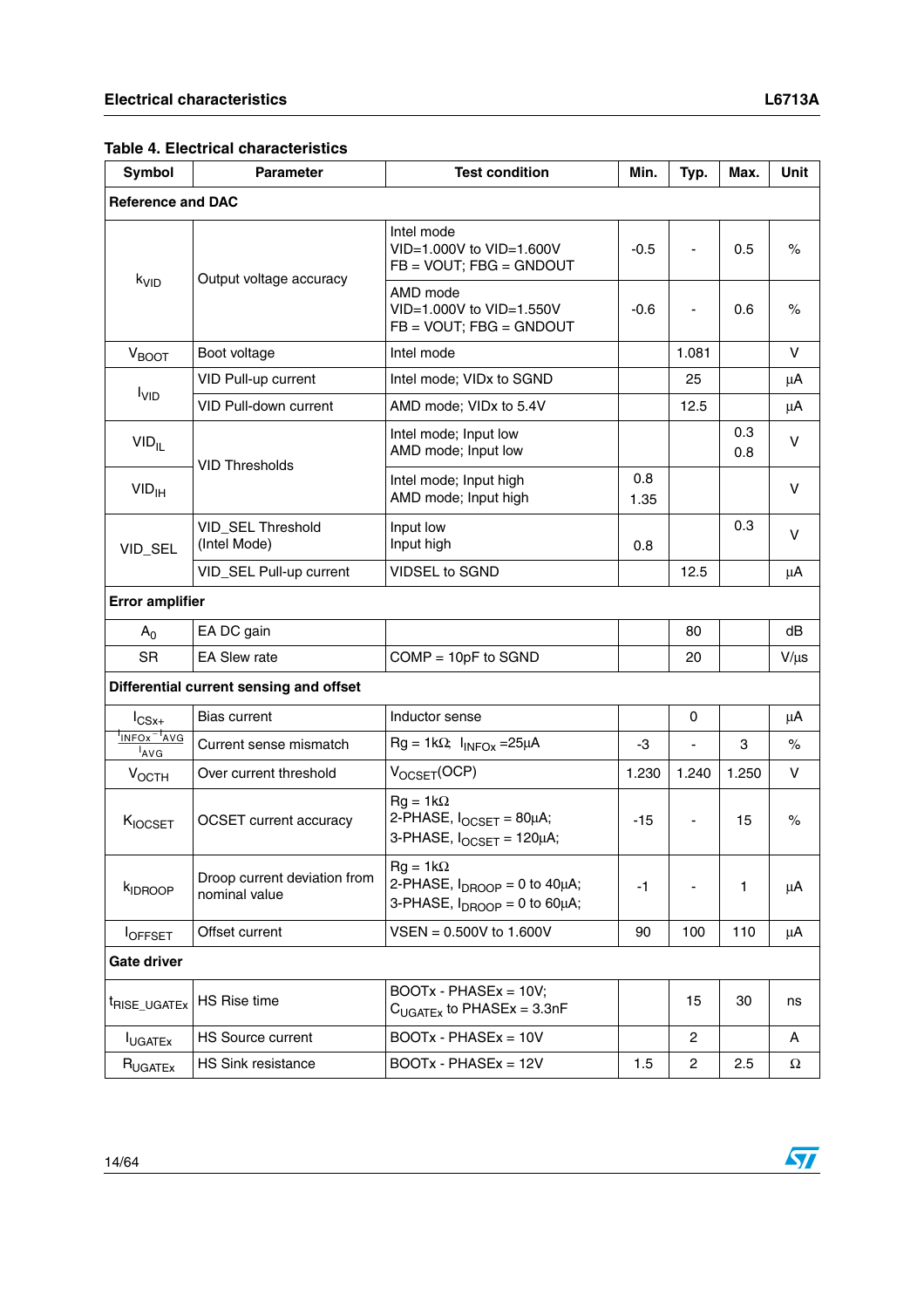| Symbol                                       | <b>Parameter</b>                          | <b>Test condition</b>                                                | Min.  | Typ.     | Max.       | <b>Unit</b> |
|----------------------------------------------|-------------------------------------------|----------------------------------------------------------------------|-------|----------|------------|-------------|
| <sup>t</sup> RISE_LGATEx                     | LS Rise time                              | $VCCDRx = 10V;$<br>$C_{\text{LGATEx}}$ to PGNDx = 5.6nF              |       | 30       | 55         | ns          |
| <b>I</b> LGATEX                              | <b>LS Source current</b>                  | $VCCDRx = 10V$                                                       |       | 1.8      |            | A           |
| $R_{\text{LGATEX}}$                          | <b>LS Sink resistance</b>                 | $VCCDRx = 12V$                                                       | 0.7   | 1.1      | 1.5        | Ω           |
| <b>Protections</b>                           |                                           |                                                                      |       |          |            |             |
|                                              |                                           | Intel mode; Before V <sub>BOOT</sub>                                 |       |          | 1.300      | $\vee$      |
| <b>OVP</b>                                   | Over voltage protection<br>(VSEN rising)  | Intel mode; Above VID                                                | 150   | 175      | 200        | mV          |
|                                              |                                           | AMD mode                                                             | 1.750 | 1.800    | 1.850      | V           |
| Program-                                     | $I_{\text{OVP}}$ current                  | $OVP = SGND$                                                         | 11.5  | 12.5     | 13.5       | μA          |
| mable OVP                                    | Comparator offset voltage                 | $OVP = 1.8V$                                                         | $-20$ | $\Omega$ | 20         | mV          |
| Pre-OVP                                      | Preliminary over voltage<br>protection    | $UVLOOVP < VCC < UVLOVCC$<br>VCC> UVLO <sub>VCC</sub> & OUTEN = SGND |       | 1.800    |            | $\vee$      |
|                                              |                                           | Hysteresis                                                           |       | 350      |            | mV          |
| <b>UVP</b>                                   | Under voltage protection                  | <b>VSEN Falling; Below VID</b>                                       |       | $-750$   |            | mV          |
| <b>PGOOD</b>                                 | PGOOD Threshold                           | AMD Mode;<br><b>VSEN Falling; Below VID</b>                          |       | $-300$   |            | mV          |
| V <sub>SSEND</sub><br><b>PGOOD</b>           | SSEND / PGOOD<br>voltage low              | $l = -4mA$                                                           |       |          | 0.4        | V           |
| <b>Thermal monitor</b>                       |                                           |                                                                      |       |          |            |             |
|                                              | TM Warning (VR_FAN)                       | $VTM$ Rising                                                         |       | 3.2      |            | V           |
| V <sub>TM</sub>                              | TM Alarm (VR_HOT)                         | V <sub>TM</sub> Rising                                               |       | 3.6      |            | V           |
|                                              | <b>TM Hysteresis</b>                      |                                                                      |       | 100      |            | mV          |
| V <sub>VR_HOT</sub> ;<br>V <sub>VR_FAN</sub> | VR_HOT Voltage low;<br>VR_FAN Voltage low | $l = -4mA$                                                           |       |          | 0.4<br>0.4 | V<br>$\vee$ |

#### **Table 4. Electrical characteristics**

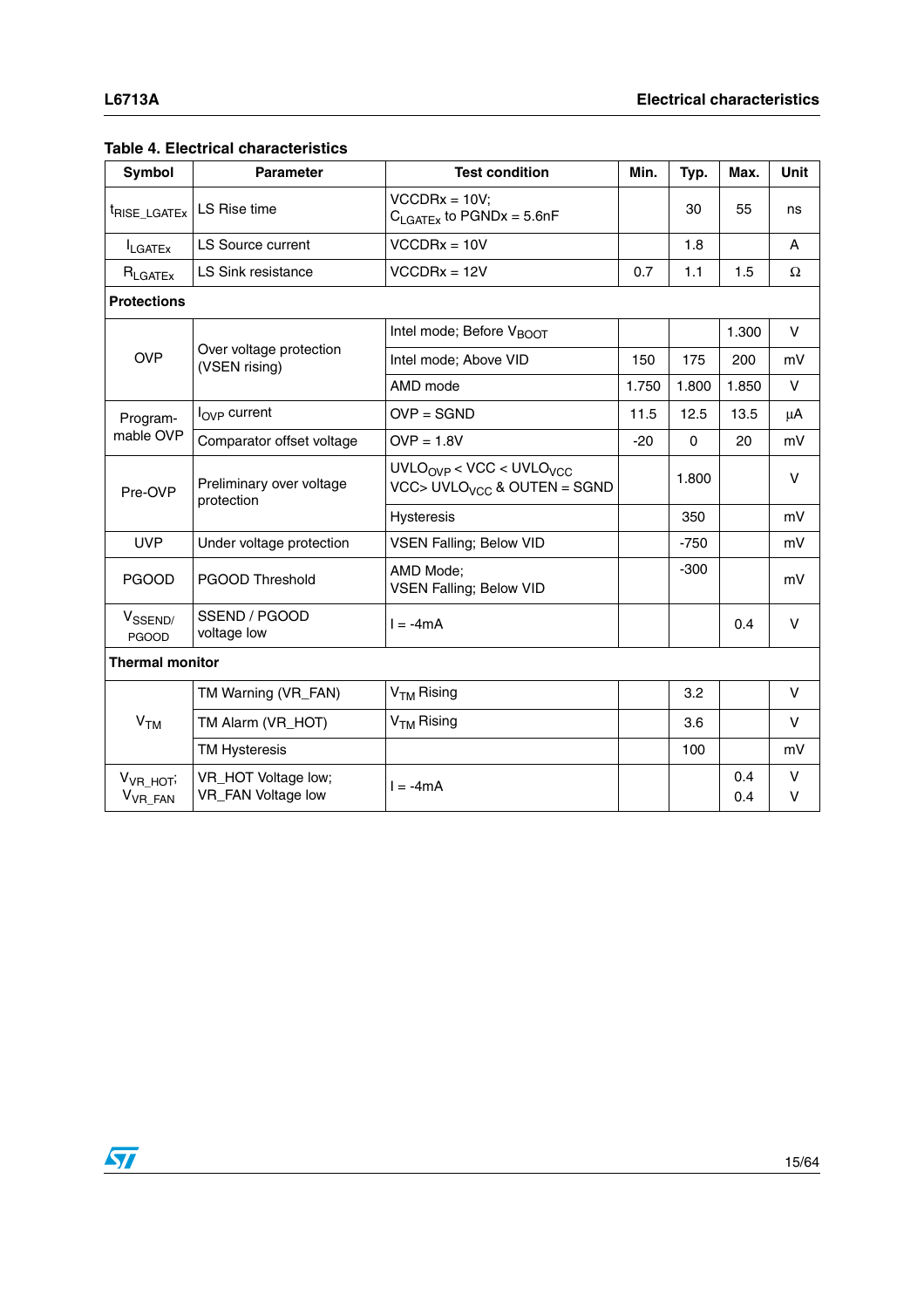# <span id="page-15-0"></span>**5 VID Tables**

# <span id="page-15-1"></span>**5.1 Mapping for the Intel VR11 Mode**

|  | Table 5. Voltage identification (VID) Mapping for Intel VR11 Mode |  |
|--|-------------------------------------------------------------------|--|
|--|-------------------------------------------------------------------|--|

| VID7  | VID <sub>6</sub> | VID5  | VID4  | VID3              | VID <sub>2</sub> | VID1   | <b>VID0</b> |
|-------|------------------|-------|-------|-------------------|------------------|--------|-------------|
| 800mV | 400mV            | 200mV | 100mV | 50 <sub>m</sub> V | 25mV             | 12.5mV | 6.25mV      |

# <span id="page-15-2"></span>**5.2 Voltage identification (VID) for Intel VR11 Mode**

|             | <b>HEX Code</b> | Output<br>Voltage<br>(1) |                | <b>HEX Code</b>         | Output<br>Voltage<br>(1) |   | <b>HEX Code</b> | Output<br>Voltage<br>(1) |   | <b>HEX Code</b> | Output<br>Voltage<br>(1) |
|-------------|-----------------|--------------------------|----------------|-------------------------|--------------------------|---|-----------------|--------------------------|---|-----------------|--------------------------|
| $\Omega$    | $\mathbf 0$     | <b>OFF</b>               | $\overline{4}$ | $\mathbf 0$             | 1.21250                  | 8 | $\Omega$        | 0.81250                  | C | $\Omega$        | 0.41250                  |
| $\Omega$    | 1               | <b>OFF</b>               | 4              | 1                       | 1.20625                  | 8 | 1               | 0.80625                  | C | 1               | 0.40625                  |
| $\Omega$    | $\overline{c}$  | 1.60000                  | $\overline{4}$ | $\overline{c}$          | 1.20000                  | 8 | $\overline{c}$  | 0.80000                  | C | $\overline{c}$  | 0.40000                  |
| $\mathbf 0$ | 3               | 1.59375                  | $\overline{4}$ | 3                       | 1.19375                  | 8 | 3               | 0.79375                  | C | 3               | 0.39375                  |
| $\Omega$    | 4               | 1.58750                  | $\overline{4}$ | 4                       | 1.18750                  | 8 | $\overline{4}$  | 0.78750                  | C | 4               | 0.38750                  |
| $\mathbf 0$ | 5               | 1.58125                  | $\overline{4}$ | 5                       | 1.18125                  | 8 | 5               | 0.78125                  | C | 5               | 0.38125                  |
| 0           | 6               | 1.57500                  | 4              | 6                       | 1.17500                  | 8 | 6               | 0.77500                  | C | 6               | 0.37500                  |
| $\Omega$    | $\overline{7}$  | 1.56875                  | 4              | $\overline{7}$          | 1.16875                  | 8 | $\overline{7}$  | 0.76875                  | C | $\overline{7}$  | 0.36875                  |
| $\Omega$    | 8               | 1.56250                  | 4              | 8                       | 1.16250                  | 8 | 8               | 0.76250                  | C | 8               | 0.36250                  |
| $\Omega$    | 9               | 1.55625                  | $\overline{4}$ | 9                       | 1.15625                  | 8 | 9               | 0.75625                  | C | 9               | 0.35625                  |
| 0           | A               | 1.55000                  | 4              | A                       | 1.15000                  | 8 | A               | 0.75000                  | C | A               | 0.35000                  |
| 0           | B               | 1.54375                  | 4              | B                       | 1.14375                  | 8 | B               | 0.74375                  | C | B               | 0.34375                  |
| 0           | C               | 1.53750                  | $\overline{4}$ | C                       | 1.13750                  | 8 | C               | 0.73750                  | C | C               | 0.33750                  |
| $\mathbf 0$ | D               | 1.53125                  | 4              | D                       | 1.13125                  | 8 | D               | 0.73125                  | C | D               | 0.33125                  |
| $\Omega$    | E               | 1.52500                  | $\overline{4}$ | E                       | 1.12500                  | 8 | E               | 0.72500                  | C | E               | 0.32500                  |
| $\mathbf 0$ | F               | 1.51875                  | $\overline{4}$ | F                       | 1.11875                  | 8 | F               | 0.71875                  | C | F               | 0.31875                  |
| 1           | 0               | 1.51250                  | 5              | 0                       | 1.11250                  | 9 | $\Omega$        | 0.71250                  | D | 0               | 0.31250                  |
| 1           | 1               | 1.50625                  | 5              | 1                       | 1.10625                  | 9 | 1               | 0.70625                  | D | 1               | 0.30625                  |
| 1           | $\overline{2}$  | 1.50000                  | 5              | $\overline{c}$          | 1.10000                  | 9 | $\overline{c}$  | 0.70000                  | D | $\overline{2}$  | 0.30000                  |
| 1           | 3               | 1.49375                  | 5              | 3                       | 1.09375                  | 9 | 3               | 0.69375                  | D | 3               | 0.29375                  |
| 1           | 4               | 1.48750                  | 5              | $\overline{\mathbf{4}}$ | 1.08750                  | 9 | 4               | 0.68750                  | D | $\overline{4}$  | 0.28750                  |
| 1           | 5               | 1.48125                  | 5              | 5                       | 1.08125                  | 9 | 5               | 0.68125                  | D | 5               | 0.28125                  |
| 1           | 6               | 1.47500                  | 5              | 6                       | 1.07500                  | 9 | 6               | 0.67500                  | D | 6               | 0.27500                  |

### **Table 6. Voltage identification (VID) for Intel VR11 Mode (**See Note**).**

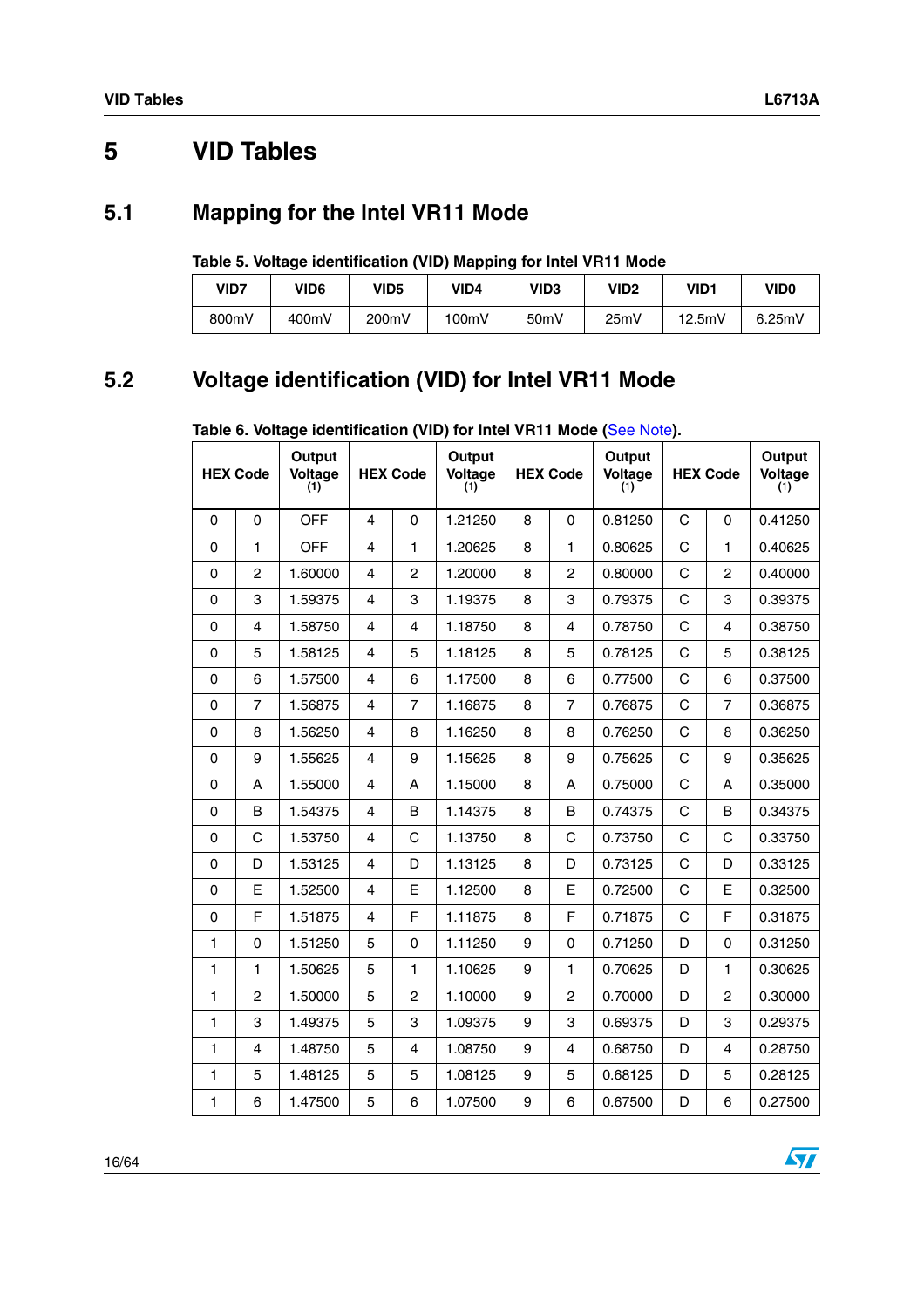|                | <b>HEX Code</b> | Output<br>Voltage<br>(1) |                | <b>HEX Code</b>  | Output<br>Voltage<br>(1) |   | <b>HEX Code</b>           | Output<br>Voltage<br>(1) | <b>HEX Code</b> |                           | Output<br>Voltage<br>(1) |
|----------------|-----------------|--------------------------|----------------|------------------|--------------------------|---|---------------------------|--------------------------|-----------------|---------------------------|--------------------------|
| $\mathbf{1}$   | $\overline{7}$  | 1.46875                  | 5              | $\overline{7}$   | 1.06875                  | 9 | $\overline{7}$            | 0.66875                  | D               | $\overline{7}$            | 0.26875                  |
| 1              | 8               | 1.46250                  | 5              | 8                | 1.06250                  | 9 | 8                         | 0.66250                  | D               | 8                         | 0.26250                  |
| 1              | 9               | 1.45625                  | 5              | 9                | 1.05625                  | 9 | 9                         | 0.65625                  | D               | 9                         | 0.25625                  |
| 1              | Α               | 1.45000                  | 5              | A                | 1.05000                  | 9 | A                         | 0.65000                  | D               | Α                         | 0.25000                  |
| 1              | B               | 1.44375                  | 5              | B                | 1.04375                  | 9 | B                         | 0.64375                  | D               | B                         | 0.24375                  |
| $\mathbf{1}$   | $\mathbf C$     | 1.43750                  | 5              | $\mathbf C$      | 1.03750                  | 9 | C                         | 0.63750                  | D               | $\mathsf C$               | 0.23750                  |
| $\mathbf{1}$   | D               | 1.43125                  | 5              | D                | 1.03125                  | 9 | D                         | 0.63125                  | D               | D                         | 0.23125                  |
| 1              | Е               | 1.42500                  | 5              | Е                | 1.02500                  | 9 | E                         | 0.62500                  | D               | E                         | 0.22500                  |
| 1              | F               | 1.41875                  | 5              | F                | 1.01875                  | 9 | $\mathsf F$               | 0.61875                  | D               | F                         | 0.21875                  |
| $\overline{c}$ | 0               | 1.41250                  | 6              | 0                | 1.01250                  | A | $\pmb{0}$                 | 0.61250                  | E               | 0                         | 0.21250                  |
| $\mathbf{2}$   | $\mathbf{1}$    | 1.40625                  | 6              | $\mathbf{1}$     | 1.00625                  | Α | $\mathbf{1}$              | 0.60625                  | E               | $\mathbf{1}$              | 0.20625                  |
| $\mathbf{2}$   | $\overline{c}$  | 1.40000                  | 6              | $\overline{c}$   | 1.00000                  | A | $\overline{c}$            | 0.60000                  | E               | $\overline{c}$            | 0.20000                  |
| $\overline{c}$ | 3               | 1.39375                  | 6              | 3                | 0.99375                  | A | $\ensuremath{\mathsf{3}}$ | 0.59375                  | E               | $\ensuremath{\mathsf{3}}$ | 0.19375                  |
| $\overline{c}$ | 4               | 1.38750                  | 6              | $\overline{4}$   | 0.98750                  | Α | 4                         | 0.58750                  | E               | $\overline{4}$            | 0.18750                  |
| $\overline{c}$ | 5               | 1.38125                  | 6              | 5                | 0.98125                  | А | 5                         | 0.58125                  | E               | 5                         | 0.18125                  |
| $\overline{c}$ | 6               | 1.37500                  | 6              | 6                | 0.97500                  | Α | 6                         | 0.57500                  | E               | 6                         | 0.17500                  |
| $\mathbf{2}$   | $\overline{7}$  | 1.36875                  | 6              | $\overline{7}$   | 0.96875                  | Α | $\overline{7}$            | 0.56875                  | E               | $\overline{7}$            | 0.16875                  |
| $\mathbf{2}$   | 8               | 1.36250                  | 6              | 8                | 0.96250                  | Α | 8                         | 0.56250                  | E               | 8                         | 0.16250                  |
| $\overline{c}$ | 9               | 1.35625                  | 6              | $\boldsymbol{9}$ | 0.95625                  | A | $\boldsymbol{9}$          | 0.55625                  | E               | $\boldsymbol{9}$          | 0.15625                  |
| $\overline{c}$ | А               | 1.35000                  | 6              | Α                | 0.95000                  | А | Α                         | 0.55000                  | E               | Α                         | 0.15000                  |
| $\overline{c}$ | B               | 1.34375                  | 6              | B                | 0.94375                  | А | B                         | 0.54375                  | E               | B                         | 0.14375                  |
| $\overline{c}$ | C               | 1.33750                  | 6              | C                | 0.93750                  | Α | C                         | 0.53750                  | E               | C                         | 0.13750                  |
| $\overline{c}$ | D               | 1.33125                  | 6              | D                | 0.93125                  | Α | D                         | 0.53125                  | Ε               | D                         | 0.13125                  |
| $\overline{c}$ | E               | 1.32500                  | $\,6\,$        | Е                | 0.92500                  | Α | E                         | 0.52500                  | E               | E                         | 0.12500                  |
| $\overline{2}$ | F               | 1.31875                  | 6              | F.               | 0.91875                  | A | F                         | 0.51875                  | Е               | F                         | 0.11875                  |
| 3              | 0               | 1.31250                  | 7              | 0                | 0.91250                  | В | 0                         | 0.51250                  | F               | 0                         | 0.11250                  |
| 3              | 1               | 1.30625                  | 7              | 1.               | 0.90625                  | В | 1                         | 0.50625                  | F               | 1                         | 0.10625                  |
| 3              | 2               | 1.30000                  | 7              | $\overline{c}$   | 0.90000                  | В | $\overline{c}$            | 0.50000                  | F               | $\overline{c}$            | 0.10000                  |
| 3              | 3               | 1.29375                  | 7              | 3                | 0.89375                  | B | 3                         | 0.49375                  | F               | 3                         | 0.09375                  |
| 3              | 4               | 1.28750                  | $\overline{7}$ | 4                | 0.88750                  | В | $\overline{4}$            | 0.48750                  | F               | 4                         | 0.08750                  |
| 3              | 5               | 1.28125                  | $\overline{7}$ | 5                | 0.88125                  | В | 5                         | 0.48125                  | F               | 5                         | 0.08125                  |
| 3              | 6               | 1.27500                  | 7              | 6                | 0.87500                  | В | 6                         | 0.47500                  | F               | 6                         | 0.07500                  |
| 3              | $\overline{7}$  | 1.26875                  | 7              | 7                | 0.86875                  | В | $\overline{7}$            | 0.46875                  | F               | $\overline{7}$            | 0.06875                  |

**Table 6. Voltage identification (VID) for Intel VR11 Mode (**See Note**). (continued)**

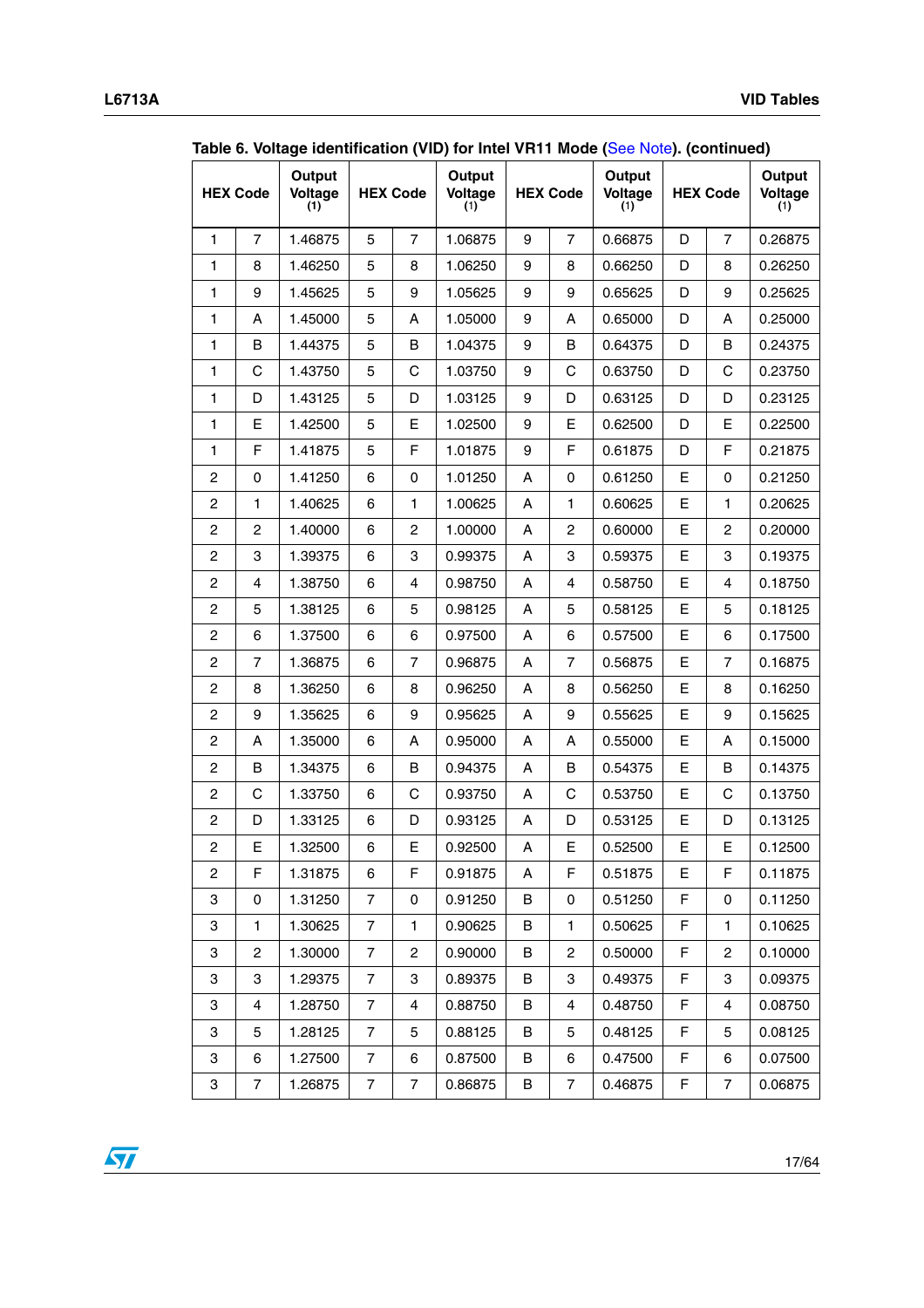|   | <b>HEX Code</b> | Output<br>Voltage<br>(1) |   | <b>HEX Code</b> | Output<br><b>Voltage</b><br>(1) |   | <b>HEX Code</b> | Output<br>Voltage<br>(1) |   | <b>HEX Code</b> | Output<br>Voltage<br>(1) |
|---|-----------------|--------------------------|---|-----------------|---------------------------------|---|-----------------|--------------------------|---|-----------------|--------------------------|
| 3 | 8               | 1.26250                  | 7 | 8               | 0.86250                         | B | 8               | 0.46250                  | F | 8               | 0.06250                  |
| 3 | 9               | 1.25625                  | 7 | 9               | 0.85625                         | B | 9               | 0.45625                  | F | 9               | 0.05625                  |
| 3 | A               | 1.25000                  | 7 | A               | 0.85000                         | B | A               | 0.45000                  | F | A               | 0.05000                  |
| 3 | B               | 1.24375                  | 7 | B               | 0.84375                         | B | B               | 0.44375                  | F | B               | 0.04375                  |
| 3 | C               | 1.23750                  | 7 | C               | 0.83750                         | B | C               | 0.43750                  | F | C               | 0.03750                  |
| 3 | D               | 1.23125                  | 7 | D               | 0.83125                         | B | D               | 0.43125                  | F | D               | 0.03125                  |
| 3 | E               | 1.22500                  | 7 | E               | 0.82500                         | B | E               | 0.42500                  | F | E               | <b>OFF</b>               |
| 3 | F               | 1.21875                  | 7 | F               | 0.81875                         | B | F               | 0.41875                  | F | F               | <b>OFF</b>               |

**Table 6. Voltage identification (VID) for Intel VR11 Mode (**See Note**). (continued)**

1. According to VR11 specs, the device automatically regulates output voltage 19mV lower to avoid any external offset to modify the built-in 0.5% accuracy improving TOB performances. Output regulated voltage is than what extracted from the table lowered by 19mV built-in offset.

# <span id="page-17-0"></span>**5.3 Voltage identifications (VID) for Intel VR10 Mode + 6.25mV**

(VID7 does not care)

| <b>VID</b><br>$\overline{\mathbf{4}}$ | <b>VID</b><br>3 | <b>VID</b><br>$\mathbf{2}$ | <b>VID</b><br>1 | <b>VID</b><br>$\bf{0}$ | <b>VID</b><br>5 | <b>VID</b><br>6 | Output<br>Voltage<br>(1) | <b>VID</b><br>4 | <b>VID</b><br>3 | <b>VID</b><br>$\mathbf{2}$ | <b>VID</b><br>1 | <b>VID</b><br>$\bf{0}$ | <b>VID</b><br>5 | <b>VID</b><br>6 | Output<br>Voltage<br>(1) |
|---------------------------------------|-----------------|----------------------------|-----------------|------------------------|-----------------|-----------------|--------------------------|-----------------|-----------------|----------------------------|-----------------|------------------------|-----------------|-----------------|--------------------------|
| 0                                     | 1               | $\Omega$                   | 1               | $\Omega$               | 1               | 1               | 1.60000                  | 1               | 1               | $\Omega$                   | 1               | 0                      | 1               | 1               | 1.20000                  |
| 0                                     | 1               | $\mathbf 0$                | 1               | $\Omega$               | 1               | 0               | 1.59375                  | 1               | 1               | $\Omega$                   | 1               | $\mathbf 0$            | 1               | $\Omega$        | 1.19375                  |
| 0                                     | 1               | $\mathbf 0$                | 1               | 1                      | 0               | 1               | 1.58750                  | 1               | 1               | $\mathbf 0$                | 1               | 1                      | 0               | 1               | 1.18750                  |
| 0                                     | 1               | $\mathbf 0$                | 1               | 1                      | 0               | 0               | 1.58125                  | 1               | 1               | $\mathbf 0$                | 1               | 1                      | 0               | 0               | 1.18125                  |
| 0                                     | 1               | $\mathbf 0$                | 1               | 1                      | 1               | 1               | 1.57500                  | 1               | 1               | $\mathbf 0$                | 1               | 1                      | 1               | 1               | 1.17500                  |
| 0                                     | 1               | $\mathbf 0$                | 1               | 1                      | 1               | 0               | 1.56875                  | 1               | 1               | $\mathbf 0$                | 1               | 1                      | 1               | $\Omega$        | 1.16875                  |
| 0                                     | 1               | 1                          | 0               | $\Omega$               | 0               | 1               | 1.56250                  | 1               | 1               | 1                          | 0               | $\Omega$               | 0               | 1               | 1.16250                  |
| 0                                     | 1               | 1                          | 0               | $\Omega$               | 0               | 0               | 1.55625                  | 1               | 1               | 1                          | 0               | $\mathbf 0$            | 0               | $\Omega$        | 1.15625                  |
| $\mathbf 0$                           | 1               | 1                          | 0               | $\Omega$               | 1               | 1               | 1.55000                  | 1               | 1               | 1                          | 0               | 0                      | 1               | 1               | 1.15000                  |
| 0                                     | 1               | 1                          | 0               | $\Omega$               | 1               | 0               | 1.54375                  | 1               | 1               | 1                          | 0               | $\mathbf 0$            | 1               | $\Omega$        | 1.14375                  |
| 0                                     | 1               | 1                          | 0               | 1                      | 0               | 1               | 1.53750                  | 1               | 1               | 1                          | 0               | 1                      | 0               | 1               | 1.13750                  |
| 0                                     | 1               | 1                          | 0               | 1                      | 0               | 0               | 1.53125                  | 1               | 1               | 1                          | 0               | 1                      | 0               | $\Omega$        | 1.13125                  |
| $\mathbf 0$                           | 1               | 1                          | 0               | 1                      | 1               | 1               | 1.52500                  | 1               | 1               | 1                          | 0               | 1                      | 1               | 1               | 1.12500                  |
| 0                                     | 1               | 1                          | 0               | 1                      | 1               | 0               | 1.51875                  | 1               | 1               | 1                          | 0               | 1                      | 1               | $\mathbf 0$     | 1.11875                  |
| 0                                     | 1               | 1                          | 1               | $\Omega$               | $\Omega$        | 1               | 1.51250                  | 1               | 1               | 1                          | 1               | $\Omega$               | 0               | 1               | 1.11250                  |
| $\mathbf 0$                           | 1               | 1                          | 1               | $\Omega$               | $\overline{0}$  | 0               | 1.50625                  | 1               | 1               | 1                          | 1               | $\mathbf 0$            | 0               | $\mathbf 0$     | 1.10625                  |

#### **Table 7. Voltage identifications (VID) for Intel VR10 Mode + 6.25mV (See Note).**

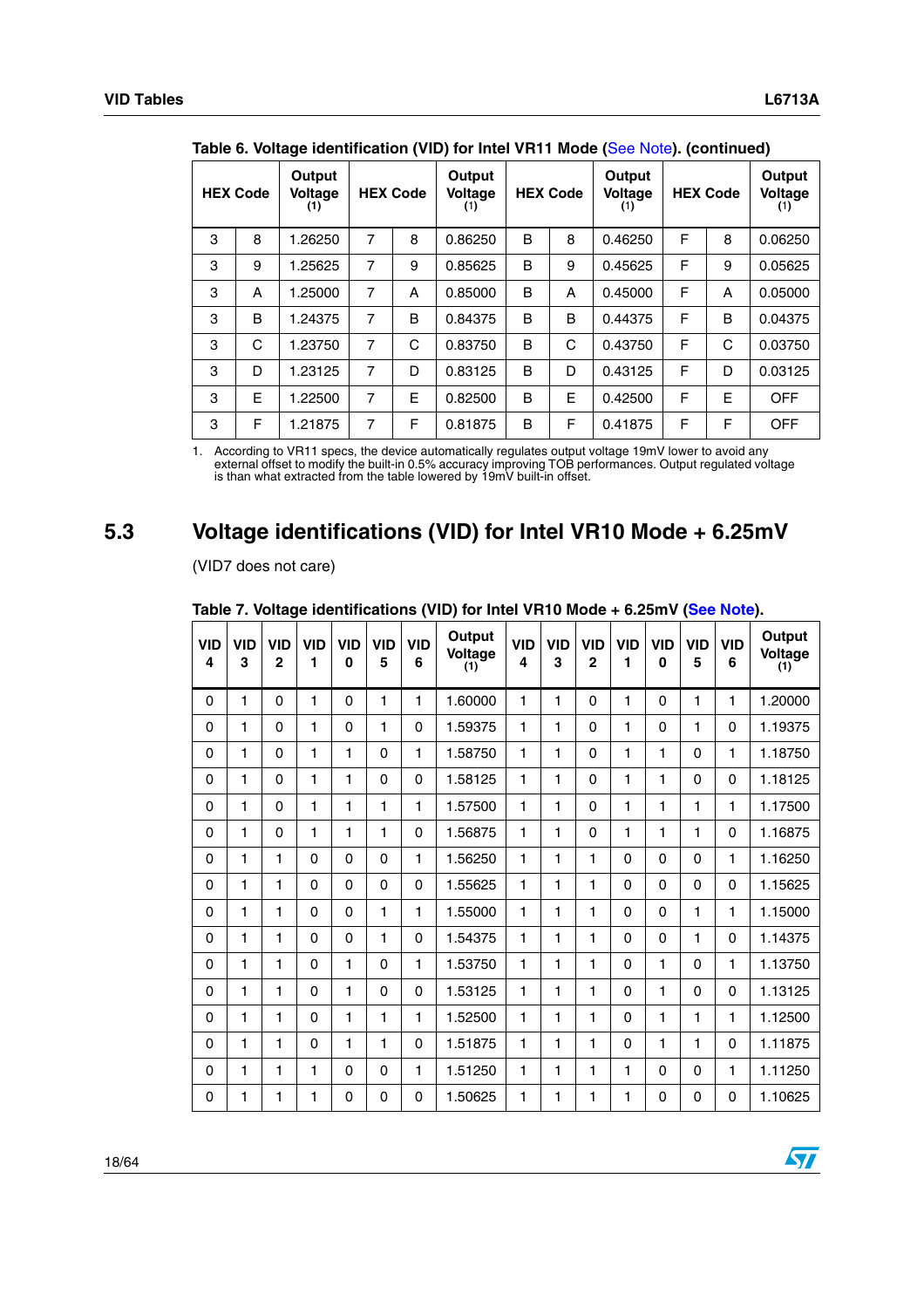|                 |                 |                            |                 |                 |                 |                 | Table 7. Voltage Identifications (VID) for filter VNTU MOde + 0.25/11V (See Note). |                 |                 |                            |                            |                        |                 |                 |                          |
|-----------------|-----------------|----------------------------|-----------------|-----------------|-----------------|-----------------|------------------------------------------------------------------------------------|-----------------|-----------------|----------------------------|----------------------------|------------------------|-----------------|-----------------|--------------------------|
| <b>VID</b><br>4 | <b>VID</b><br>3 | <b>VID</b><br>$\mathbf{2}$ | <b>VID</b><br>1 | <b>VID</b><br>0 | <b>VID</b><br>5 | <b>VID</b><br>6 | Output<br>Voltage<br>(1)                                                           | <b>VID</b><br>4 | <b>VID</b><br>3 | <b>VID</b><br>$\mathbf{2}$ | <b>VID</b><br>$\mathbf{1}$ | <b>VID</b><br>$\bf{0}$ | <b>VID</b><br>5 | <b>VID</b><br>6 | Output<br>Voltage<br>(1) |
| $\mathbf 0$     | $\mathbf{1}$    | $\mathbf{1}$               | $\mathbf{1}$    | 0               | $\mathbf{1}$    | $\mathbf{1}$    | 1.50000                                                                            | $\mathbf{1}$    | $\mathbf{1}$    | $\mathbf{1}$               | $\mathbf{1}$               | 0                      | $\mathbf{1}$    | $\mathbf{1}$    | 1.10000                  |
| $\mathbf 0$     | $\mathbf{1}$    | $\mathbf{1}$               | $\mathbf{1}$    | 0               | $\mathbf{1}$    | 0               | 1.49375                                                                            | $\mathbf{1}$    | $\mathbf{1}$    | $\mathbf{1}$               | $\mathbf{1}$               | 0                      | $\mathbf{1}$    | 0               | 1.09375                  |
| 0               | 1               | 1                          | 1               | $\mathbf{1}$    | $\mathsf 0$     | $\blacksquare$  | 1.48750                                                                            | $\mathbf{1}$    | 1               | $\mathbf{1}$               | 1                          | 1                      | 0               | 1               | <b>OFF</b>               |
| 0               | 1               | $\mathbf{1}$               | 1               | $\mathbf{1}$    | 0               | 0               | 1.48125                                                                            | $\mathbf{1}$    | $\mathbf{1}$    | $\mathbf{1}$               | $\mathbf{1}$               | 1                      | 0               | 0               | <b>OFF</b>               |
| $\mathbf 0$     | 1               | $\mathbf{1}$               | $\mathbf{1}$    | $\mathbf{1}$    | $\mathbf{1}$    | $\mathbf{1}$    | 1.47500                                                                            | $\mathbf{1}$    | $\mathbf{1}$    | $\mathbf{1}$               | $\mathbf{1}$               | $\mathbf{1}$           | $\mathbf{1}$    | $\mathbf{1}$    | <b>OFF</b>               |
| 0               | 1               | $\mathbf{1}$               | 1               | $\mathbf{1}$    | $\mathbf{1}$    | 0               | 1.46875                                                                            | $\mathbf{1}$    | $\mathbf{1}$    | $\mathbf{1}$               | $\mathbf{1}$               | $\mathbf{1}$           | $\mathbf{1}$    | 0               | <b>OFF</b>               |
| $\mathbf{1}$    | $\mathbf 0$     | $\mathbf 0$                | 0               | 0               | $\mathbf 0$     | 1               | 1.46250                                                                            | $\mathbf 0$     | 0               | 0                          | 0                          | 0                      | $\pmb{0}$       | $\mathbf{1}$    | 1.08750                  |
| $\mathbf{1}$    | $\mathbf 0$     | 0                          | 0               | 0               | $\mathbf 0$     | 0               | 1.45625                                                                            | $\mathbf 0$     | $\mathsf 0$     | $\mathsf 0$                | 0                          | 0                      | $\mathsf 0$     | 0               | 1.08125                  |
| 1               | 0               | 0                          | 0               | $\mathsf 0$     | $\mathbf{1}$    | 1               | 1.45000                                                                            | 0               | 0               | 0                          | 0                          | 0                      | $\mathbf{1}$    | 1               | 1.07500                  |
| 1               | 0               | 0                          | 0               | 0               | $\mathbf{1}$    | 0               | 1.44375                                                                            | 0               | 0               | 0                          | 0                          | 0                      | 1               | 0               | 1.06875                  |
| $\mathbf{1}$    | $\Omega$        | 0                          | 0               | 1               | $\mathbf 0$     | $\mathbf{1}$    | 1.43750                                                                            | 0               | 0               | 0                          | 0                          | $\mathbf{1}$           | 0               | 1               | 1.06250                  |
| $\mathbf{1}$    | $\mathbf 0$     | $\mathbf 0$                | 0               | 1               | $\mathsf 0$     | 0               | 1.43125                                                                            | 0               | 0               | 0                          | 0                          | $\mathbf{1}$           | $\pmb{0}$       | 0               | 1.05625                  |
| $\mathbf{1}$    | 0               | $\mathbf 0$                | 0               | $\mathbf{1}$    | $\mathbf{1}$    | 1               | 1.42500                                                                            | $\mathbf 0$     | 0               | 0                          | 0                          | $\mathbf{1}$           | $\mathbf{1}$    | 1               | 1.05000                  |
| 1               | $\mathbf 0$     | 0                          | 0               | $\mathbf{1}$    | $\mathbf{1}$    | 0               | 1.41875                                                                            | 0               | 0               | 0                          | 0                          | $\mathbf{1}$           | $\mathbf{1}$    | 0               | 1.04375                  |
| 1               | 0               | 0                          | 1               | 0               | $\mathsf 0$     | $\mathbf{1}$    | 1.41250                                                                            | 0               | 0               | 0                          | 1                          | 0                      | $\mathsf 0$     | $\mathbf{1}$    | 1.03750                  |
| 1               | 0               | 0                          | 1               | $\mathbf 0$     | 0               | 0               | 1.40625                                                                            | 0               | 0               | 0                          | $\mathbf{1}$               | 0                      | 0               | 0               | 1.03125                  |
| $\mathbf{1}$    | $\Omega$        | $\mathbf 0$                | 1               | $\mathbf 0$     | $\mathbf{1}$    | $\mathbf{1}$    | 1.40000                                                                            | 0               | 0               | 0                          | $\mathbf{1}$               | 0                      | $\mathbf{1}$    | $\mathbf{1}$    | 1.02500                  |
| $\mathbf{1}$    | $\mathbf 0$     | $\mathbf 0$                | 1               | $\mathbf 0$     | $\mathbf{1}$    | 0               | 1.39375                                                                            | 0               | $\mathsf 0$     | 0                          | $\mathbf{1}$               | 0                      | $\mathbf{1}$    | 0               | 1.01875                  |
| $\mathbf{1}$    | $\mathbf 0$     | $\mathbf 0$                | 1               | $\mathbf{1}$    | 0               | $\mathbf{1}$    | 1.38750                                                                            | $\mathbf 0$     | 0               | 0                          | $\mathbf{1}$               | $\mathbf{1}$           | $\pmb{0}$       | $\mathbf{1}$    | 1.01250                  |
| $\mathbf{1}$    | $\mathbf 0$     | 0                          | $\mathbf{1}$    | $\mathbf{1}$    | $\mathsf 0$     | 0               | 1.38125                                                                            | $\mathbf 0$     | 0               | 0                          | $\mathbf{1}$               | $\mathbf{1}$           | $\pmb{0}$       | 0               | 1.00625                  |
| 1               | $\mathbf 0$     | 0                          | 1               | $\mathbf{1}$    | $\mathbf{1}$    | $\mathbf{1}$    | 1.37500                                                                            | 0               | 0               | 0                          | $\mathbf{1}$               | $\mathbf{1}$           | $\mathbf{1}$    | 1               | 1.00000                  |
| 1               | 0               | 0                          | 1               | $\mathbf{1}$    | $\mathbf{1}$    | 0               | 1.36875                                                                            | 0               | 0               | 0                          | $\mathbf{1}$               | 1                      | 1               | 0               | 0.99375                  |
| 1               | 0               | $\mathbf{1}$               | $\mathsf 0$     | 0               | $\mathsf 0$     | $\mathbf{1}$    | 1.36250                                                                            | 0               | 0               | $\mathbf{1}$               | 0                          | 0                      | 0               | $\mathbf{1}$    | 0.98750                  |
| $\mathbf{1}$    | 0               | $\mathbf{1}$               | 0               | 0               | $\mathsf 0$     | 0               | 1.35625                                                                            | $\pmb{0}$       | $\mathsf 0$     | $\mathbf{1}$               | $\mathsf 0$                | 0                      | $\mathsf 0$     | $\mathsf 0$     | 0.98125                  |
| 1               | 0               | $\mathbf{1}$               | 0               | 0               | $\mathbf{1}$    | 1               | 1.35000                                                                            | 0               | 0               | $\mathbf{1}$               | 0                          | 0                      | $\mathbf{1}$    | $\mathbf{1}$    | 0.97500                  |
| 1               | $\mathbf 0$     | $\mathbf{1}$               | 0               | 0               | $\mathbf{1}$    | 0               | 1.34375                                                                            | 0               | 0               | $\mathbf{1}$               | 0                          | 0                      | 1               | 0               | 0.96875                  |
| 1               | 0               | $\mathbf{1}$               | 0               | 1               | 0               | 1               | 1.33750                                                                            | 0               | 0               | $\mathbf{1}$               | 0                          | 1                      | 0               | 1               | 0.96250                  |
| 1               | 0               | 1                          | 0               | 1               | 0               | 0               | 1.33125                                                                            | 0               | 0               | $\mathbf{1}$               | 0                          | 1                      | 0               | 0               | 0.95625                  |
| 1.              | $\Omega$        | $\mathbf{1}$               | 0               | 1               | 1               | $\mathbf{1}$    | 1.32500                                                                            | 0               | 0               | $\mathbf{1}$               | 0                          | $\mathbf{1}$           | 1               | 1               | 0.95000                  |
| 1               | $\mathbf 0$     | $\mathbf{1}$               | 0               | 1               | $\mathbf{1}$    | 0               | 1.31875                                                                            | 0               | 0               | $\mathbf{1}$               | 0                          | 1                      | 1               | 0               | 0.94375                  |
| 1               | $\mathbf 0$     | $\mathbf{1}$               | 1               | 0               | 0               | $\mathbf{1}$    | 1.31250                                                                            | 0               | 0               | $\mathbf{1}$               | 1                          | 0                      | 0               | $\mathbf{1}$    | 0.93750                  |
| 1               | 0               | $\mathbf{1}$               | 1               | 0               | 0               | 0               | 1.30625                                                                            | 0               | 0               | $\mathbf{1}$               | 1                          | 0                      | 0               | 0               | 0.93125                  |
| 1               | 0               | 1                          | 1               | 0               | $\mathbf{1}$    | 1               | 1.30000                                                                            | 0               | 0               | $\mathbf{1}$               | $\mathbf{1}$               | 0                      | 1               | 1               | 0.92500                  |

**Table 7. Voltage identifications (VID) for Intel VR10 Mode + 6.25mV (See Note).**

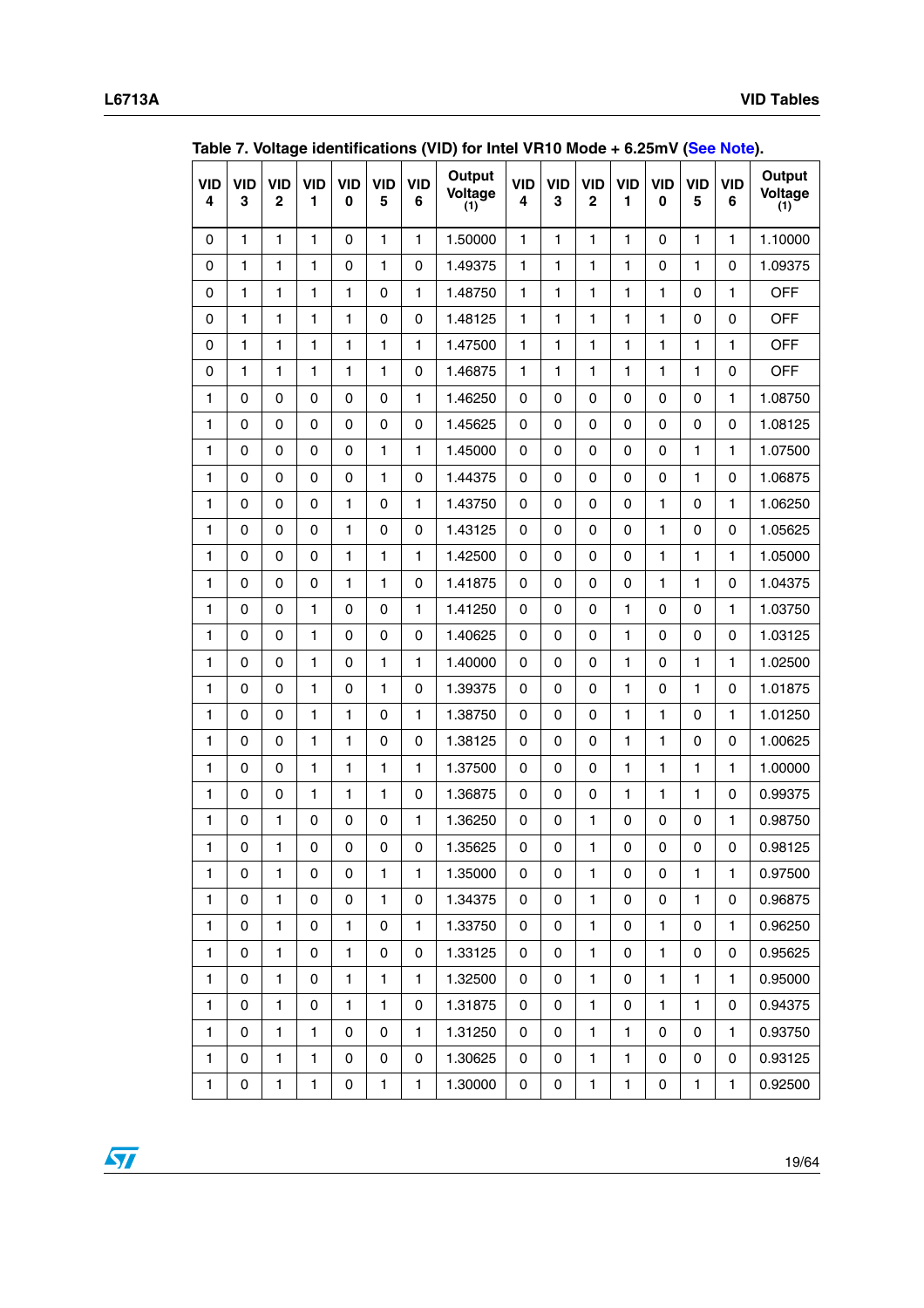|                 | rable r. voltage luchtingations (vid) for mitch virtuo mode + 0.20111 (Occ Note). |                            |                 |                        |                 |                 |                          |                 |                 |                            |                 |                 |                 |                 |                          |
|-----------------|-----------------------------------------------------------------------------------|----------------------------|-----------------|------------------------|-----------------|-----------------|--------------------------|-----------------|-----------------|----------------------------|-----------------|-----------------|-----------------|-----------------|--------------------------|
| <b>VID</b><br>4 | <b>VID</b><br>3                                                                   | <b>VID</b><br>$\mathbf{2}$ | <b>VID</b><br>1 | <b>VID</b><br>$\bf{0}$ | <b>VID</b><br>5 | <b>VID</b><br>6 | Output<br>Voltage<br>(1) | <b>VID</b><br>4 | <b>VID</b><br>3 | <b>VID</b><br>$\mathbf{2}$ | <b>VID</b><br>1 | <b>VID</b><br>0 | <b>VID</b><br>5 | <b>VID</b><br>6 | Output<br>Voltage<br>(1) |
| 1               | $\mathbf 0$                                                                       | 1                          | 1               | $\Omega$               | 1               | $\Omega$        | 1.29375                  | $\Omega$        | $\Omega$        | $\mathbf{1}$               | $\mathbf{1}$    | 0               | 1               | 0               | 0.91875                  |
| 1               | $\Omega$                                                                          | $\mathbf{1}$               | 1               | 1                      | $\Omega$        | 1               | 1.28750                  | $\Omega$        | $\Omega$        | $\mathbf{1}$               | 1               | 1               | 0               | $\mathbf{1}$    | 0.91250                  |
| 1               | $\mathbf 0$                                                                       | 1                          | 1               | 1                      | $\Omega$        | $\Omega$        | 1.28125                  | $\Omega$        | $\Omega$        | 1                          | 1               | 1               | 0               | 0               | 0.90625                  |
| 1               | $\mathbf 0$                                                                       | 1                          | 1               | 1                      | 1               | 1               | 1.27500                  | $\Omega$        | $\Omega$        | 1                          | 1               | 1               | 1               | $\mathbf{1}$    | 0.90000                  |
| 1               | $\Omega$                                                                          | 1                          | 1               | 1                      | 1               | $\Omega$        | 1.26875                  | $\Omega$        | $\Omega$        | 1                          | 1               | 1               | 1               | $\Omega$        | 0.89375                  |
| 1               | 1                                                                                 | $\Omega$                   | $\Omega$        | $\Omega$               | $\Omega$        | 1               | 1.26250                  | $\Omega$        | 1               | 0                          | $\Omega$        | 0               | 0               | 1               | 0.88750                  |
| 1               | 1                                                                                 | $\Omega$                   | $\Omega$        | $\Omega$               | $\Omega$        | $\Omega$        | 1.25625                  | $\Omega$        | 1               | 0                          | $\mathbf 0$     | 0               | 0               | 0               | 0.88125                  |
| 1               | 1                                                                                 | $\Omega$                   | $\Omega$        | 0                      | 1               | 1               | 1.25000                  | $\Omega$        | 1               | 0                          | $\mathbf 0$     | 0               | 1               | 1               | 0.87500                  |
| 1               | 1                                                                                 | $\Omega$                   | $\Omega$        | $\Omega$               | 1               | $\Omega$        | 1.24375                  | $\Omega$        | 1               | $\mathbf 0$                | $\mathbf 0$     | 0               | 1               | $\Omega$        | 0.86875                  |
| 1               | 1                                                                                 | $\Omega$                   | $\Omega$        | 1                      | $\Omega$        | 1               | 1.23750                  | $\Omega$        | 1               | $\Omega$                   | $\mathbf 0$     | 1               | 0               | $\mathbf{1}$    | 0.86250                  |
| 1               | 1                                                                                 | $\Omega$                   | $\Omega$        | $\mathbf{1}$           | $\Omega$        | $\Omega$        | 1.23125                  | $\Omega$        | 1               | $\Omega$                   | $\mathbf 0$     | 1               | 0               | 0               | 0.85625                  |
| 1               | 1                                                                                 | $\Omega$                   | $\Omega$        | $\mathbf{1}$           | 1               | 1               | 1.22500                  | $\Omega$        | 1               | 0                          | $\Omega$        | 1               | 1               | $\mathbf{1}$    | 0.85000                  |
| 1               | 1                                                                                 | $\Omega$                   | $\Omega$        | $\mathbf{1}$           | 1               | $\Omega$        | 1.21875                  | $\Omega$        | 1               | 0                          | $\mathbf 0$     | 1               | 1               | 0               | 0.84375                  |
| 1               | 1                                                                                 | $\Omega$                   | 1               | $\Omega$               | $\Omega$        | 1               | 1.21250                  | $\Omega$        | 1               | 0                          | 1               | 0               | 0               | 1               | 0.83750                  |
| 1               | 1                                                                                 | $\Omega$                   | 1               | 0                      | $\Omega$        | $\Omega$        | 1.20625                  | $\Omega$        | 1               | $\mathbf 0$                | 1               | 0               | 0               | $\mathbf 0$     | 0.83125                  |

**Table 7. Voltage identifications (VID) for Intel VR10 Mode + 6.25mV (See Note).**

1. According to VR10.x specs, the device automatically regulates output voltage 19mV lower to avoid any external offset to modify the built-in 0.5% accuracy improving TOB performances. Output regulated voltage is than what extracted from the table lowered by 19mVbuilt-in offset. VID7 doesn't care.

# <span id="page-19-0"></span>**5.4 Mapping for the AMD 6BIT Mode**

#### **Table 8. Voltage identifications (VID) mapping for AMD 6BIT Mode**

| VID4  | VID3  | VID2  | VID1              | VID0 |
|-------|-------|-------|-------------------|------|
| 400mV | 200mV | 100mV | 50 <sub>m</sub> V | 25mV |

# <span id="page-19-1"></span>**5.5 Voltage identifications (VID) codes for AMD 6BIT Mode**

| <b>VID</b><br>5 | VID<br>4 | VID<br>3 | <b>VID</b><br>2 | VID | <b>VID</b><br>0 | Output<br>Voltage | <b>VID</b><br>5 | VID<br>4 | <b>VID</b><br>3 | VID<br>2 | <b>VID</b> | VID<br>0 | Output<br>Voltage<br>(1) |
|-----------------|----------|----------|-----------------|-----|-----------------|-------------------|-----------------|----------|-----------------|----------|------------|----------|--------------------------|
| $\mathbf 0$     | 0        | 0        | $\Omega$        | 0   | 0               | 1.5500            |                 | 0        | 0               | 0        | 0          | 0        | 0.7625                   |
| 0               | 0        | 0        | $\Omega$        | 0   |                 | 1.5250            |                 | 0        | $\mathbf 0$     | 0        | $\Omega$   |          | 0.7500                   |
| $\mathbf 0$     | 0        | 0        | 0               |     | 0               | 1.5000            |                 | 0        | 0               | 0        |            | 0        | 0.7375                   |
| 0               | 0        | 0        | $\Omega$        |     |                 | 1.4750            | 1               | 0        | $\mathbf 0$     | 0        |            |          | 0.7250                   |

#### **Table 9. Voltage identifications (VID) codes for AMD 6BIT Mode (**See Note**).**

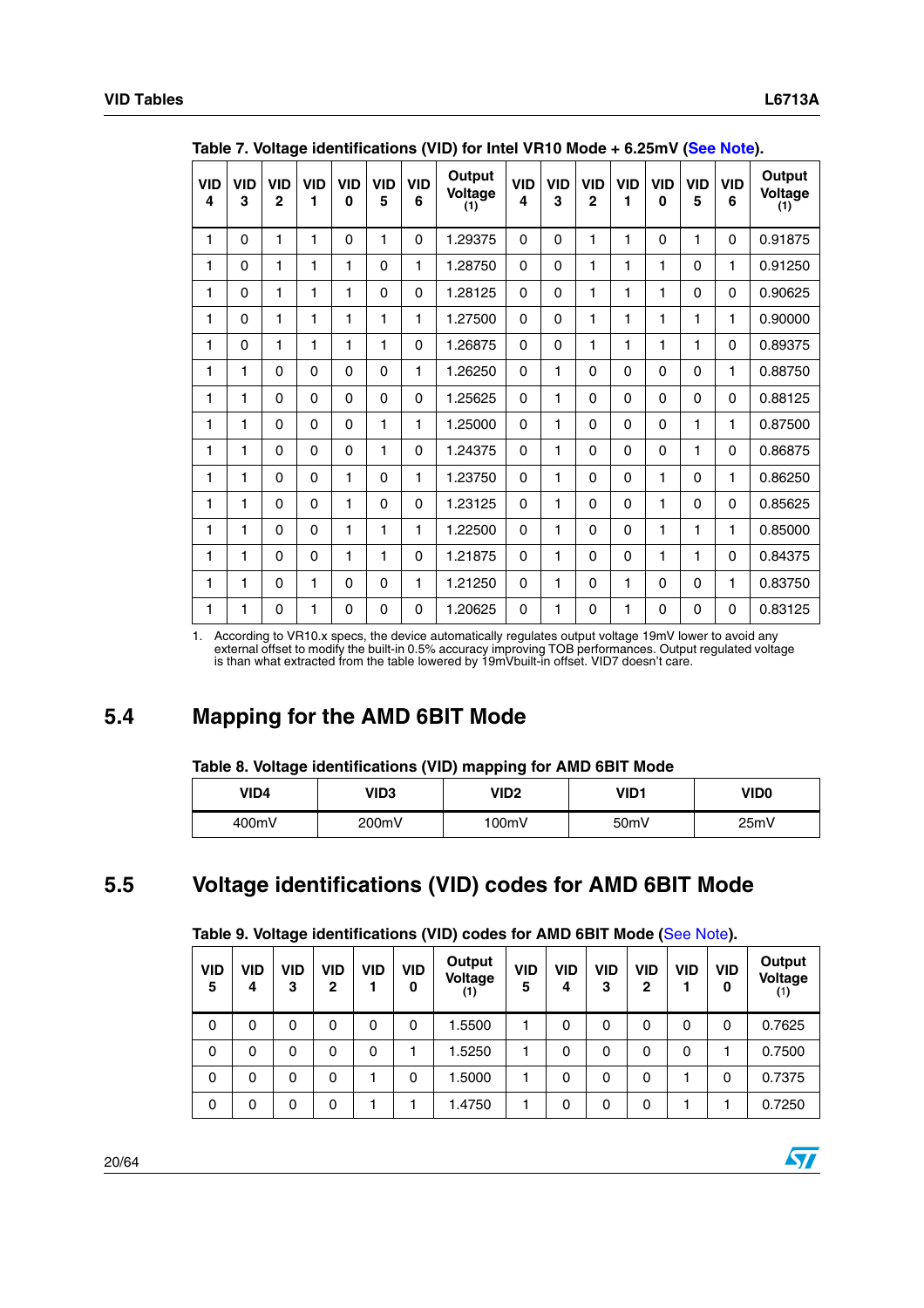|                 | Table 9. Voltage Identifications (VID) codes for AMD 6BTT Mode (See Note). (Continued) |                 |                           |                 |                 |                          |                 |                 |                 |                            |                            |                 |                          |
|-----------------|----------------------------------------------------------------------------------------|-----------------|---------------------------|-----------------|-----------------|--------------------------|-----------------|-----------------|-----------------|----------------------------|----------------------------|-----------------|--------------------------|
| <b>VID</b><br>5 | <b>VID</b><br>4                                                                        | <b>VID</b><br>3 | <b>VID</b><br>$\mathbf 2$ | <b>VID</b><br>1 | <b>VID</b><br>0 | Output<br>Voltage<br>(1) | <b>VID</b><br>5 | <b>VID</b><br>4 | <b>VID</b><br>3 | <b>VID</b><br>$\mathbf{2}$ | <b>VID</b><br>$\mathbf{1}$ | <b>VID</b><br>0 | Output<br>Voltage<br>(1) |
| 0               | $\mathsf 0$                                                                            | $\mathsf 0$     | $\mathbf{1}$              | 0               | $\mathsf 0$     | 1.4500                   | $\mathbf{1}$    | 0               | 0               | $\mathbf{1}$               | $\mathsf 0$                | $\mathsf 0$     | 0.7125                   |
| $\pmb{0}$       | $\pmb{0}$                                                                              | $\mathbf 0$     | $\mathbf{1}$              | 0               | $\mathbf{1}$    | 1.4250                   | $\mathbf{1}$    | 0               | $\mathsf 0$     | $\mathbf{1}$               | 0                          | $\mathbf{1}$    | 0.7000                   |
| $\mathsf 0$     | $\mathsf 0$                                                                            | $\pmb{0}$       | $\mathbf{1}$              | $\mathbf{1}$    | $\pmb{0}$       | 1.4000                   | $\mathbf{1}$    | $\pmb{0}$       | $\mathsf 0$     | $\mathbf{1}$               | $\mathbf{1}$               | $\pmb{0}$       | 0.6875                   |
| 0               | 0                                                                                      | $\pmb{0}$       | $\mathbf{1}$              | 1               | $\mathbf{1}$    | 1.3750                   | 1               | 0               | $\mathsf 0$     | $\mathbf{1}$               | $\mathbf{1}$               | $\mathbf{1}$    | 0.6750                   |
| 0               | 0                                                                                      | 1               | $\mathbf 0$               | 0               | 0               | 1.3500                   | $\mathbf{1}$    | 0               | $\mathbf{1}$    | 0                          | $\pmb{0}$                  | $\pmb{0}$       | 0.6625                   |
| $\mathbf 0$     | $\mathsf 0$                                                                            | $\mathbf{1}$    | $\mathbf 0$               | 0               | $\mathbf{1}$    | 1.3250                   | $\mathbf{1}$    | $\mathbf 0$     | $\mathbf{1}$    | 0                          | $\mathbf 0$                | $\mathbf{1}$    | 0.6500                   |
| 0               | $\mathsf 0$                                                                            | $\mathbf{1}$    | $\pmb{0}$                 | $\mathbf{1}$    | 0               | 1.3000                   | $\mathbf{1}$    | 0               | $\mathbf{1}$    | 0                          | $\mathbf{1}$               | $\pmb{0}$       | 0.6375                   |
| $\pmb{0}$       | $\mathsf 0$                                                                            | $\mathbf{1}$    | $\pmb{0}$                 | $\mathbf{1}$    | $\mathbf{1}$    | 1.2750                   | $\mathbf{1}$    | 0               | $\mathbf{1}$    | 0                          | $\mathbf{1}$               | $\mathbf{1}$    | 0.6250                   |
| 0               | $\mathsf 0$                                                                            | $\mathbf{1}$    | $\mathbf{1}$              | $\pmb{0}$       | $\pmb{0}$       | 1.2500                   | $\mathbf{1}$    | $\pmb{0}$       | $\mathbf{1}$    | $\mathbf{1}$               | $\pmb{0}$                  | $\pmb{0}$       | 0.6125                   |
| 0               | $\mathsf 0$                                                                            | $\mathbf{1}$    | $\mathbf{1}$              | 0               | $\mathbf{1}$    | 1.2250                   | 1               | 0               | $\mathbf{1}$    | $\mathbf{1}$               | 0                          | $\mathbf{1}$    | 0.6000                   |
| 0               | 0                                                                                      | 1               | $\mathbf{1}$              | 1               | 0               | 1.2000                   | 1               | 0               | $\mathbf{1}$    | 1                          | $\mathbf{1}$               | 0               | 0.5875                   |
| $\mathbf 0$     | $\mathsf 0$                                                                            | $\mathbf{1}$    | $\mathbf{1}$              | 1               | $\mathbf{1}$    | 1.1750                   | $\mathbf{1}$    | 0               | $\mathbf{1}$    | $\mathbf{1}$               | $\mathbf{1}$               | $\mathbf{1}$    | 0.5750                   |
| $\mathsf 0$     | $\mathbf{1}$                                                                           | $\pmb{0}$       | $\pmb{0}$                 | $\pmb{0}$       | 0               | 1.1500                   | $\mathbf{1}$    | $\mathbf{1}$    | 0               | 0                          | 0                          | $\mathsf 0$     | 0.5625                   |
| 0               | $\mathbf{1}$                                                                           | 0               | $\pmb{0}$                 | 0               | $\mathbf{1}$    | 1.1250                   | $\mathbf{1}$    | $\mathbf{1}$    | $\mathsf 0$     | 0                          | $\pmb{0}$                  | $\mathbf{1}$    | 0.5500                   |
| 0               | $\mathbf{1}$                                                                           | $\pmb{0}$       | $\pmb{0}$                 | $\mathbf{1}$    | 0               | 1.1000                   | $\mathbf{1}$    | $\mathbf{1}$    | $\mathsf 0$     | 0                          | $\mathbf{1}$               | $\mathsf 0$     | 0.5375                   |
| 0               | $\mathbf{1}$                                                                           | $\pmb{0}$       | $\pmb{0}$                 | 1               | $\mathbf{1}$    | 1.0750                   | 1               | $\mathbf{1}$    | 0               | 0                          | $\mathbf{1}$               | $\mathbf{1}$    | 0.5250                   |
| 0               | $\mathbf{1}$                                                                           | 0               | $\mathbf{1}$              | 0               | 0               | 1.0500                   | 1               | $\mathbf{1}$    | 0               | $\mathbf{1}$               | 0                          | 0               | 0.5125                   |
| $\mathbf 0$     | $\mathbf{1}$                                                                           | $\pmb{0}$       | $\mathbf{1}$              | $\pmb{0}$       | $\mathbf{1}$    | 1.0250                   | 1               | $\mathbf{1}$    | 0               | $\mathbf{1}$               | $\pmb{0}$                  | $\mathbf{1}$    | 0.5000                   |
| 0               | $\mathbf{1}$                                                                           | $\pmb{0}$       | $\mathbf{1}$              | $\mathbf{1}$    | 0               | 1.0000                   | $\mathbf{1}$    | $\mathbf{1}$    | 0               | $\mathbf{1}$               | $\mathbf{1}$               | $\pmb{0}$       | 0.4875                   |
| $\mathbf 0$     | $\mathbf{1}$                                                                           | 0               | $\mathbf{1}$              | $\mathbf{1}$    | $\mathbf{1}$    | 0.9750                   | $\mathbf{1}$    | $\mathbf{1}$    | 0               | $\mathbf{1}$               | $\mathbf{1}$               | $\mathbf{1}$    | 0.4750                   |
| 0               | $\mathbf{1}$                                                                           | $\mathbf{1}$    | $\pmb{0}$                 | $\pmb{0}$       | $\pmb{0}$       | 0.9500                   | $\mathbf{1}$    | $\mathbf{1}$    | $\mathbf{1}$    | 0                          | $\pmb{0}$                  | $\pmb{0}$       | 0.4625                   |
| 0               | $\mathbf{1}$                                                                           | $\mathbf{1}$    | $\pmb{0}$                 | 0               | $\mathbf{1}$    | 0.9250                   | 1               | $\mathbf{1}$    | $\mathbf{1}$    | 0                          | 0                          | $\mathbf{1}$    | 0.4500                   |
| 0               | 1                                                                                      | 1               | $\pmb{0}$                 | 1               | 0               | 0.9000                   | 1               | $\mathbf{1}$    | $\mathbf{1}$    | 0                          | 1                          | 0               | 0.4375                   |
| 0               | 1                                                                                      | 1               | $\pmb{0}$                 | $\mathbf{1}$    | 1               | 0.8750                   | 1               | 1               | $\mathbf{1}$    | $\mathbf 0$                | 1                          | $\blacksquare$  | 0.4250                   |
| 0               | $\mathbf{1}$                                                                           | $\mathbf{1}$    | $\mathbf{1}$              | 0               | 0               | 0.8500                   | $\mathbf{1}$    | $\mathbf{1}$    | $\mathbf{1}$    | 1                          | 0                          | 0               | 0.4125                   |
| 0               | $\mathbf{1}$                                                                           | $\mathbf{1}$    | $\mathbf{1}$              | 0               | $\mathbf{1}$    | 0.8250                   | 1               | $\mathbf{1}$    | $\mathbf{1}$    | $\mathbf{1}$               | 0                          | $\mathbf{1}$    | 0.4000                   |
| 0               | $\mathbf{1}$                                                                           | $\mathbf{1}$    | $\mathbf{1}$              | 1               | 0               | 0.8000                   | 1               | $\mathbf{1}$    | $\mathbf{1}$    | 1                          | 1                          | 0               | 0.3875                   |
| 0               | 1                                                                                      | 1               | 1                         | 1               | 1               | 0.7750                   | 1               | $\mathbf{1}$    | 1               | 1                          | $\mathbf{1}$               | $\mathbf{1}$    | 0.3750                   |

**Table 9. Voltage identifications (VID) codes for AMD 6BIT Mode (**See Note**). (continued)**

1. VID6 Not Applicable, need to be left unconnected.

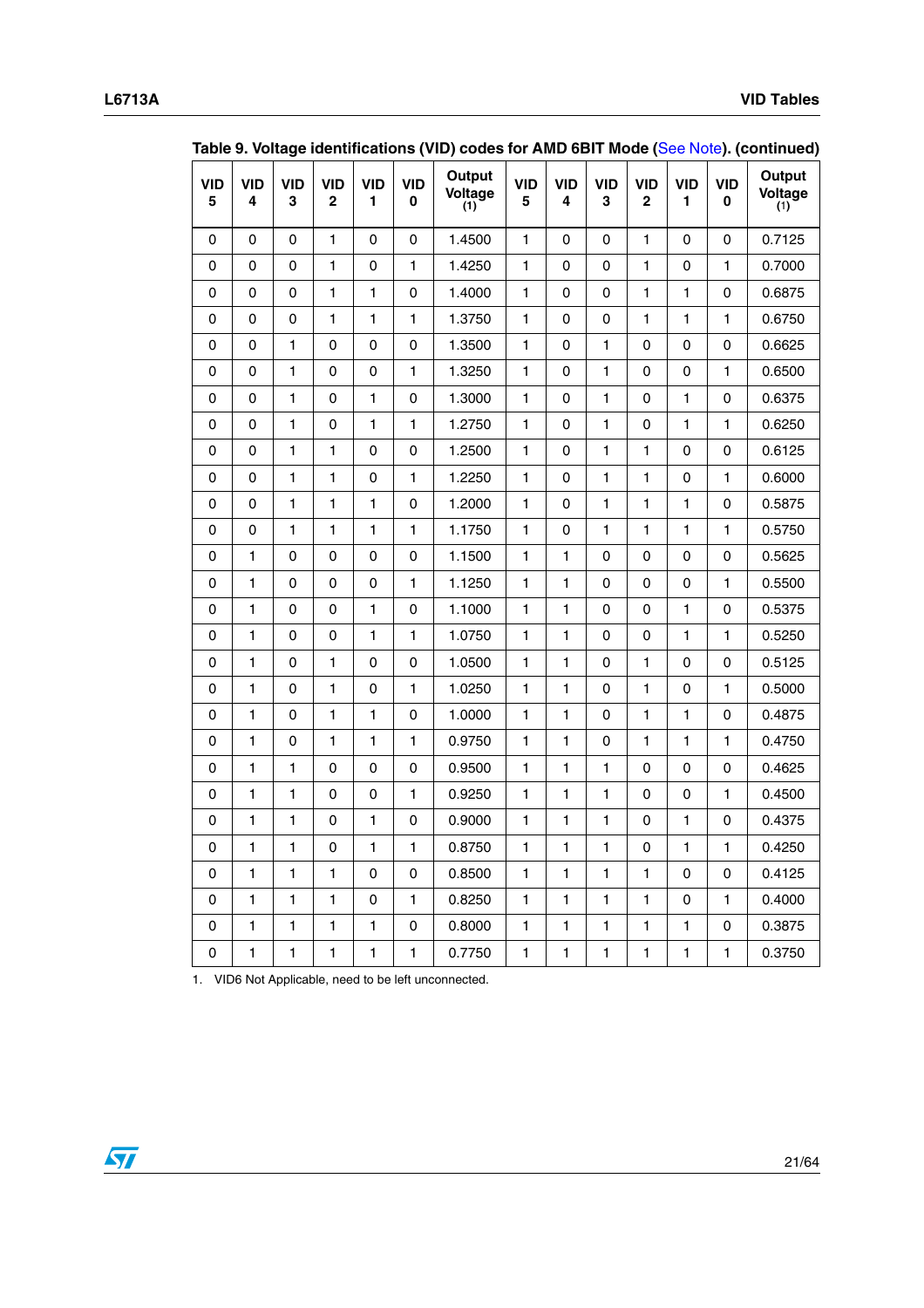# <span id="page-21-0"></span>**6 Reference Schematic**



**Figure 3. Reference Schematic - Intel VR10.x, VR11 - 3-Phase Operation**

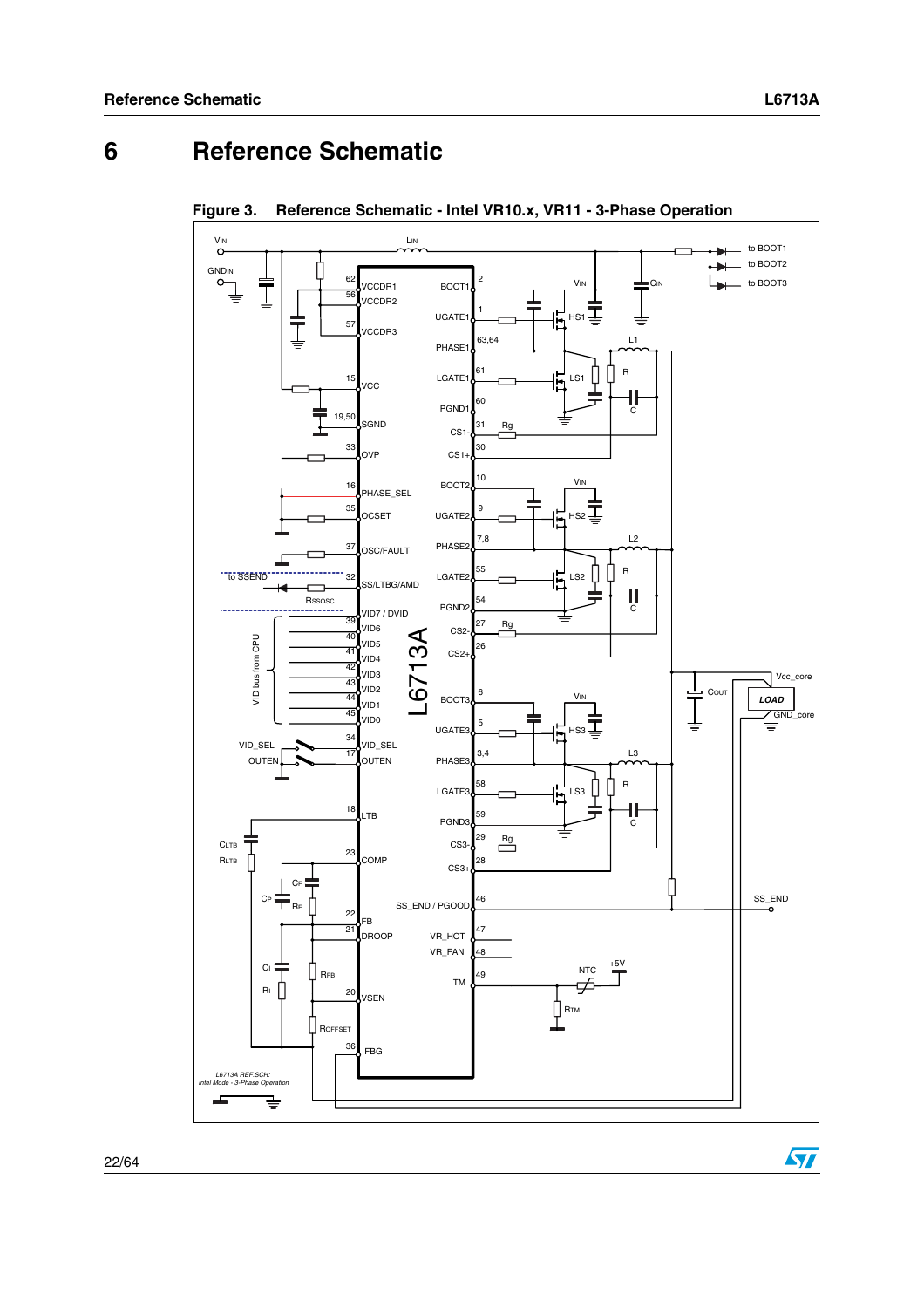

**Figure 4. Reference Schematic - Intel VR10.x, VR11 - 2-Phase Operation**

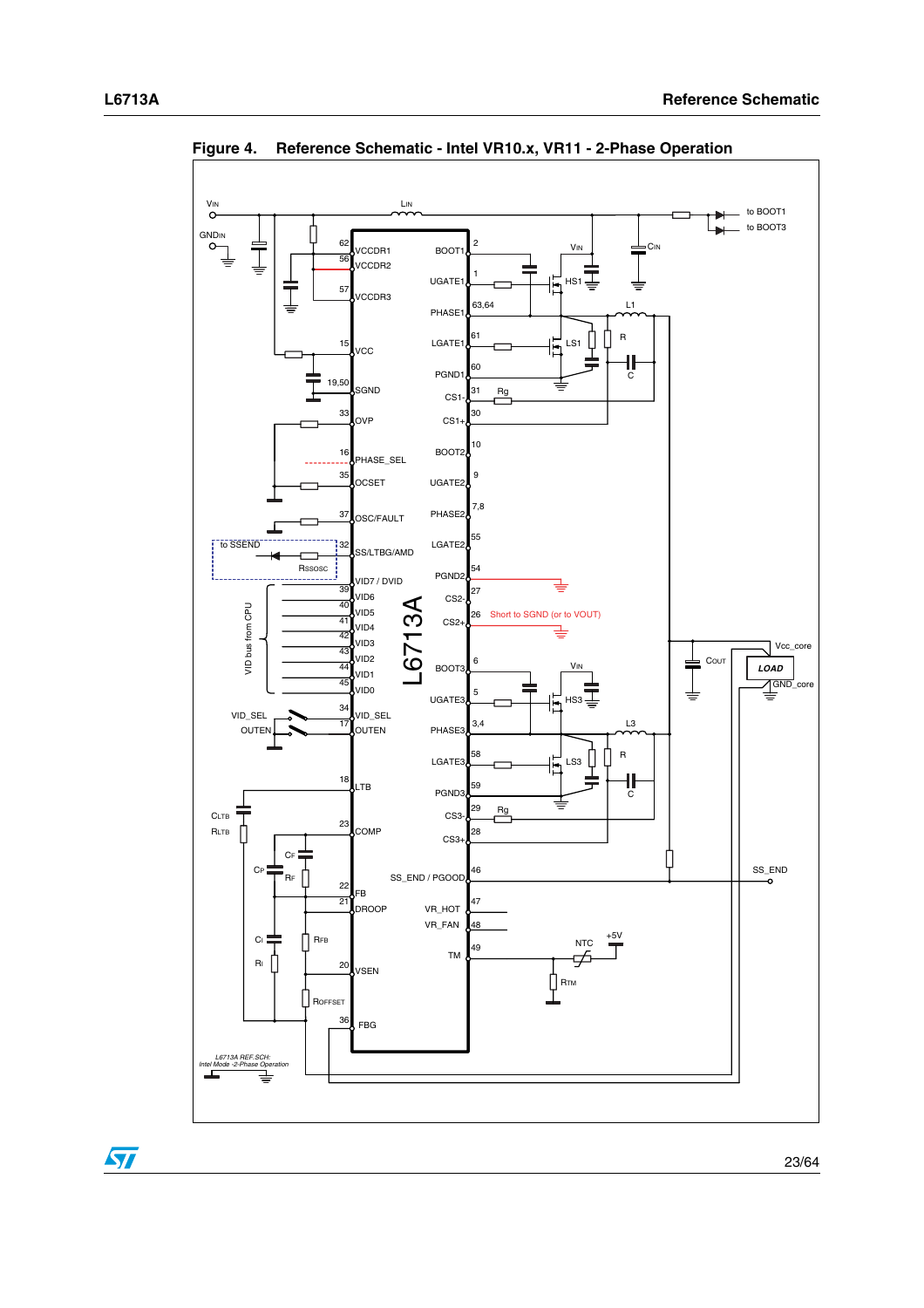

**Figure 5. Reference Schematic - AMD 6BIT - 3-Phase Operation**

 $\sqrt{2}$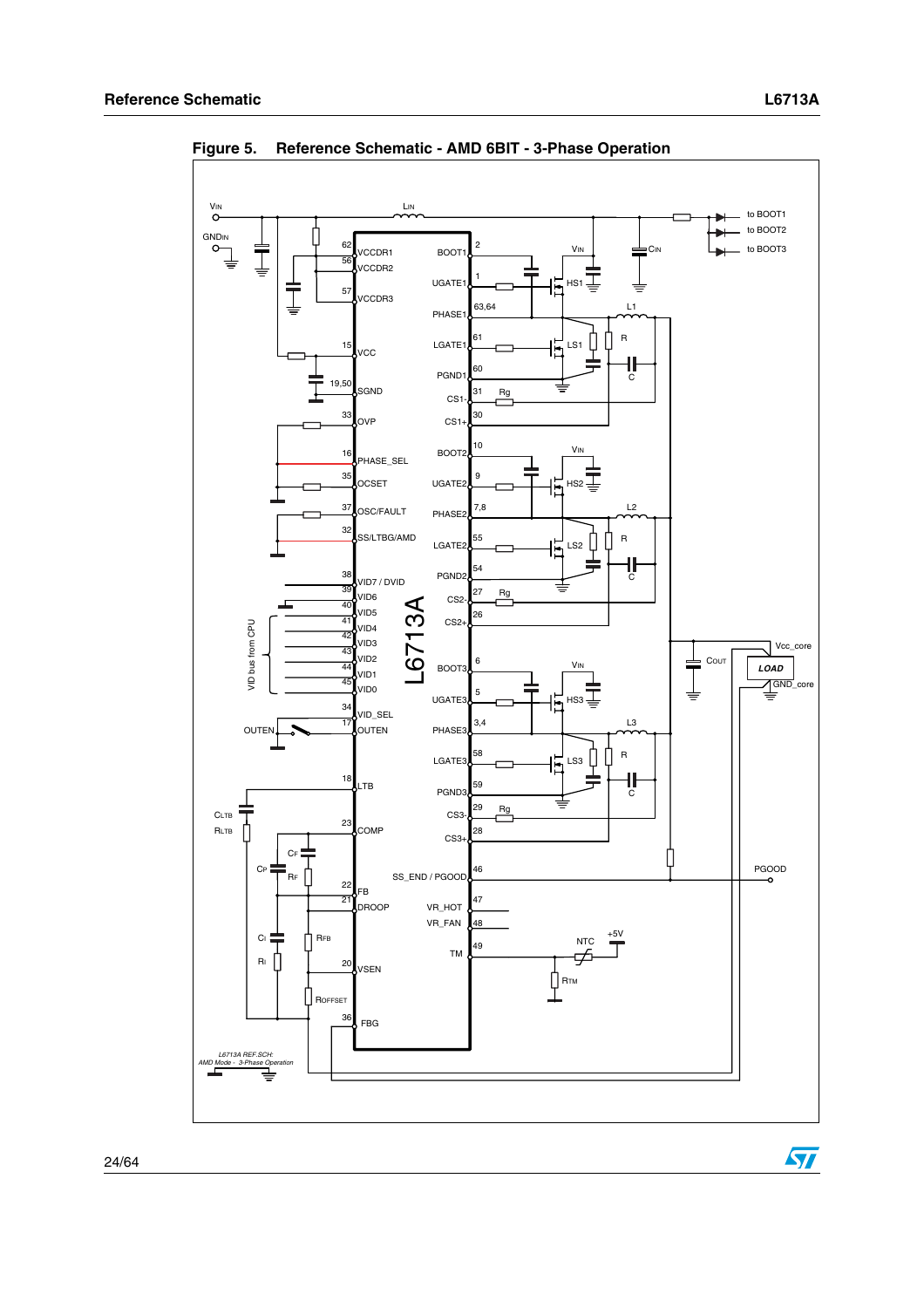

**Figure 6. Reference Schematic - AMD 6BIT - 2-Phase Operation**

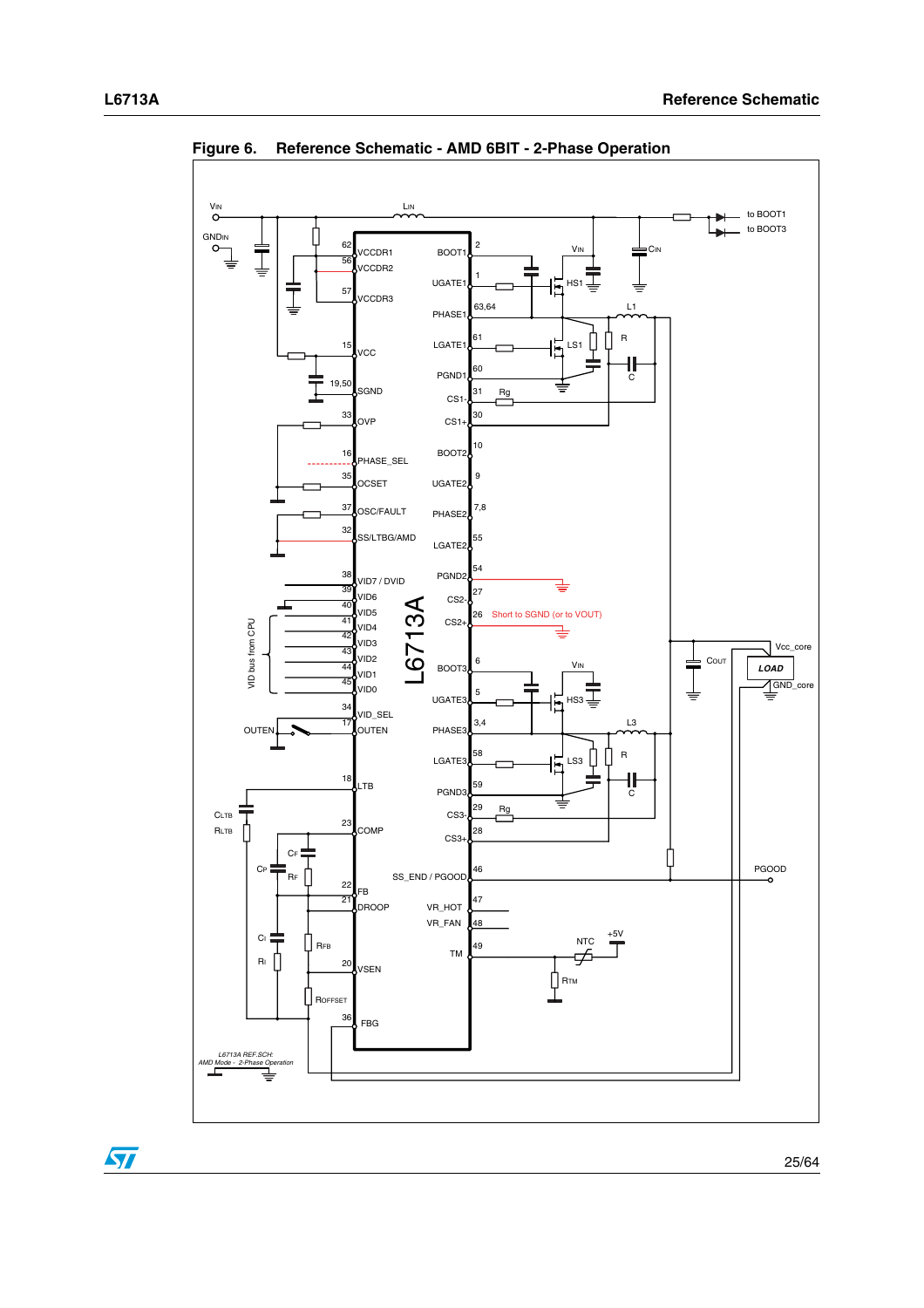# <span id="page-25-0"></span>**7 Device description**

L6713A is two/three phase PWM controller with embedded high current drivers providing complete control logic and protections for a high performance step-down DC-DC voltage regulator optimized for advanced microprocessor power supply.

Multi phase buck is the simplest and most cost-effective topology employable to satisfy the increasing current demand of newer microprocessors and modern high current VRM modules.

It allows distributing equally load and power between the phases using smaller, cheaper and most common external power MOSFETs and inductors. Moreover, thanks to the equal phase shift between each phase, the input and output capacitor count results in being reduced. Phase interleaving causes in fact input rms current and output ripple voltage reduction and show an effective output switching frequency increase: the 200kHz freerunning frequency per phase, externally adjustable through a resistor, results multiplied on the output by the number of phases.

L6713A is a dual-edge asynchronous PWM controller featuring Load Transient Boost (LTB) Technology™ (Patent Pending): the device turns on simultaneously all the phases as soon as a load transient is detected allowing to minimize system cost by providing the fastest response to load transition.

Load transition is detected (through LTB pin) measuring the derivate dV/dt of the output voltage and the dV/dt can be easily programmed extending the system design flexibility. Moreover, Load Transient Boost(LTB) Technology™ Gain can be easily modified in order to keep under control the output voltage ring back.

LTB Technology™ can be disabled and in this condition the device works as a dual-edge asynchronous PWM.

The controller allows to implement a scalable design: a three phase design can be easily downgraded to two phase simply by leaving one phase not mounted and leaving PHASE\_SEL pin floating.

The same design can be used for more than one project saving development and debug time. In the same manner, a two phase design can be further upgraded to three phase facing with newer and highly-current-demanding applications.

L6713A permits easy system design by allowing current reading across inductor in fully differential mode. Also a sense resistor in series to the inductor can be considered to improve reading precision.

The current information read corrects the PWM output in order to equalize the average current carried by each phase limiting the error to  $\pm 3\%$  over static and dynamic conditions unless considering the sensing element spread.

The controller includes multiple DACs, selectable through an apposite pin, allowing compatibility with both Intel VR10,VR11 and AMD 6BIT processors specifications, also performing D-VID transitions accordingly.

Low-Side-Less start-up allows soft start over pre-biased output avoiding dangerous current return through the main inductors as well as negative spike at the load side.

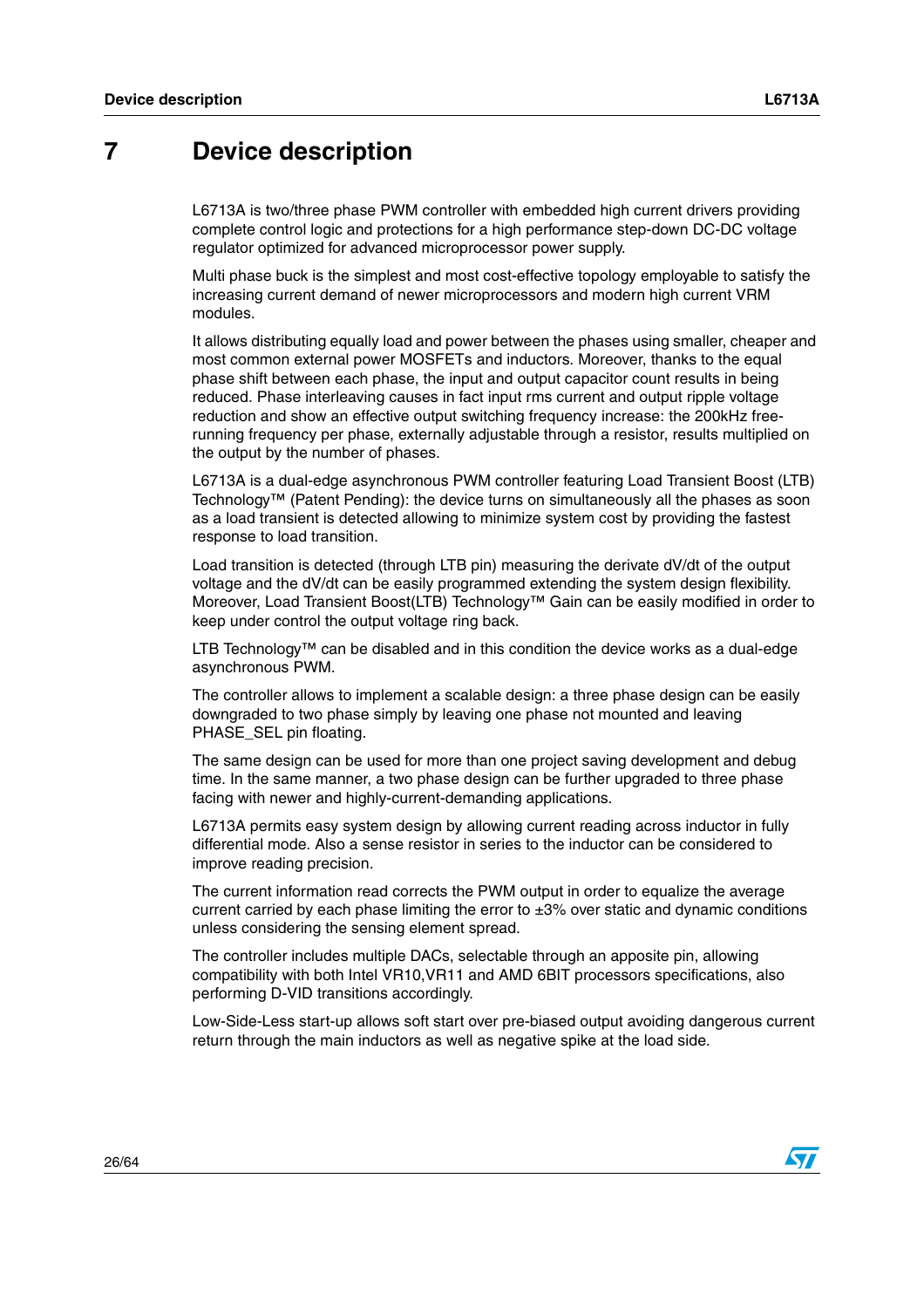L6713A provides a programmable Over-Voltage protection to protect the load from dangerous over stress. It can be externally set to a fixed voltage through an apposite resistor, or it can be set internally, latching immediately by turning ON the lower driver and driving high the FAULT pin.

Furthermore, preliminary OVP protection also allows the device to protect load from dangerous OVP when VCC is not above the UVLO threshold.

The Over-Current protection is on the total delivered current and causes the device turns OFF all MOSFETs and latches the condition.

L6713A provides also system Thermal Monitoring: through an apposite pin the device senses the temperature of the hottest component in the application driving the Warning and the Alarm signal as a consequence.

A compact 10 x 10mm body TQFP64 package with exposed thermal pad allows dissipating the power to drive the external MOSFET through the system board.

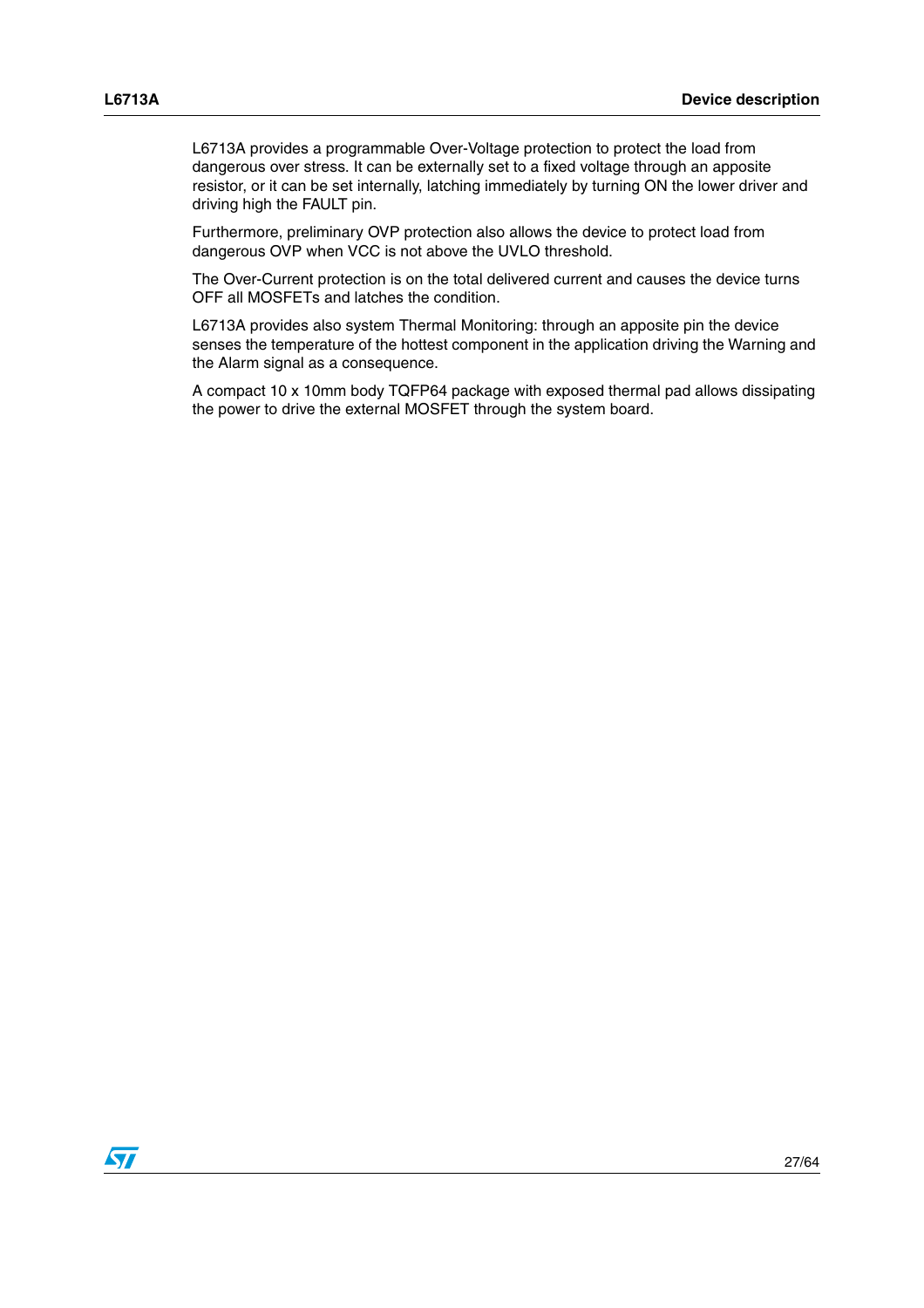# <span id="page-27-0"></span>**8 Configuring the device**

Number of Phases and Multiple DACs need to be configured before the system starts-up by programming the apposite pin PHASE\_SEL and SS/LTBG/AMD pin.

The configuration of this pin identifies two main working areas ([See Table 11\)](#page-27-4) distinguishing between compliancy with Intel VR10,VR11 or AMD 6BIT specifications. According to the main specification considered, further customizazions can be done: main differences are regarding the DAC table, soft-start implementation, protection management and Dynamic VID Transitions. [See Table 12](#page-28-0) and [See Table 13](#page-28-1) for further details about the device configuration.

# <span id="page-27-1"></span>**8.1 Number of phases selection**

L6713A allows to select between two and three phase operation simply using the PHASE\_SEL pin, as shown in the following table.

<span id="page-27-3"></span>

| PHASE SEL pin | Number of phases | <b>Phases used</b>     |
|---------------|------------------|------------------------|
| Floating      | 2-PHASE          | Phase1, Phase3         |
| Short to SGND | 3-PHASE          | Phase1, Phase2, Phase3 |

# <span id="page-27-2"></span>**8.2 DAC Selection**

L6713A embeds a selectable DAC (through SS/LTBG/AMD pin, [See Table 11\)](#page-27-4) that allows to regulate the output voltage with a tolerance of  $\pm 0.5\%$  ( $\pm 0.6\%$  for AMD DAC) recovering from offsets and manufacturing variations. In case of selecting Intel Mode, the device automatically introduces a -19mV (both VRD10.x and VR11) offset to the regulated voltage in order to avoid any external offset circuitry to worsen the guaranteed accuracy and, as a consequence, the calculated system TOB.

| SS / LTBG / AMD<br>Resistor(R <sub>SSOSC</sub> )<br>vs. SGND | <b>DAC</b> | Soft start time                           | LTB™Gain                                                 | <b>OVP</b>                                   | <b>UVP</b>        |
|--------------------------------------------------------------|------------|-------------------------------------------|----------------------------------------------------------|----------------------------------------------|-------------------|
| 0 (Short)                                                    | AMD        | Not<br>Programmable                       | Fixed<br>(LTB™Gain=2)                                    | 1.800V (typ)<br>or<br>Programmable           | $-750mV$<br>(typ) |
| $> 2.4$ k $\Omega$                                           | Intel      | Programmable<br>trough R <sub>SSOSC</sub> | Programmable<br>trough R <sub>SSOSC</sub><br>(LTB™Gain2) | $VID + 175mV$<br>(typ)<br>or<br>Programmable | $-750mV$<br>(typ) |

#### <span id="page-27-4"></span>**Table 11. DAC Settings (See Note).**

*Note: When selecting Intel Mode, SS/LTBG/AMD pin is used to select both Soft Start Time and LTB™ Gain (see dedicated sections).* 

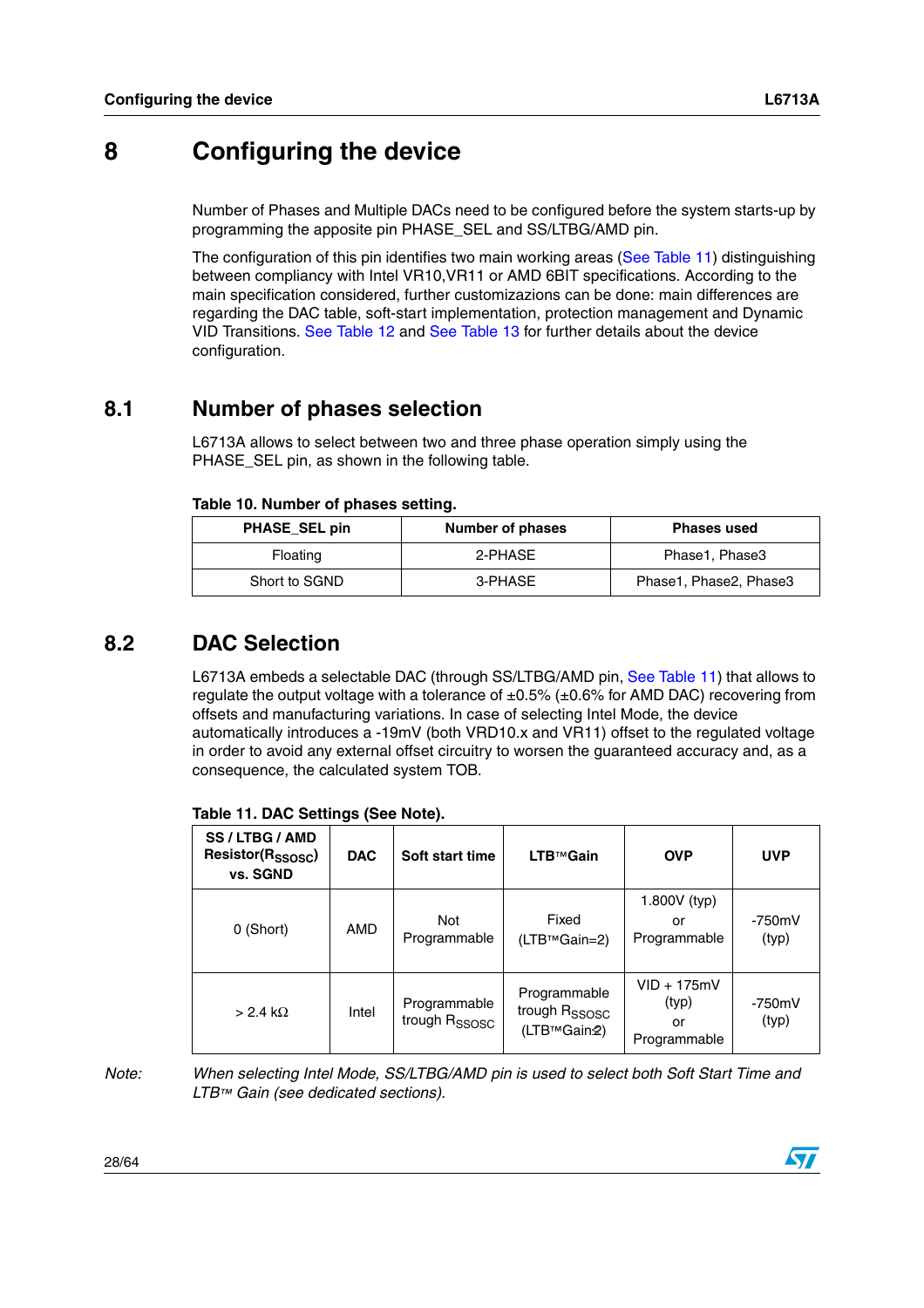Output voltage is programmed through the VID pins: they are inputs of an internal DAC that is realized by means of a series of resistors providing a partition of the internal voltage reference. The VID code drives a multiplexer that selects a voltage on a precise point of the divider. The DAC output is delivered to an amplifier obtaining the voltage reference (i.e. the set-point of the error amplifier,  $V_{REF}$ ).

| <b>Pin</b>                     | Function $(1)$                                                                                                                                                                      | <b>Typical Connection</b>                                                                                    |
|--------------------------------|-------------------------------------------------------------------------------------------------------------------------------------------------------------------------------------|--------------------------------------------------------------------------------------------------------------|
| SS/LTBG/<br>AMD                | It allows programming the soft-start time Tss<br>and also the LTB Technology™ Gain. See "Soft<br>start" Section and See "Load Transient Boost<br>TechnologyTM" Section for details. | R <sub>SSOSC</sub> Resistor in series to<br>Signal Diode vs. SSEND pin.<br>$(LTBTMGain = 2, default value).$ |
| VID SEL                        | It allows selecting between VR11 DAC or<br>VR10.x + 6.25mV extended DAC.<br>Static info, no dynamic changes allowed.                                                                | Open: VR11 (Table 6).<br>Short to SGND: VR10.x<br>$(Table 7)$ .                                              |
| VID7 to VID0                   | They allow programming the Output Voltage<br>according to Table 6 and Table 7.<br>Dynamic transitions managed, See "Dynamic<br><b>VID transitions" Section for details.</b>         | Open: Logic "1" (25µA pull-up)<br>Short to SGND: "0"                                                         |
| <b>SSEND</b> /<br><b>PGOOD</b> | Soft Start end signal set free after soft-start has<br>finished. It only indicates soft-start has finished.                                                                         | Pull-up to anything lower than<br>5V.                                                                        |

<span id="page-28-0"></span>

| Table 12. Intel Mode Configuration (See Note). |  |
|------------------------------------------------|--|
|------------------------------------------------|--|

*Note: VID pull-ups / pull-downs, VID voltage thresholds and OUTEN thresholds changes according to the selected DAC: See Table 4 for details.*

<span id="page-28-1"></span>

| Table 13. AMD Mode Configuration (See Note). |  |  |
|----------------------------------------------|--|--|
|----------------------------------------------|--|--|

| <b>Pin</b>              | <b>Function</b>                                                                                                                                                 | <b>Typical Connection</b>                                   |
|-------------------------|-----------------------------------------------------------------------------------------------------------------------------------------------------------------|-------------------------------------------------------------|
| SS/LTBG/<br>AMD         | It allows programming AMD 6 BIT DAC.                                                                                                                            | Short to SGND.                                              |
| VID_SEL                 | Not Applicable                                                                                                                                                  | Need to be shorted to SGND.                                 |
| VID7 / <b>DVID</b>      | Pulled high when performing a D-VID transition.<br>The pin is kept high with a 32 clock cycles delay.                                                           | Not Applicable                                              |
| VID6                    | Not Applicable                                                                                                                                                  | Need to be shorted to SGND.                                 |
| VID5 to VID0            | They allow programming the Output Voltage<br>according to Table 9.<br>Dynamic transitions managed, See "Dynamic<br><b>VID transitions" Section for details.</b> | Open: "0" (12.5µA pull-down)<br>Pull-up to $V > 1.4V$ : "1" |
| SSEND /<br><b>PGOOD</b> | Power Good signal set free after soft-start has<br>finished whenever the output voltage is within<br>limits.                                                    | Pull-up to anything lower than<br>5V.                       |

*Note: VID pull-ups / pull-downs, VID voltage thresholds and OUTEN thresholds changes according to the selected DAC: See Table 4 for details.*

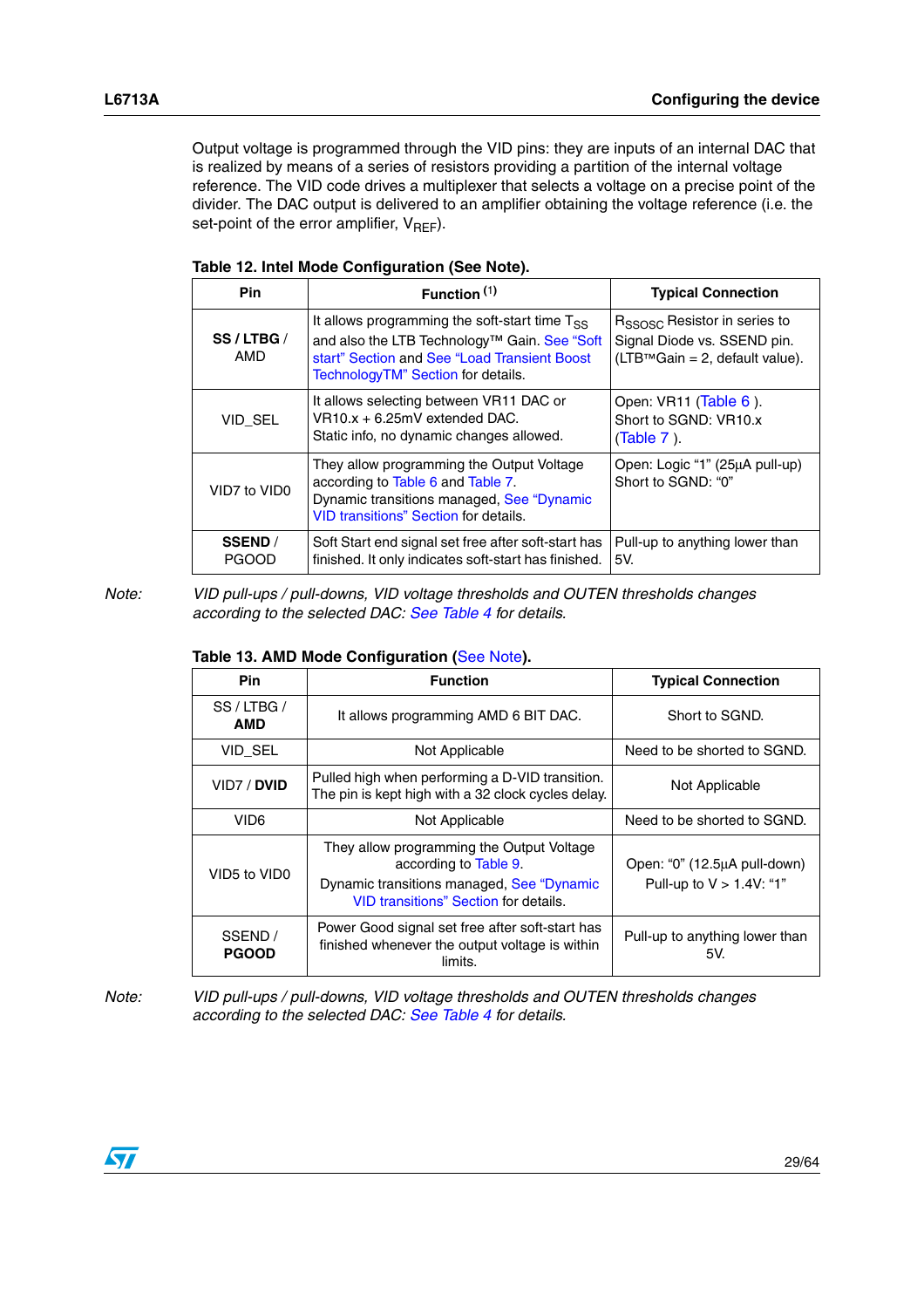# <span id="page-29-0"></span>**9 Power dissipation**

L6713A embeds high current MOSFET drivers for both high side and low side MOSFETs: it is then important to consider the power the device is going to dissipate in driving them in order to avoid overcoming the maximum junction operative temperature. In addition, since the device has an exposed pad to better dissipate the power, the thermal resistance between junction and ambient consequent to the layout is also important: thermal pad needs to be soldered to the PCB ground plane through several VIAs in order to facilitate the heat dissipation.

Two main terms contribute in the device power dissipation: bias power and drivers' power. The first one  $(P_{DC})$  depends on the static consumption of the device through the supply pins and it is simply quantifiable as follow (assuming to supply HS and LS drivers with the same VCC of the device):

$$
P_{DC} = V_{CC} \cdot (I_{CC} + N \cdot I_{CCDRx} + N \cdot I_{BOOTx})
$$

where N is the number of phases.

Drivers' power is the power needed by the driver to continuously switch on and off the external MOSFETs; it is a function of the switching frequency and total gate charge of the selected MOSFETs. It can be quantified considering that the total power  $P_{SW}$  dissipated to switch the MOSFETs (easy calculable) is dissipated by three main factors: external gate resistance (when present), intrinsic MOSFET resistance and intrinsic driver resistance. This last term is the important one to be determined to calculate the device power dissipation.

The total power dissipated to switch the MOSFETs results:

$$
P_{SW} = N \cdot F_{SW} \cdot (Q_{GHS} \cdot V_{BOOT} + Q_{GLS} \cdot V_{CCDRx})
$$

External gate resistors helps the device to dissipate the switching power since the same power  $P_{SW}$  will be shared between the internal driver impedance and the external resistor resulting in a general cooling of the device. When driving multiple MOSFETs in parallel, it is suggested to use one gate resistor for each MOSFET.

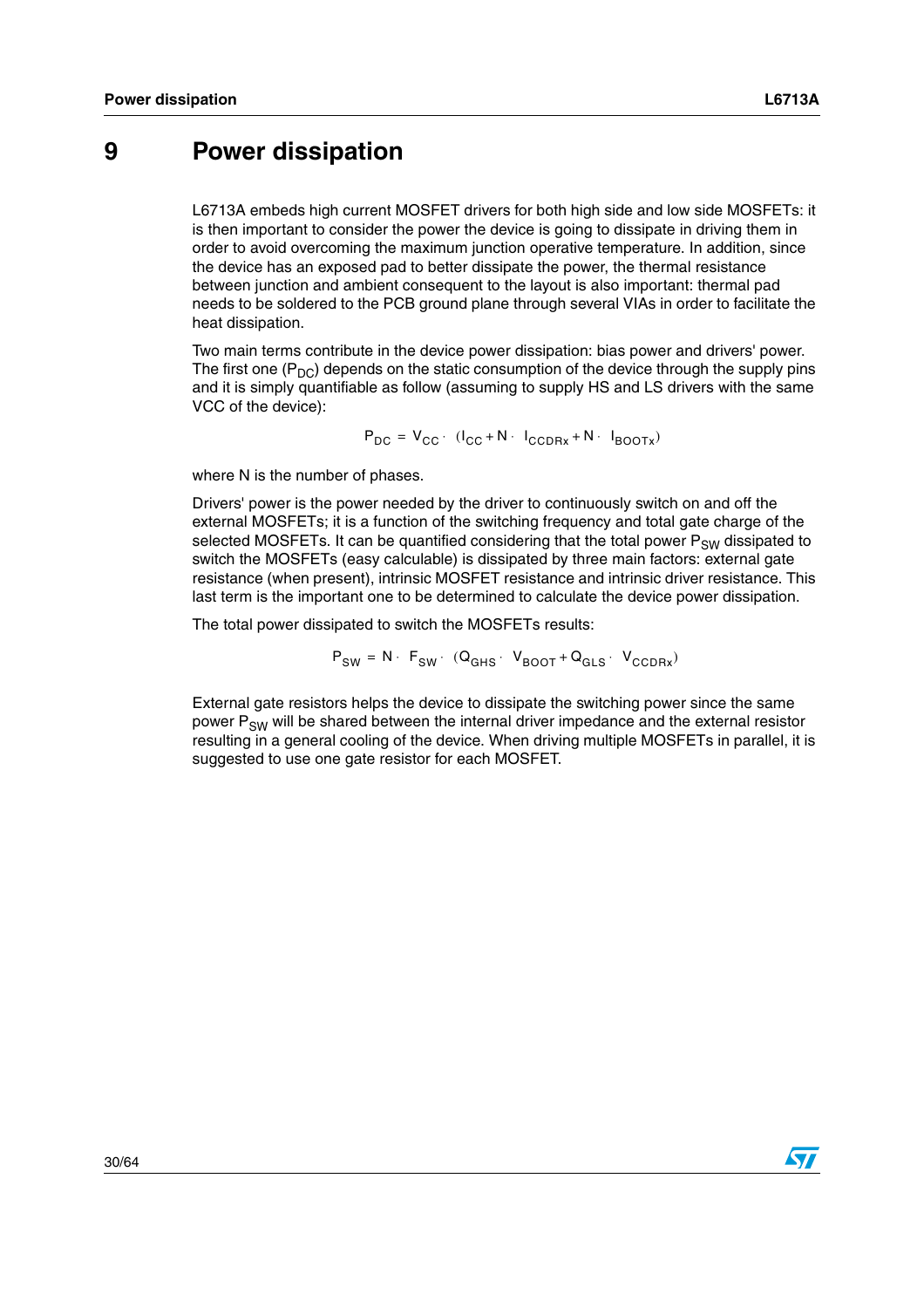



#### **Figure 7. L6713A Dissipated power (quiescent + switching).**

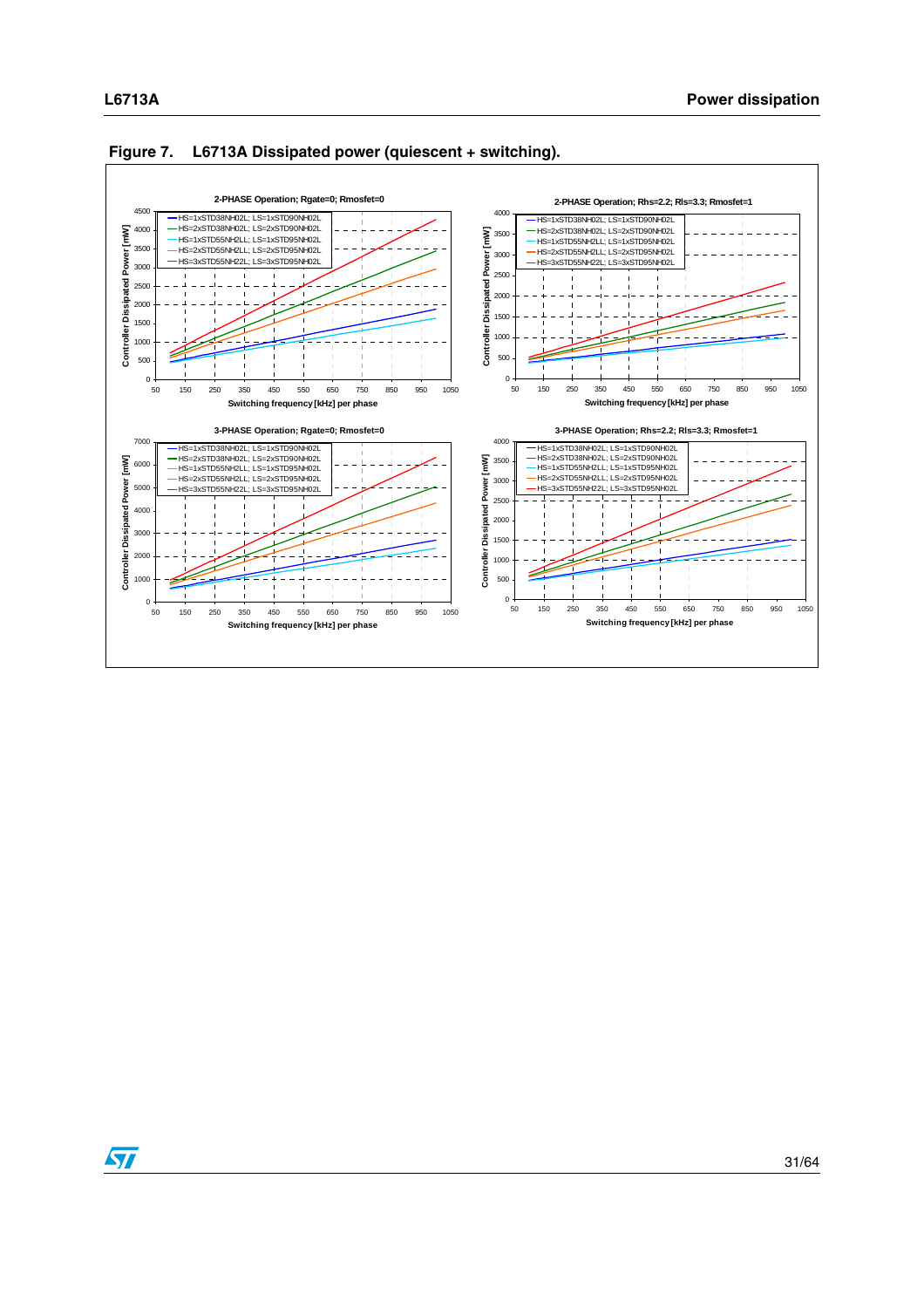# <span id="page-31-0"></span>**10 Current reading and current sharing loop**

L6713A embeds a flexible, fully-differential current sense circuitry that is able to read across inductor parasitic resistance or across a sense resistor placed in series to the inductor element. The fully-differential current reading rejects noise and allows placing sensing element in different locations without affecting the measurement's accuracy.

Reading current across the inductor DCR, the current flowing trough each phase is read using the voltage drop across the output inductor or across a sense resistor in its series and internally converted into a current. The trans-conductance ratio is issued by the external resistor Rg placed outside the chip between CSx- pin toward the reading points.

The current sense circuit always tracks the current information, no bias current is sourced from the CSx+ pin: this pin is used as a reference keeping the CSx- pin to this voltage. To correctly reproduce the inductor current an R-C filtering network must be introduced in parallel to the sensing element.

The current that flows from the CSx- pin is then given by the following equation [\(See](#page-31-1)  [Figure 8\)](#page-31-1):

$$
I_{CSx} = \frac{DCR}{Rg} \cdot \frac{1+s \cdot L / (DCR)}{1+s \cdot R \cdot C} \cdot I_{PHASEx}
$$

Where  $I_{PHASEx}$  is the current carried by the relative phase.

#### <span id="page-31-1"></span>**Figure 8. Current reading connections.**



Considering now to match the time constant between the inductor and the R-C filter applied (Time constant mismatches cause the introduction of poles into the current reading network causing instability. In addition, it is also important for the load transient response and to let the system show resistive equivalent output impedance), it results:

$$
\frac{L}{DCR} = R \cdot C \Rightarrow I_{CSx} = \frac{DCR}{Rg} \cdot I_{PHASEx} = I_{INFOx} \Rightarrow I_{INFOX} = \frac{DCR}{Rg} \cdot I_{PHASEx}
$$

Where  $I_{INFOX}$  is the current information reproduced internally.

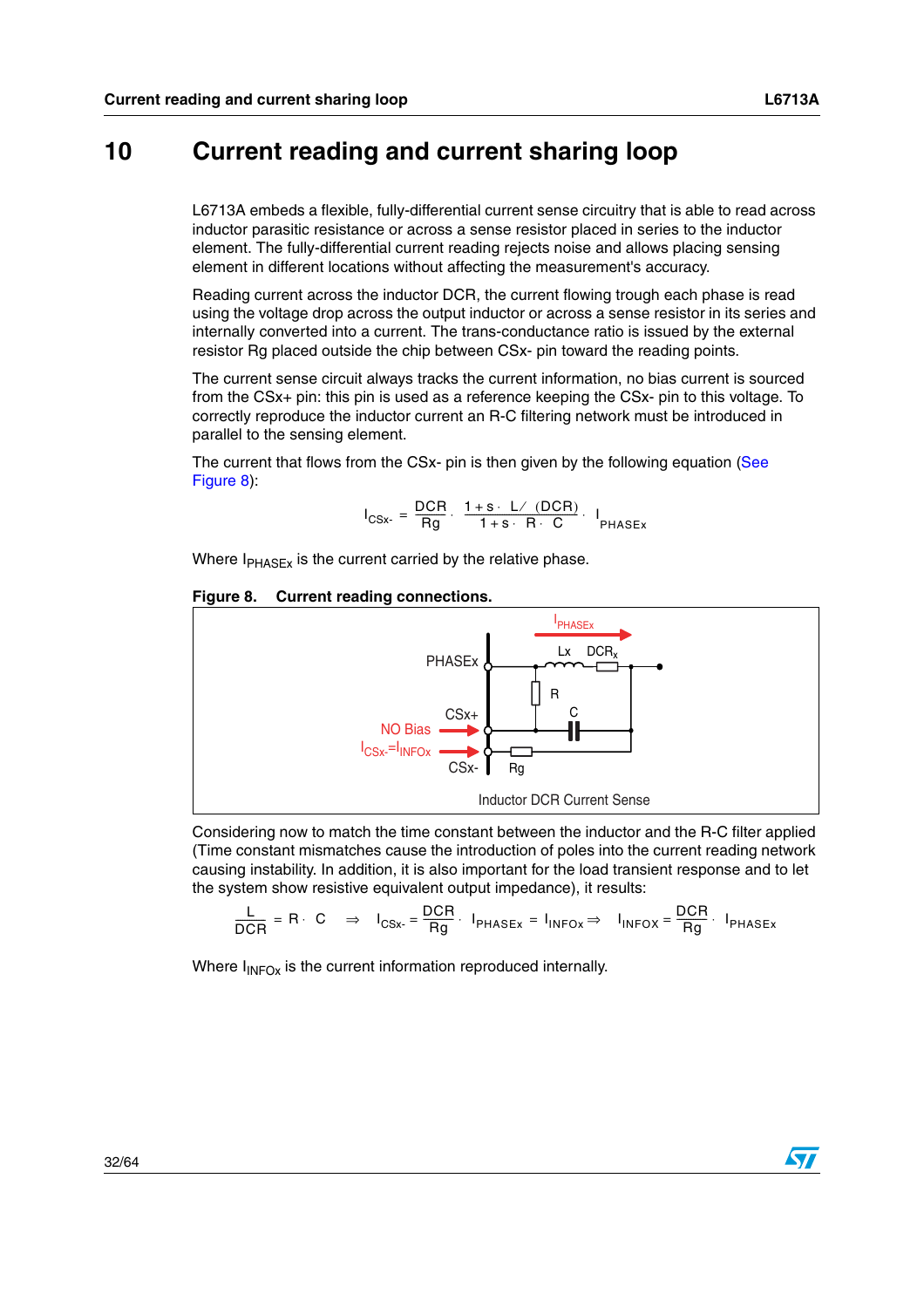The Rg trans-conductance resistor has to be selected using the following formula, in order to guarantee the correct funcionality of internal current reading circuitry:

$$
Rg = \frac{DCR(MAX)}{20\mu A} \cdot \frac{I_{OUT}(MAX)}{N}
$$

Current sharing control loop reported in [Figure 9](#page-32-0): it considers a current  $I_{INFOX}$  proportional to the current delivered by each phase and the average current  $_{\text{AVG}}$  =  $\Sigma I_{\text{INFOx}}/$  f. The error between the read current  $I_{INFOX}$  and the reference  $I_{AVG}$  is then converted into a voltage that with a proper gain is used to adjust the duty cycle whose dominant value is set by the voltage error amplifier in order to equalize the current carried by each phase. Details about connections are shown in [Figure 8.](#page-31-1)

<span id="page-32-0"></span>

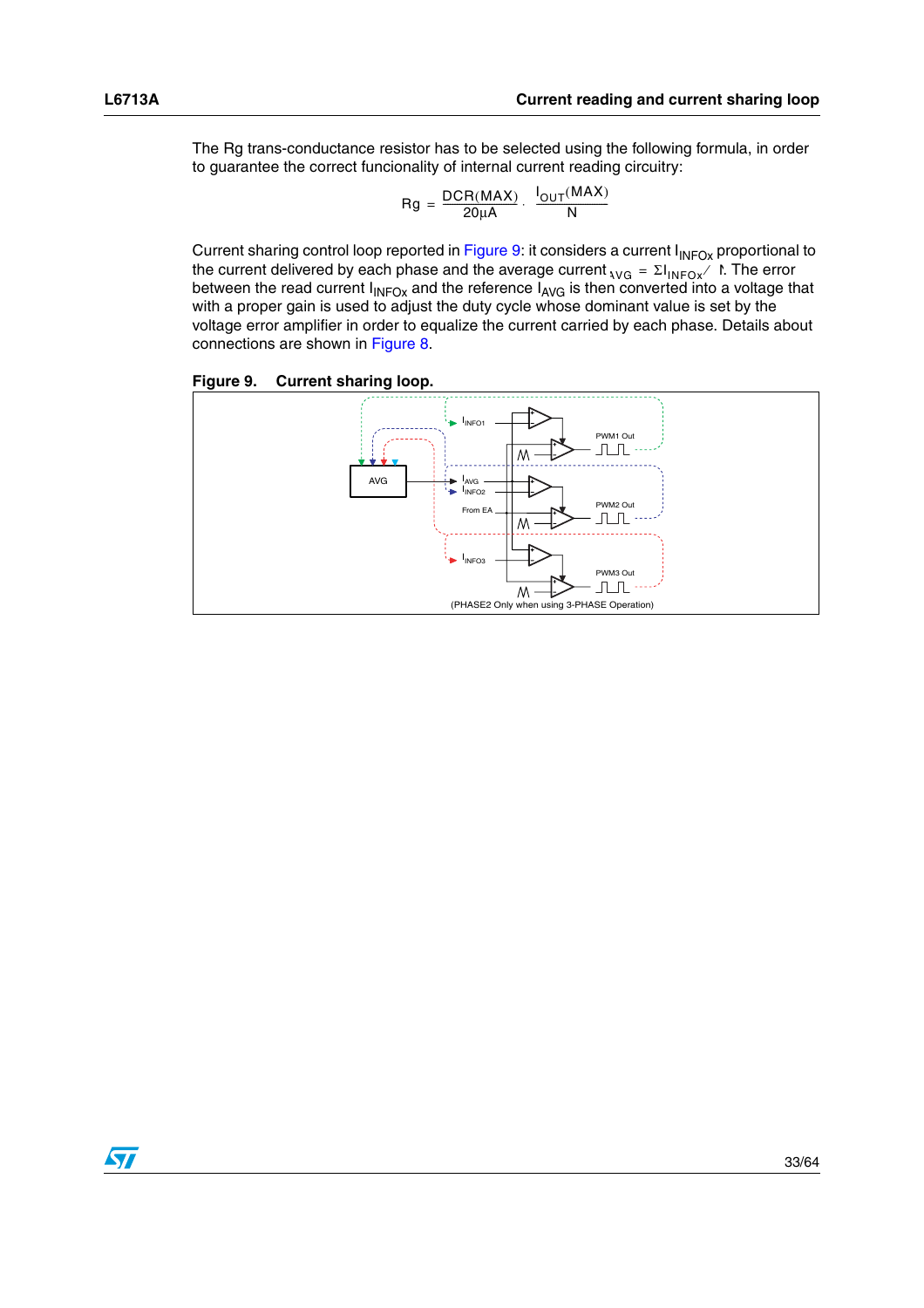# <span id="page-33-0"></span>**11 Differential remote voltage sensing**

The output voltage is sensed in fully-differential mode between the FB and FBG pin. The FB pin has to be connected through a resistor to the regulation point while the FBG pin has to be connected directly to the remote sense ground point.

In this way, the output voltage programmed is regulated between the remote sense point compensating motherboard or connector losses.

Keeping the FB and FBG traces parallel and guarded by a power plane results in common mode coupling for any picked-up noise.



#### **Figure 10. Differential remote voltage sensing connections**

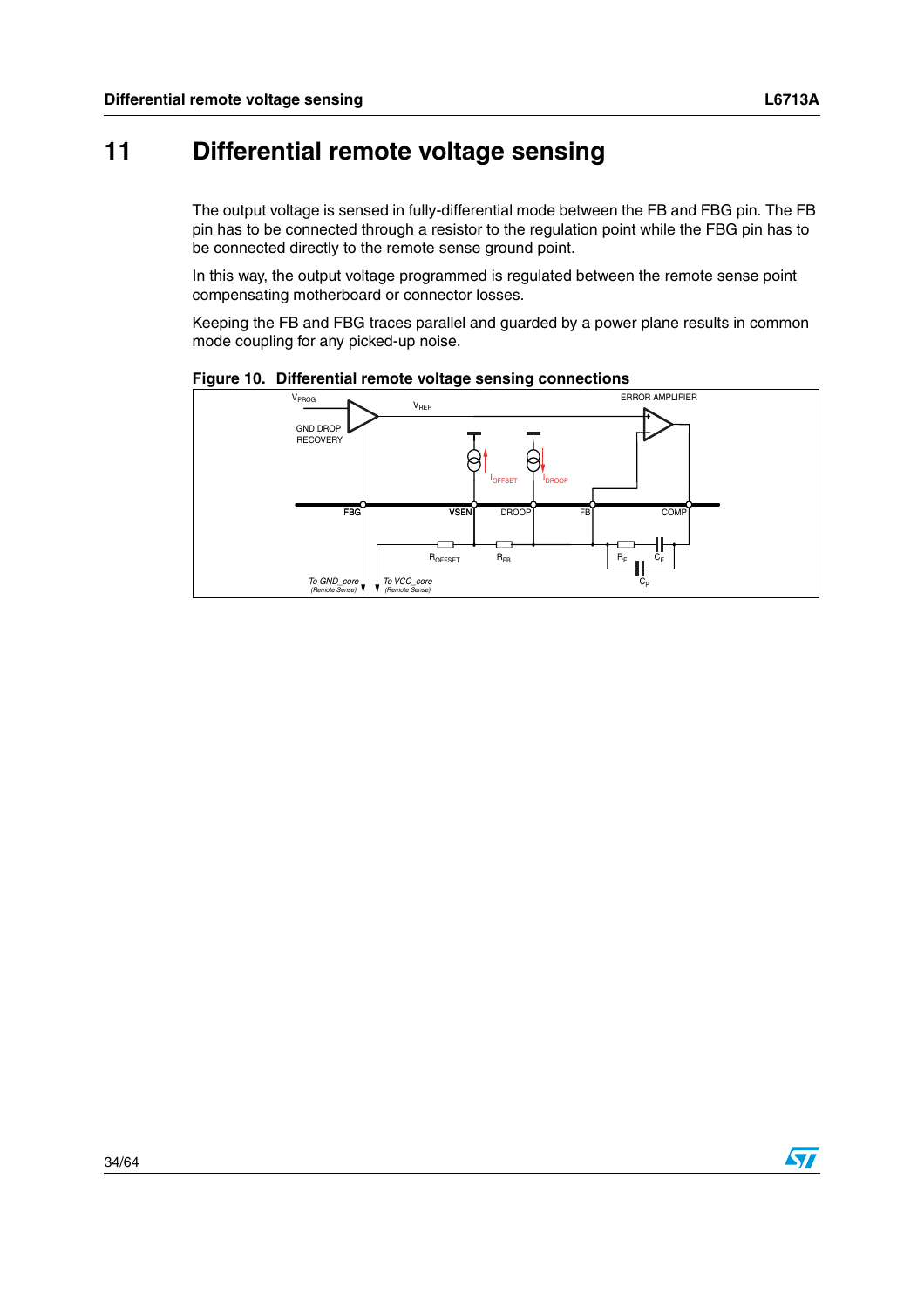# <span id="page-34-0"></span>**12 Voltage positioning**

Output voltage positioning is performed by selecting the reference DAC and by programming the Droop Function and Offset to the reference [\(See Figure 11](#page-34-2)). The currents sourced from DROOP and sunk from VSEN pins cause the output voltage to vary according to the external  $R_{FB}$  and  $R_{OFFSET}$  resistor.

The output voltage is then driven by the following relationship:

$$
V_{OUT} = V_{REF} - (R_{FB} + R_{OFFSET}) \cdot (I_{DROOP}) + (R_{OFFSET}) \cdot (I_{OFFSET})
$$

$$
V_{REF} = \begin{cases} \text{VID} - 19 \text{mV V} \text{H10} - \text{V} \text{H11} \\ \text{VID} \text{AMD BBIT} \end{cases}
$$

DROOP function can be disabled as well as the OFFSET: connecting DROOP pin and FB pin together implements the load regulation dependence while, if this effect is not desired, by shorting DROOP pin to SGND it is possible for the device to operate as a classic Voltage Mode Buck converter. The DROOP pin can also be connected to SGND through a resistor obtaining a voltage proportional to the delivered current usable for monitoring purposes. OFFSET can be disabled by using  $R_{\text{OFFSET}}$  equal to zero.

<span id="page-34-2"></span>



# <span id="page-34-1"></span>**12.1 Offset (Optional)**

The  $I_{\text{OFFSET}}$  current (See Table 4) sunk from the VSEN pin allows programming a positive offset ( $V_{OS}$ ) for the output voltage by connecting a resistor  $R_{OFFSET}$  between VSEN pin and VOUT, as shown in the [Figure 11;](#page-34-2) this offset has to be considered in addition to the one already introduced during the production stage for the Intel VR10,VR11 Mode.

The output voltage is then programmed as follow:

 $\rm V_{\rm OUT}$  =  $\rm V_{\rm REF-(R_{FB}+R_{\rm OFFSET})-(I_{\rm DROOP})+(R_{\rm OFFSET})-(I_{\rm OFFSET})$ 

Offset resistor can be designed by considering the following relationship:

$$
R_{\text{OFFSET}} = \frac{V_{\text{OS}}}{I_{\text{OFFSET}}}
$$

Offset automatically given by the DAC selection differs from the offset implemented through the  $I<sub>OFFSET</sub>$  current: the built-in feature is trimmed in production and assures  $\pm 0.5\%$  error (±0.6% for the AMD DAC) over load and line variations.

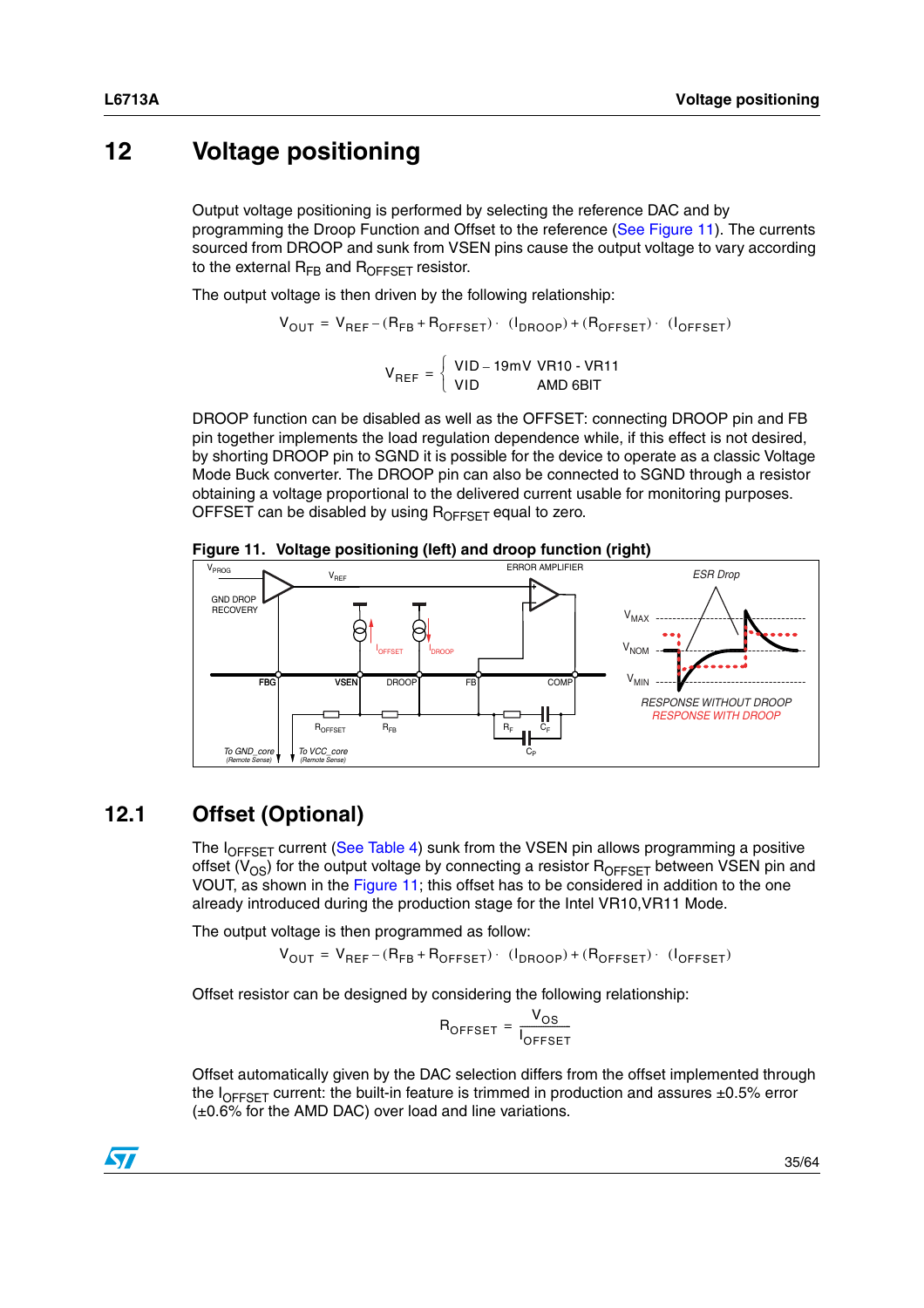### <span id="page-35-0"></span>**12.2 Droop function (Optional)**

This method "recovers" part of the drop due to the output capacitor ESR in the load transient, introducing a dependence of the output voltage on the load current: a static error proportional to the output current causes the output voltage to vary according to the sensed current.

As shown in [Figure 11,](#page-34-2) the ESR drop is present in any case, but using the droop function the total deviation of the output voltage is minimized.Moreover, more and more highperformance CPUs require precise load-line regulation to perform in the proper way. DROOP function is not then required only to optimize the output filter, but also beacomes a requirement of the load.

Connecting DROOP pin and FB pin together, the device forces a current  $I_{DROOB}$ proportional to the read current, into the feedback resistor  $(R_{FR}+R_{OFFSFT})$  implementing the load regulation dependence. Since  $I_{DROOP}$  depends on the current information about the N phases, the output characteristic vs. load current is then given by (neglecting the OFFSET voltage term):

$$
V_{OUT} = V_{REF} - (R_{FB} + R_{OFFSET}) \cdot I_{DROOP}
$$

$$
V_{REF} - (R_{FB} + R_{OFFSET}) \cdot \frac{DCR}{Rg} \cdot I_{OUT} = V_{REF} - R_{DROOP} \cdot I_{OUT}
$$

Where DCR is the inductor parasite resistance (or sense resistor when used) and  $I<sub>OUT</sub>$  is the output current of the system. The whole power supply can be then represented by a "real" voltage generator with an equivalent output resistance  $R_{DROOP}$  and a voltage value of  $V_{REF}$  $R_{FB}$  resistor can be also designed according to the  $R_{DROOP}$  specifications as follow:

$$
R_{FB} = R_{DROOP} \cdot \frac{Rg}{DCR} - R_{OFFSET}
$$

Droop function is optional, in case it is not desired, the DROOP pin can be disconnected from the FB and an information about the total delivered current becomes available for debugging, and/or current monitoring. When not used, the pin can be shorted to SGND.

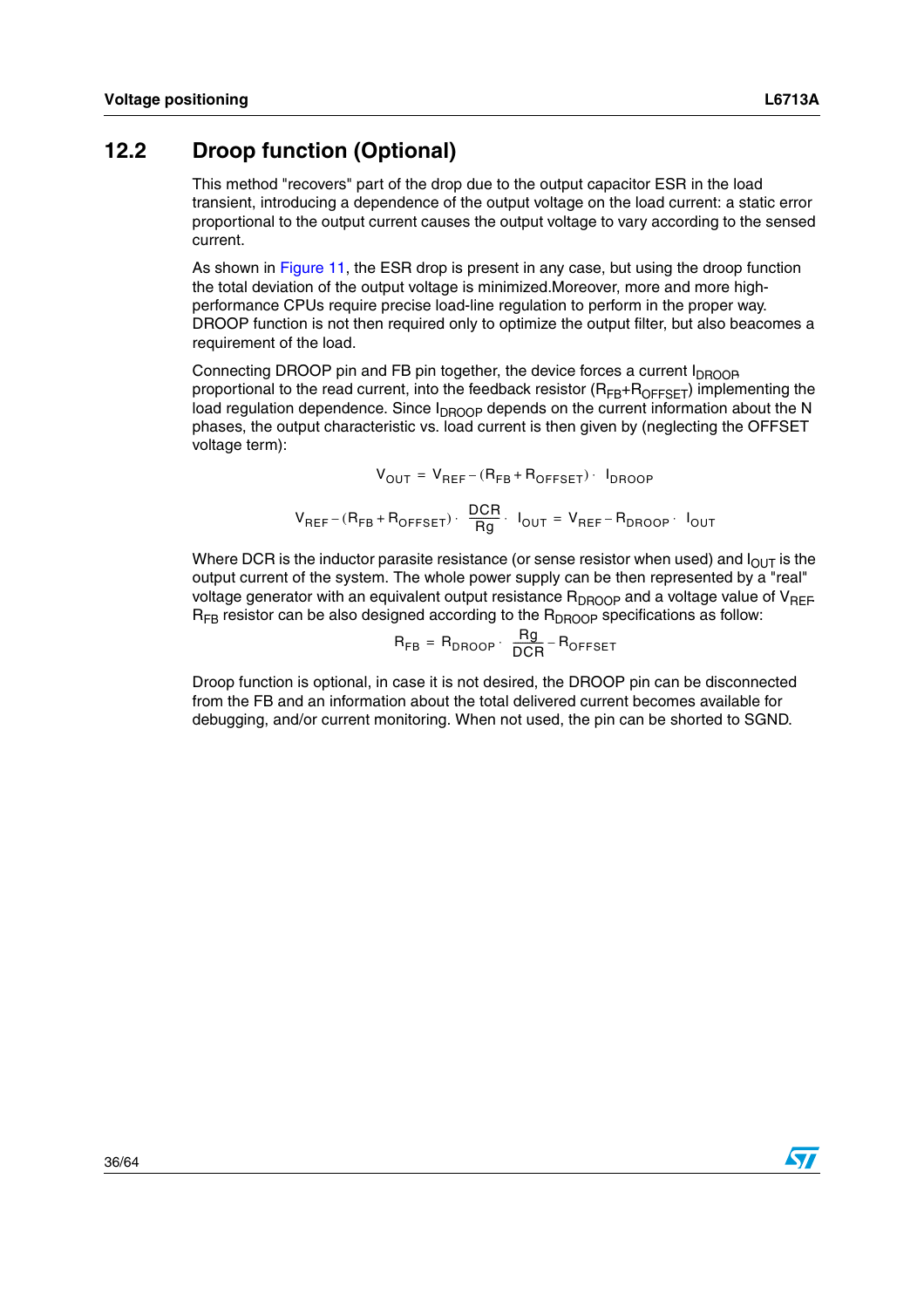# <span id="page-36-0"></span>**13** Load Transient Boost Technology<sup>™</sup>

Load Transient Boost (LTB) Technology™ (Patent Pending) is a L6713A feature to minimize the count of output filter capacitors (MLCC and Bulk capacitors) to respect the load transient specifications.

The device turns on simultaneously all the phases as soon as a load transient is detected and keep them on for the necessary time to supply the extra energy to the load.This time depends on the COMP pin voltage and on a internal gain, in order to keep under control the output voltage ring back.

Load Transition is detected through LTB pin connecting a  $R_{LTB}$ -C<sub>LTB</sub> vs. VOUT: the device measures the derivate dV/dt of the output voltage and so it is able to turns on all the phases immediately after a load transition detection, minimizing the delay intervention.

Modifying the  $R_{LTB}$ -C<sub>LTB</sub> values the dV/dt can be easily programmed, extending the system design flexibility

$$
R_{LTB} = \frac{dV_{OUT}}{50 \mu A}
$$

$$
C_{LTB} = \frac{1}{2 \cdot \pi \cdot R_{LTB} \cdot N \cdot F_{SW}}
$$

where  $dV_{\text{OUT}}$  is the output voltage drop due to load transition.

Moreover, Load Transient Boost (LTB) Technology™ Gain can be easily modified in order to keep under control the output voltage ring back.





Short LTB pin to SGND to disable the LTB Technology™: in this condition the device works as a dual-edge asynchronous PWM controller.

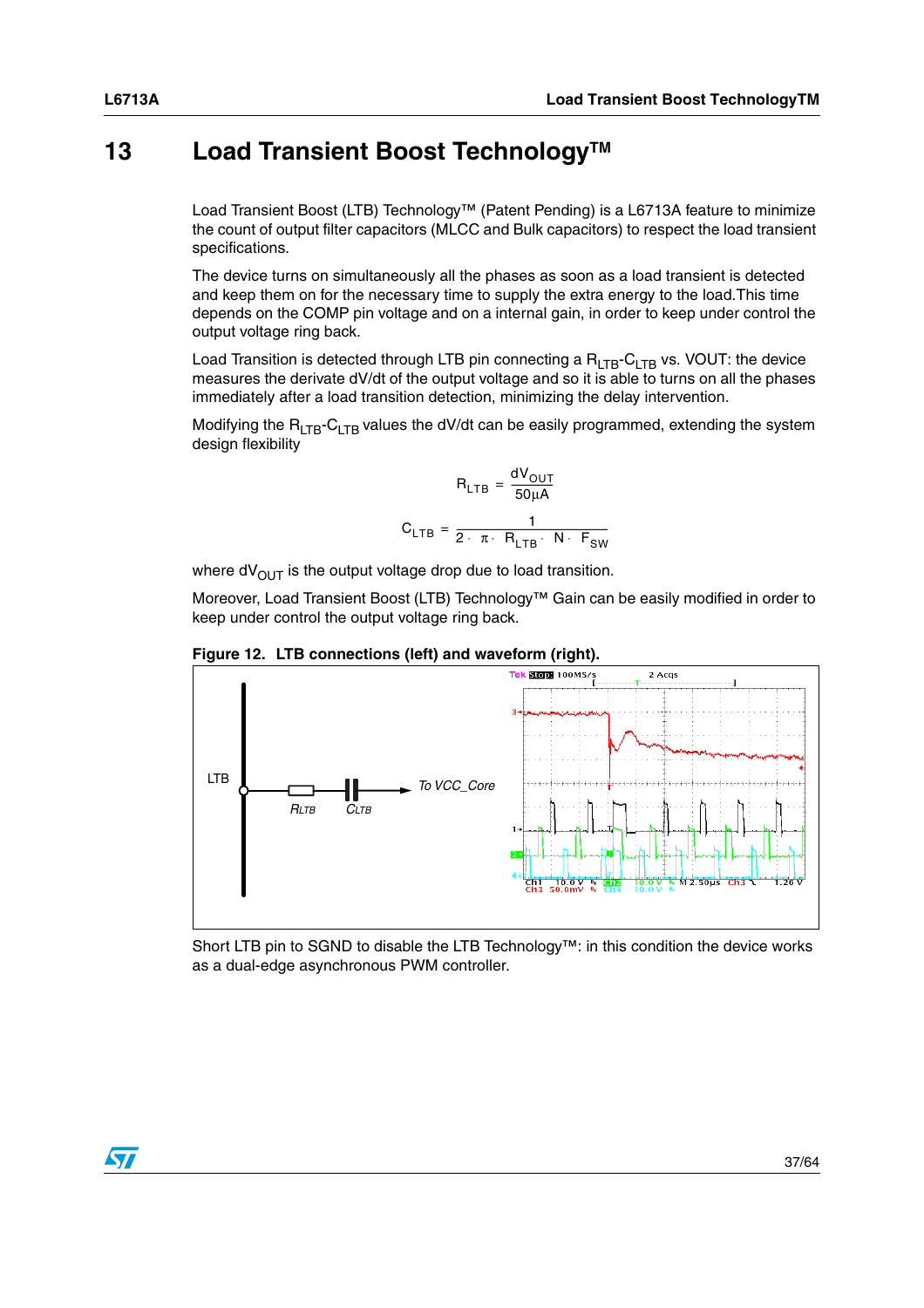<span id="page-37-0"></span>The internal gain can be modified through the SS/LTBG/AMD pin, as shown in the [Figure 13](#page-37-1).

The SS/LTBG/AMD pin is also used to set the Soft Start time, so the current flowing from SS/LTBG/AMD pin has to be modified only after the Soft Start has been finished.

Using the D diode and R3 resistor (red square in [Figure 13](#page-37-1)), after the Soft Start the current flowing from SS/LTBG/AMD pin versus SGND is zero, so the internal gain is not modified.As a consequence the LTB gain is the default value (LTB Gain = 2).

To decrease the LTB gain it is necessary to use the circuit composed by Q, R1 and R2 (blue square in [Figure 13.](#page-37-1))

After the Soft-Start the current flowing from SS/LTBG/AMD pin depends only on R1 resistor, so reducing the R1 resistor value the LTB gain can be reduced. The sum of R1 and R2 resistors have to be selected to have the desiderated Soft Start time.



#### <span id="page-37-1"></span>**Figure 13. SS/OSC/LTB connections to modify LTB Gain when using INTEL mode.**

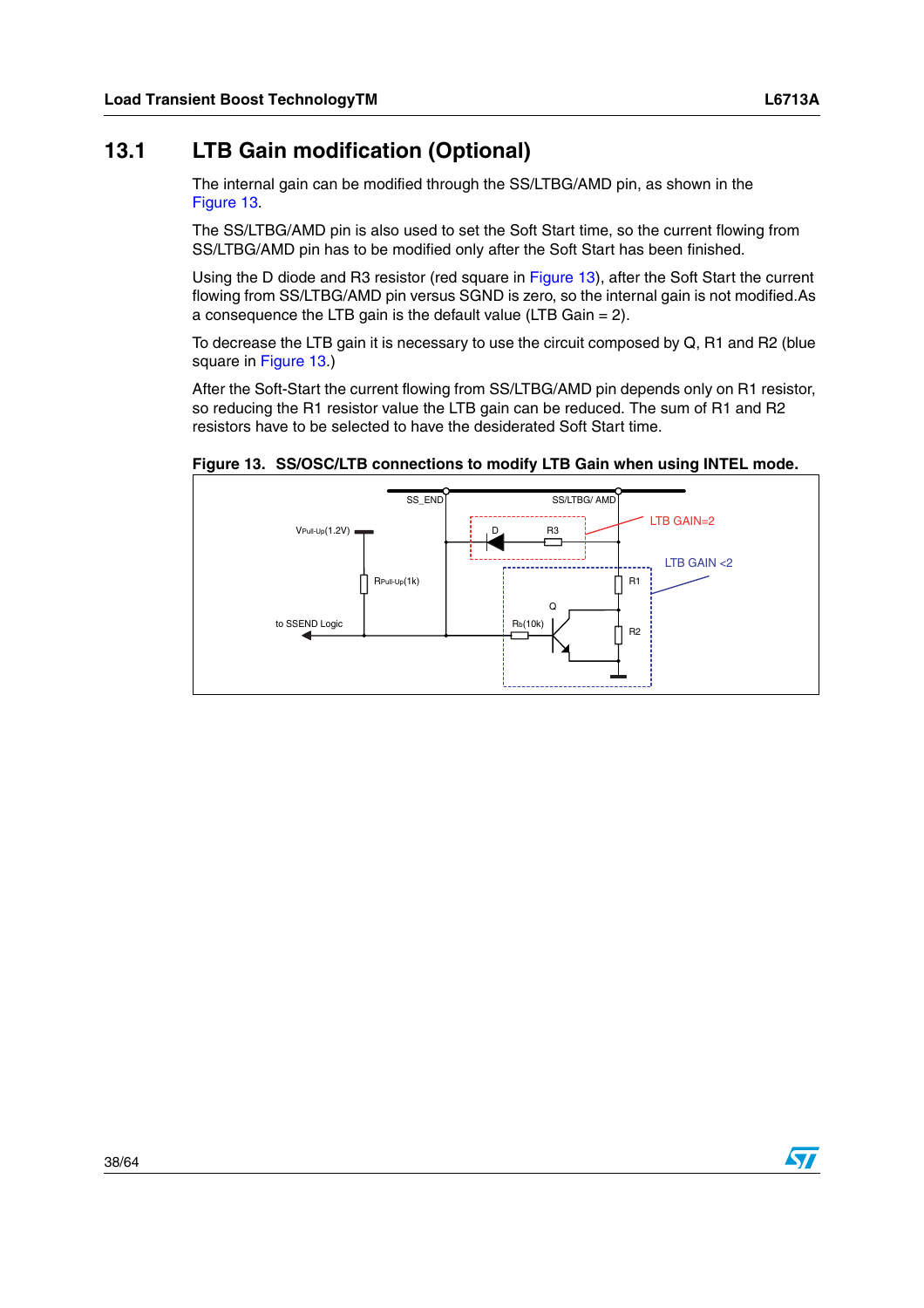# <span id="page-38-0"></span>**14 Dynamic VID transitions**

The device is able to manage Dynamic VID Code changes that allow Output Voltage modification during normal device operation. OVP and UVP signals (and PGOOD in case of AMD Mode) are masked during every VID transition and they are re-activated after the transition finishes with a 32 clock cycles delay to prevent from false triggering due to the transition.

When changing dynamically the regulated voltage (D-VID), the system needs to charge or discharge the output capacitor accordingly. This means that an extra-current  $I_{D-VD}$  needs to be delivered, especially when increasing the output regulated voltage and it must be considered when setting the over current threshold. This current can be estimated using the following relationships:

$$
I_{D-VID} = C_{OUT} \cdot \frac{dV_{OUT}}{dT_{VID}}
$$

where  $dV_{OUT}$  is the selected DAC LSB (6.25mV for VR11 and VR10 Extended DAC or 25mV for AMD DAC) and  $T_{\text{VID}}$  is the time interval between each LSB transition (externally driven). Overcoming the OC threshold during the dynamic VID causes the device to enter the constant current limitation slowing down the output voltage dV/dt also causing the failure in the D-VID test.

L6713A checks for VID code modifications ([See Figure 14](#page-39-0)) on the rising edge of an internal additional DVID-clock and waits for a confirmation on the following falling edge. Once the new code is stable, on the next rising edge, the reference starts stepping up or down in LSB increments every VID-clock cycle until the new VID code is reached. During the transition, VID code changes are ignored; the device re-starts monitoring VID after the transition has finished on the next rising edge available. VID-clock frequency  $(F_{DVID})$  depends on the operative mode selected: for Intel Mode it is in the range of 1MHz to assure compatibility with the specifications while, for AMD Mode, this frequency is lowered to about 250kHz.

When L6713A performs a D-VID transition in AMD Mode, DVID pin is pulled high as long as the device is performing the transition (also including the additional 32clocks delay)

**Warning: Warning: if the new VID code is more than 1 LSB different from the previous, the device will execute the transition**  stepping the reference with the DVID-clock frequency F<sub>DVID</sub> **until the new code has reached: for this reason it is recommended to carefully control the VID change rate in order to carefully control the slope of the output voltage variation especially in Intel Mode.**

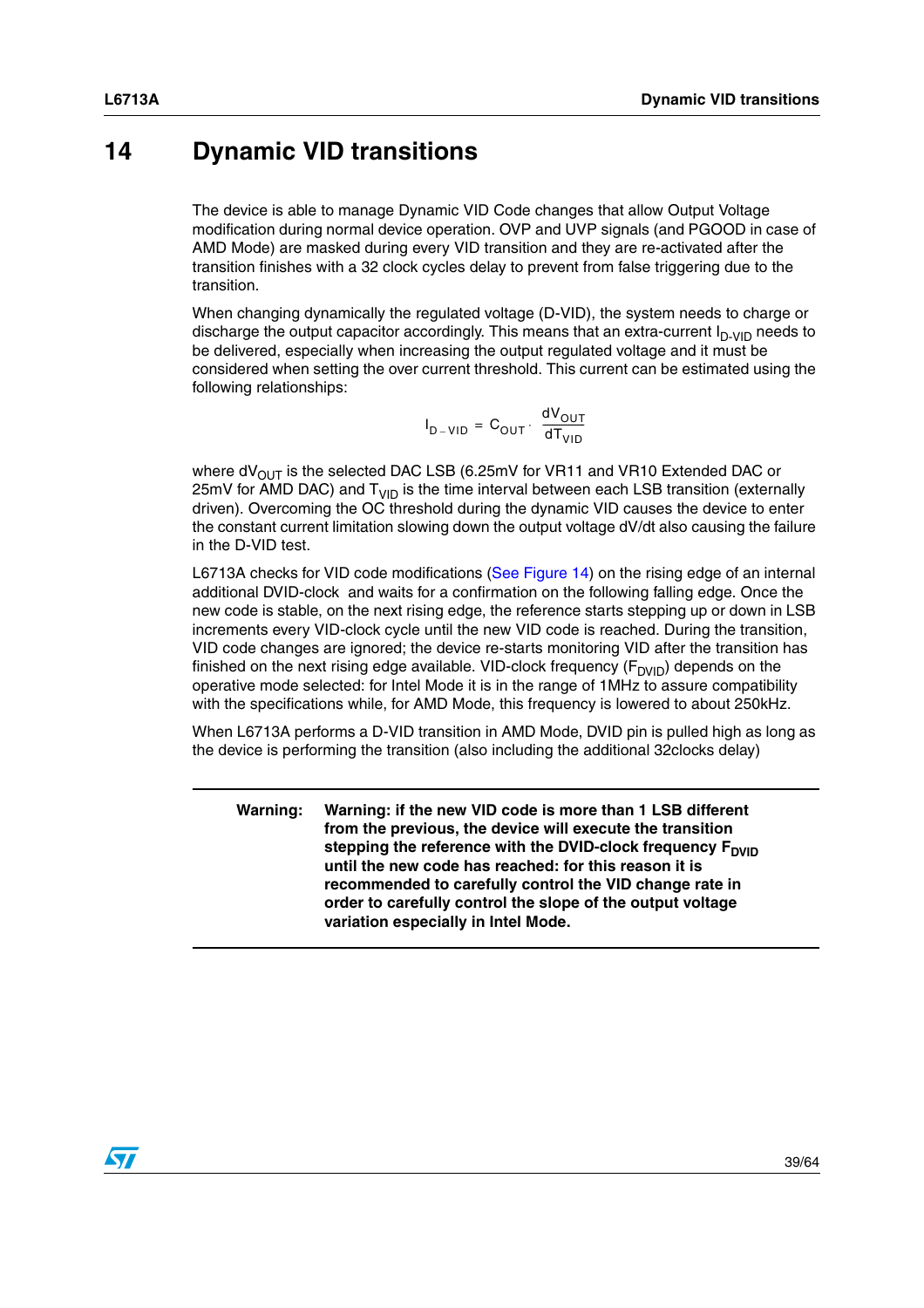

<span id="page-39-0"></span>**Figure 14. Dynaminc VID Transitions.**

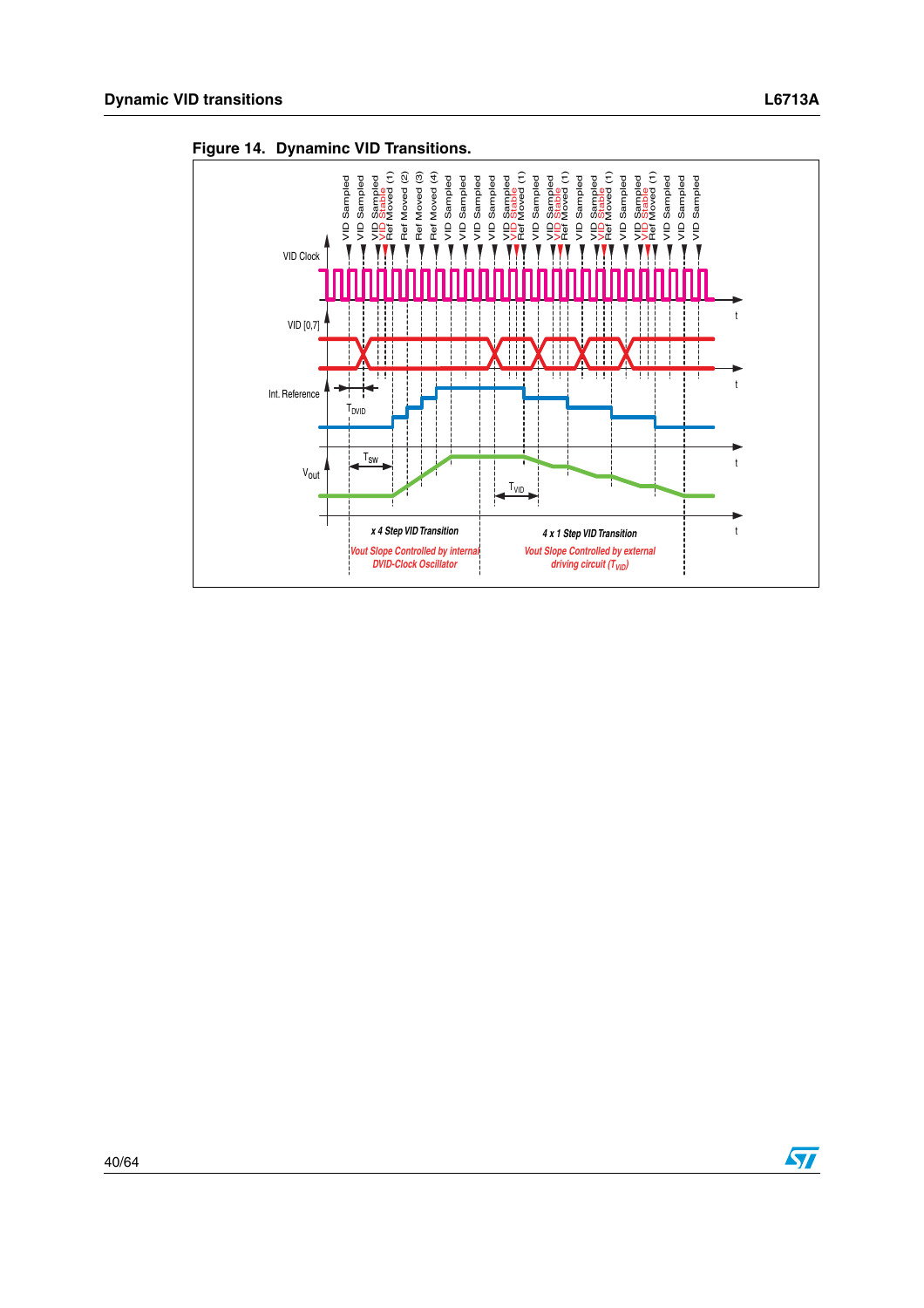# <span id="page-40-0"></span>**15 Enable and disable**

L6713A has three different supplies: VCC pin to supply the internal control logic, VCCDRx to supply the low side drivers and BOOTx to supply the high side drivers. If the voltage at pins VCC and VCCDRx are not above the turn on thresholds specified in the Electrical characteristics, the device is shut down: all drivers keep the MOSFETs OFF to show high impedance to the load. Once the device is correctly supplied, proper operation is assured and the device can be driven by the OUTEN pin to control the power sequencing. Setting the pin free, the device implements a soft start up to the programmed voltage. Shorting the pin to SGND, it resets the device (SS\_END/PGOOD is shorted to SGND in this condition) from any latched condition and also disables the device keeping all the MOSFET turned OFF to show high impedance to the load.

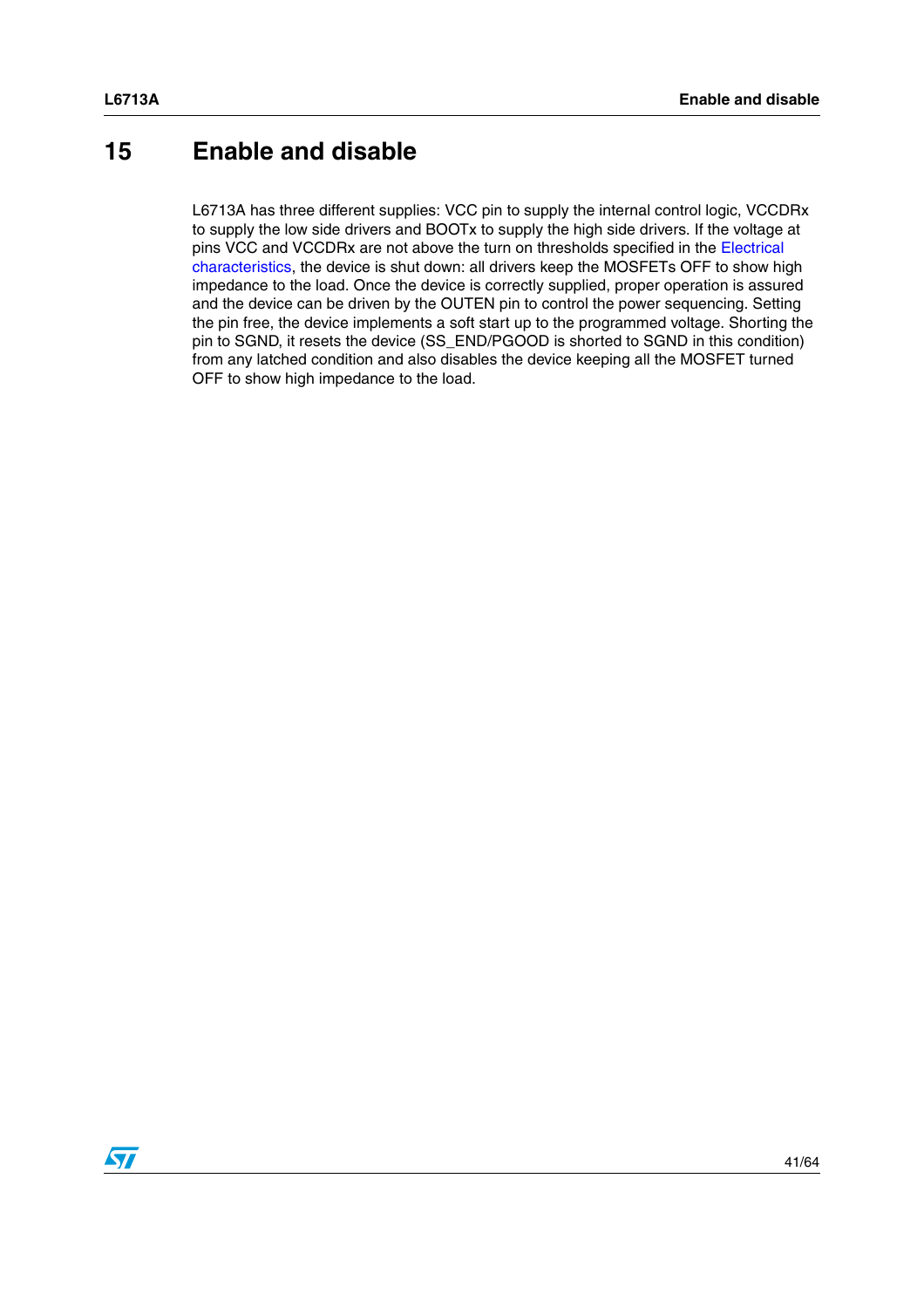# <span id="page-41-0"></span>**16 Soft start**

L6713A implements a soft-start to smoothly charge the output filter avoiding high in-rush currents to be required to the input power supply. The device increases the reference from zero up to the programmed value in different ways according to the selected Operative Mode and the output voltage increases accordingly with closed loop regulation.

The device implements Soft-Start only when all the power supplies are above their own turnon thresholds and the OUTEN pin is set free.

At the end of the digital Soft-Start, SS\_END/PGOOD signal is set free. Protections are active during this phase; Under Voltage is enabled when the reference voltage reaches 0.6V while Over Voltage is always enabled with a threshold dependent on the selected Operative Mode or with the fixed threshold programmed by  $R_{OVP}$  (See "Over voltage and [programmable OVP" Section\)](#page-47-0).



<span id="page-41-2"></span>

### <span id="page-41-1"></span>**16.1 Intel mode**

Once L6713A receives all the correct supplies and enables, and Intel Mode has been selected, it initiates the Soft-Start phase with a  $T_1=1\,\text{ms}_{(min)}$  delay. After that, the reference ramps up to  $V_{\text{BOOT}}$ =1.081V (1.100V - 19mV) in T<sub>2</sub> according to the SS/LTBG/AMD settings and waits for  $T_3=75\mu\text{sec}_{\text{(typ)}}$  during which the device reads the VID lines. Output voltage will then ramps up to the programmed value in  $T_4$  with the same slope as before (See [Figure 15](#page-41-2)).

SS/LTB/AMD defines the frequency of an internal additional Soft-Start-oscillator used to step the reference from zero up to the programmed value; this oscillator is independent from the main oscillator whose frequency is programmed through the OSC pin.

In particular, it allows to precisely programming the start-up time up to  $V_{\text{BOOT}}(T_2)$  since it is a fixed voltage independent by the programmed VID. Total Soft-Start time dependence on the programmed VID results ([See Figure 17](#page-43-1) and [See Figure 19\)](#page-44-1).

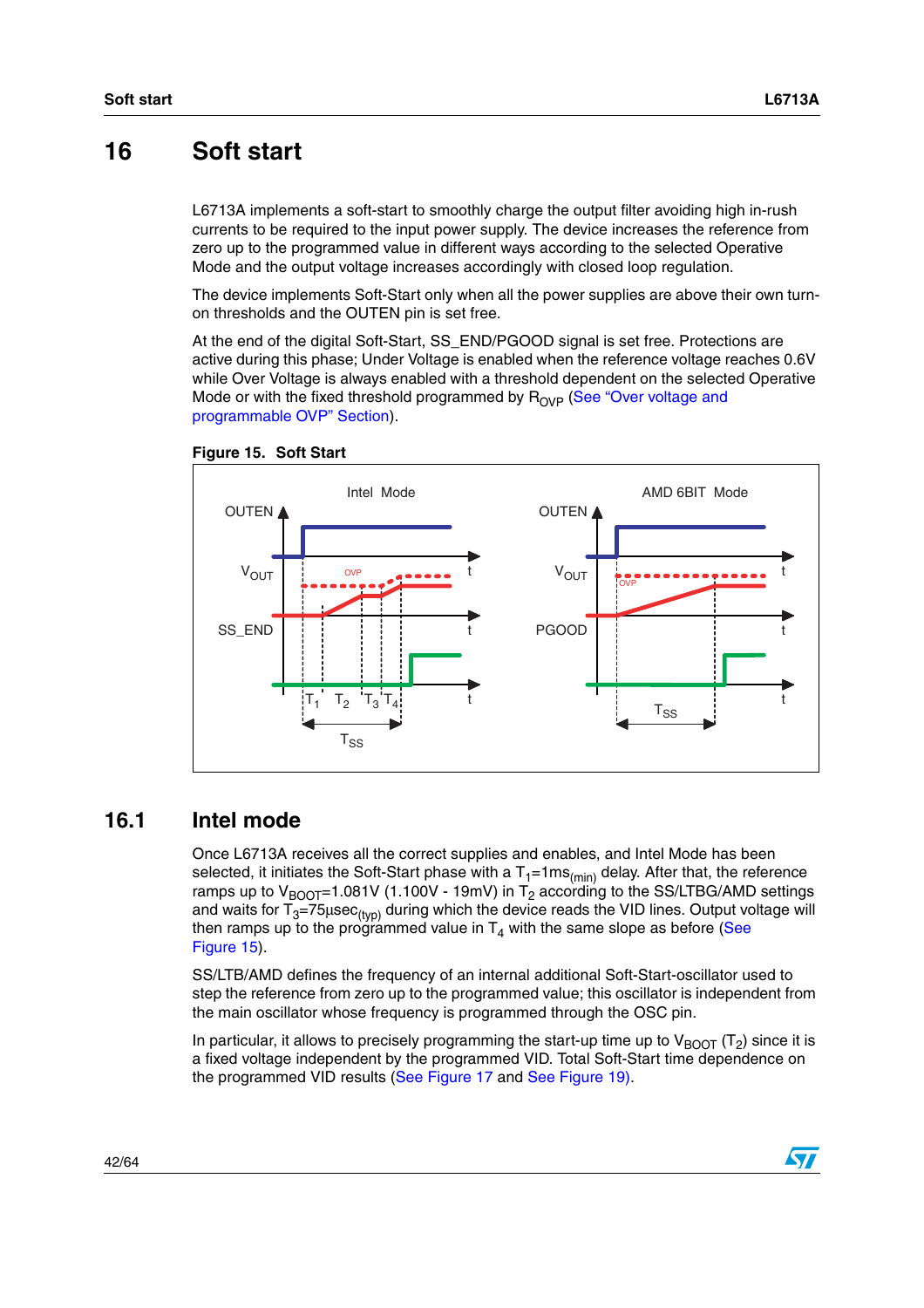Protections are active during Soft-Start, UVP is enabled after the reference reaches 0.6V while OVP is always active with a fixed 1.24V threshold before  $V_{\text{BOOT}}$  and with the threshold coming from the VID (or the programmed  $V_{OVP}$ ) after  $V_{BOOT}$  (See red-dashed line in [Figure 15](#page-41-2)).

*Note:* If during  $T_3$  the programmed VID selects an output voltage lower than  $V_{B O O T}$ , the output *voltage will ramp to the programmed voltage starting from V<sub>BOOT</sub>.* 

#### <span id="page-42-0"></span>**16.1.1 SS/LTB/AMD connections when using LTB Gain = 2**

SS/LTB/AMD pin sets then the Output Voltage dV/dt during Soft-Start according to the resistor R<sub>SSOSC</sub> connected vs. SSEND/PGOOD pin through a signal diode[\(See Figure 16](#page-42-1)).

<span id="page-42-1"></span>



$$
R_{SSOSC}[k\Omega] = T_{2}[\mu s] \cdot 4.9783 \cdot 10^{-2} \cdot \left[\frac{1.24 - V_{DIODE}[V]}{1.24}\right]
$$
\n
$$
T_{SS}[\mu s] = 1075[\mu s] + \begin{cases} \frac{R_{SSOSC}[k\Omega]}{5.3816 \cdot 10^{-2}} \cdot \frac{1.24}{1.24 - V_{DIODE}[V]} \cdot V_{SS} & a) \\ \frac{R_{SSOSC}[k\Omega]}{5.3816 \cdot 10^{-2}} \cdot \frac{1.24}{1.24 - V_{DIODE}[V]} \cdot [V_{BOOT} + (V_{BOOT} - V_{SS}) & b) \end{cases}
$$

a) if 
$$
(V_{SS} > V_{BOOT})
$$
  
b) if  $(V_{SS} < V_{BOOT})$ 

where  $T_{SS}$  is the time spent to reach the programmed voltage  $V_{SS}$  and  $R_{SSOSC}$  the resistor connected between SS/LTBG/AMD and SSEND (through a signal diode) in kΩ.

l  $\overline{a}$ ⎨  $\overline{\phantom{a}}$ ⎧

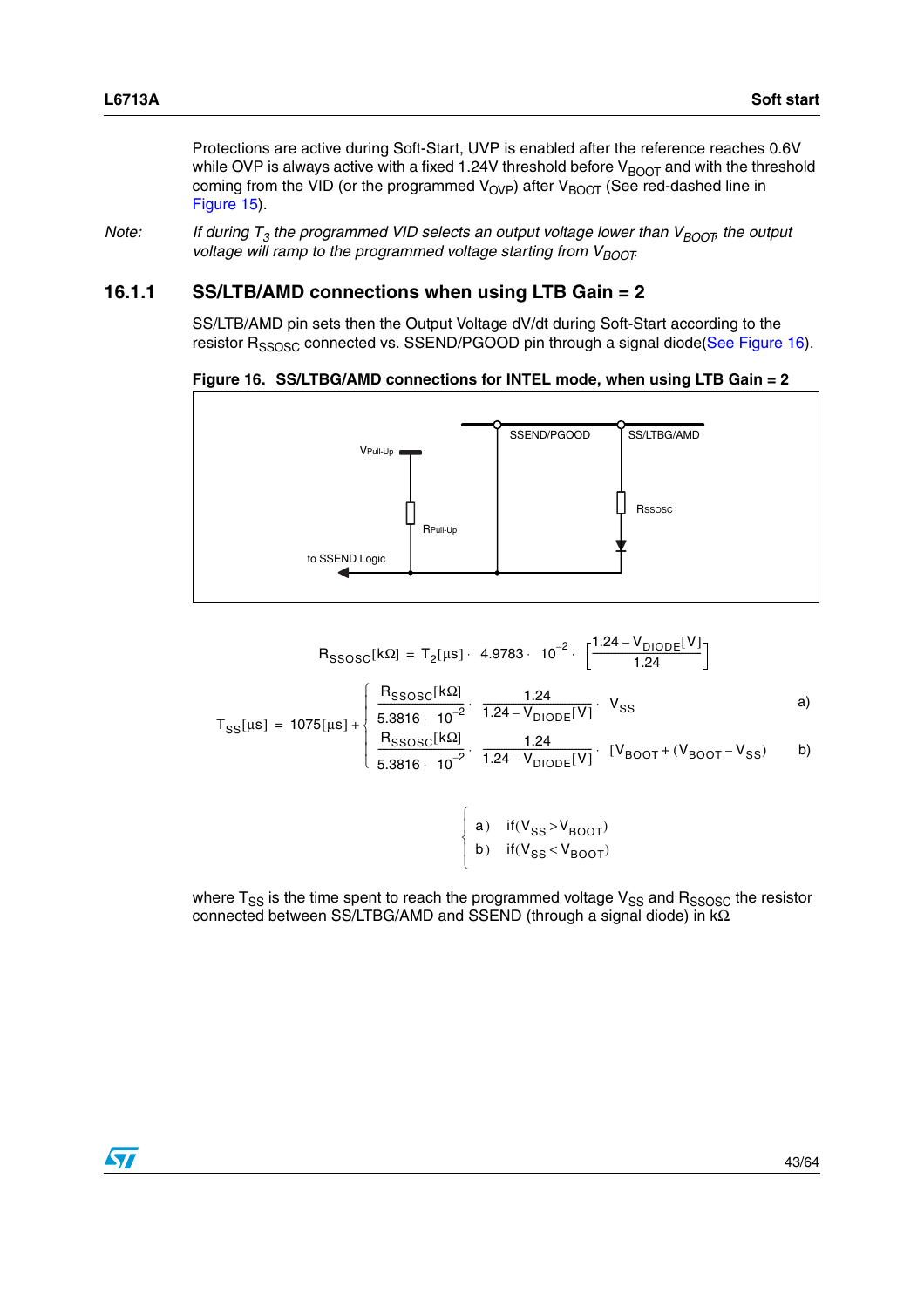

<span id="page-43-1"></span>Figure 17. Soft-start time for Intel mode when using R<sub>SSOSC</sub>, diode versus SSEND.

#### <span id="page-43-0"></span>**16.1.2 SS/LTB/AMD connections when using LTB Gain < 2**

When using LTB Gain <2, the equivalent  $R_{SSOSC}$  resistance is composed by the sum of  $R_1+R_2$ ) because until the Soft Start is not finished the Q transistor is OFF [\(See Figure 18](#page-43-2)).



<span id="page-43-2"></span>**Figure 18. SS/LTBG/AMD connections for INTEL mode, when using LTB Gain < 2**

$$
R_{SSOSC}[k\Omega] = T_2[\mu s] \cdot 4.9783 \cdot 10^{-2}
$$

$$
T_{SS}[\mu s] = 1075[\mu s] + \left\{ \begin{array}{ll} \frac{R_{SSOSC}[k\Omega]}{5.3816 \cdot 10^{-2}} & V_{SS} & \text{if} (V_{SS} > V_{BOOT}) \\ \frac{R_{SSOSC}[k\Omega]}{5.3816 \cdot 10^{-2}} & [V_{BOOT} + (V_{BOOT} - V_{SS})] & \text{if} (V_{SS} < V_{BOOT}) \end{array} \right.
$$

where T<sub>SS</sub> is the time spent to reach the programmed voltage V<sub>SS</sub> and R<sub>SSOSC</sub> the resistor connected between SS/LTBG/AMD and SGND ( $R_{SSOSC}$  =  $R_1 + R_2$ ) in kΩ.

![](_page_43_Picture_12.jpeg)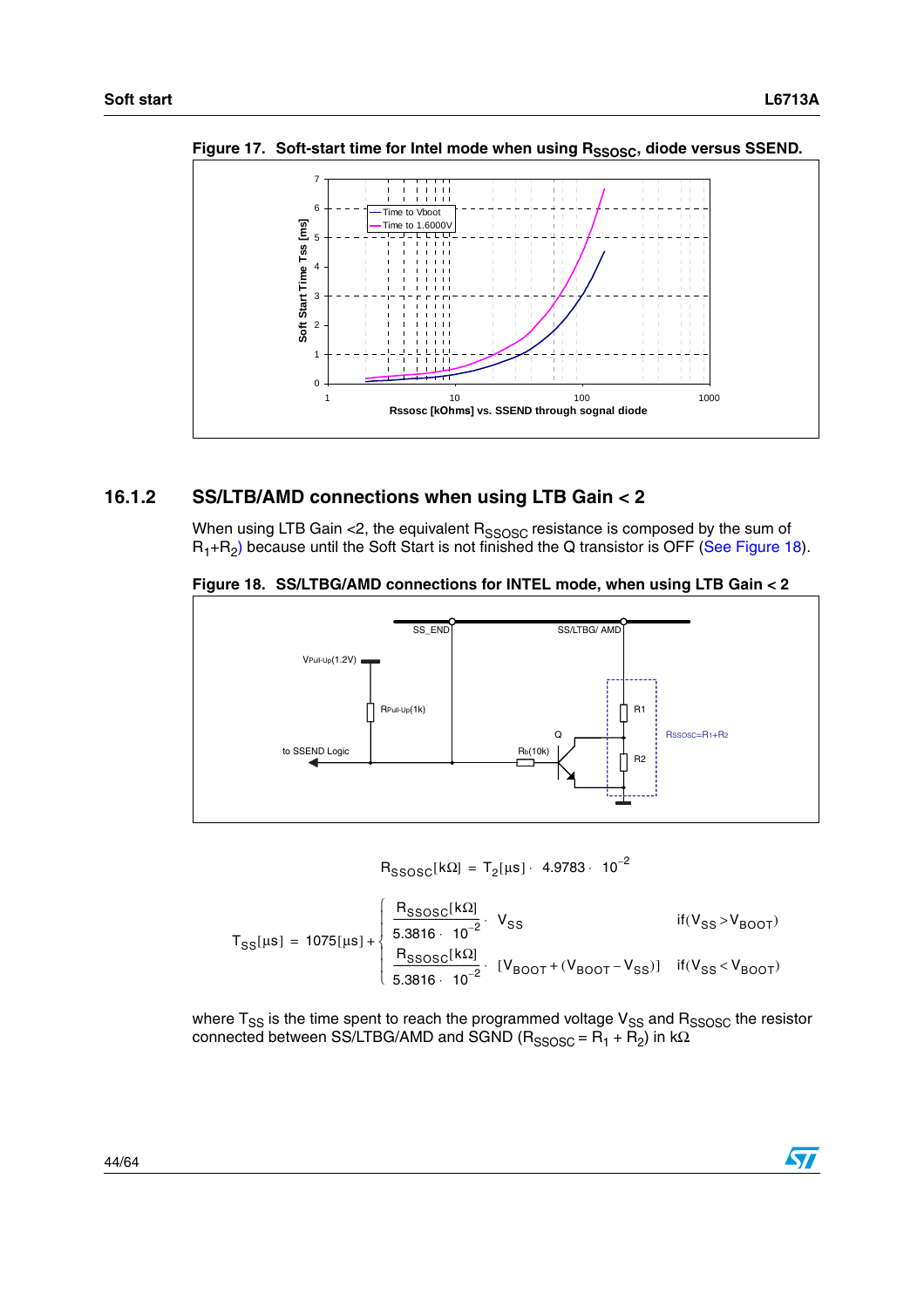![](_page_44_Figure_2.jpeg)

<span id="page-44-1"></span>Figure 19. Soft-start time for Intel mode when using R<sub>SSOSC</sub> versus SGND.

### <span id="page-44-0"></span>**16.2 AMD mode**

 $\sqrt{2}$ 

Once L6713A receives all the correct supplies and enables, and AMD Mode has been selected, it initiates the Soft-Start by stepping the reference from zero up to the programmed VID code ([See Figure 15](#page-41-2)); the clock now used to step the reference is the same as the main oscillator programmed by the OSC pin, SSOSC pin is not applicable in this case. The Soft-Start time results then ([See Figure 20](#page-44-2)):

$$
\frac{dV_{OUT}}{dT} = 3.125 \cdot F_{SW}[kkHz] \Rightarrow T_{SS} = \frac{V_{SS}}{3.125 \cdot F_{SW}[kHz]}
$$

where  $T_{SS}$  is the time spent to reach  $V_{SS}$  and  $F_{SW}$  is the main switching frequency programmed by OSC pin. Protections are active during Soft-Start, UVP is enabled after the reference reaches 0.6V while OVP is always active with the fixed 1.800V threshold (or the programmed  $V_{OVP}$ ).

![](_page_44_Figure_8.jpeg)

<span id="page-44-2"></span>**Figure 20. Soft-Start time for AMD mode**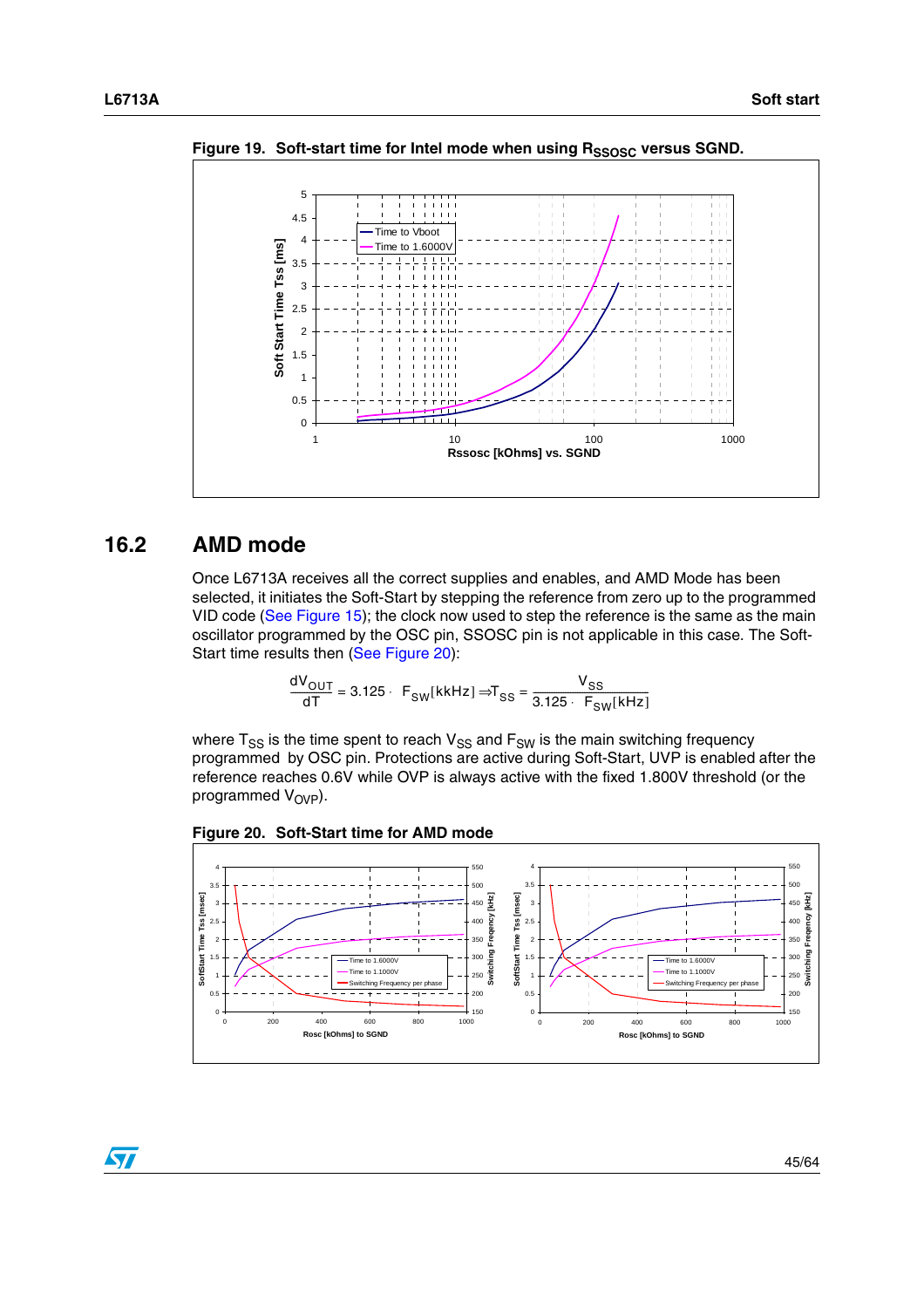$\bm{\varpi}$ 

### <span id="page-45-0"></span>**16.3 Low-side-less startup**

In order to avoid any kind of negative undershoot on the load side during start-up, L6713A performs a special sequence in enabling LS driver to switch: during the soft-start phase, the LS driver results disabled ( $LS = OFF$ ) until the HS starts to switch. This avoid the dangerous negative spike on the output voltage that can happen if starting over a pre-biased output [\(See Figure 21\)](#page-45-1).

This particular feature of the device masks the LS turn-ON only from the control loop point of view: protections are still allowed to turn-ON the LS MOSFET in case of over voltage if needed.

![](_page_45_Figure_5.jpeg)

<span id="page-45-1"></span>**Figure 21. Low-side-less start-up comparison**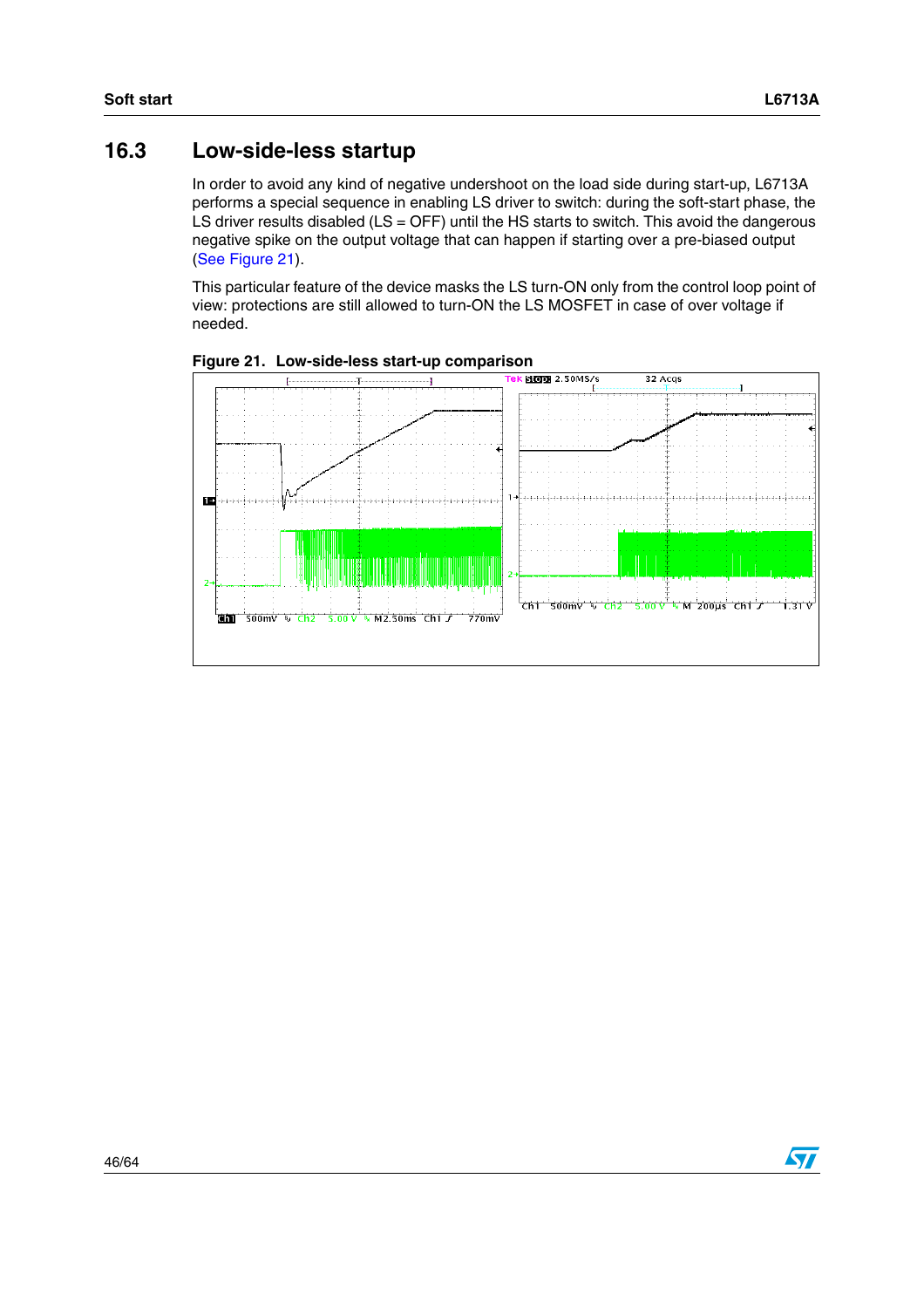# <span id="page-46-0"></span>**17 Output voltage monitor and protections**

L6713A monitors through pin VSEN the regulated voltage in order to manage the OVP, UVP and PGOOD (when applicable) conditions. The device shows different thresholds when programming different operation mode (Intel or AMD, [See Table 11\)](#page-27-4) but the behavior in response to a protection event is still the same as described below.

When using OFFSET funcionality the OVP, UVP and PGOOD thresholds change in according to the OFFSET voltage:

 ${\sf V}_{\sf SEN}$  =  ${\sf V}_{\sf OUT}$  – ( ${\sf R}_{\sf OFFSET}$ )  $\cdot$  ( ${\sf I}_{\sf OFFSET}$ )  $\Rightarrow$   ${\sf V}_{\sf OUT}$ [TH] =  ${\sf V}_{\sf SEN}$ [TH] + ( ${\sf R}_{\sf OFFSET}$ )  $\cdot$   ${\sf I}_{\sf OFFSET}$ 

Protections are active also during soft-start ([See "Soft start" Section](#page-41-0)) while are masked during D-VID transitions with an additional 32 clock cycle delay after the transition has finished to avoid false triggering.

### <span id="page-46-1"></span>**17.1 Under voltage**

If the output voltage monitored by VSEN drops more than -750mV below the programmed reference for more than one clock period, L6713A turns OFF all MOSFETs and latches the condition: to recover it is required to cycle Vcc or the OUTEN pin. This is independent of the selected operative mode.

### <span id="page-46-2"></span>**17.2 Preliminary over voltage**

To provide a protection while VCC is below the UVLO<sub>VCC</sub> threshold is fundamental to avoid damage to the CPU in case of failed HS MOSFETs. In fact, since the device is supplied from the 12V bus, it is basically "blind" for any voltage below the turn-ON threshold (UVLO<sub>VCC</sub>). In order to give full protection to the load, a preliminary-OVP protection is provided while VCC is within UVLO<sub>VCC</sub> and UVLO<sub>OVP</sub>

This protection turns-ON the low side MOSFETs as long as the VSEN pin voltage is greater than 1.800V with a 350mV hysteresis. When set, the protection drives the LS MOSFET with a gate-to-source voltage depending on the voltage applied to VCCDRx and independently by the turn-ON threshold across these pins  $(UVLO_{VCCDR})$ . This protection depends also on the OUTEN pin status as detailed in [Figure 22.](#page-47-2)

A simple way to provide protection to the output in all conditions when the device is OFF (then avoiding the unprotected red region in [Figure 22-](#page-47-2)Left) consists in supplying the controller through the  $5V_{SB}$  bus as shown in [Figure 22-](#page-47-2)Right:  $5V_{SB}$  is always present before +12V and, in case of HS short, the LS MOSFET is driven with 5V assuring a reliable protection of the load. Preliminary OVP is always active before UVLO<sub>VCC</sub> for both Intel and AMD Modes.

![](_page_46_Picture_13.jpeg)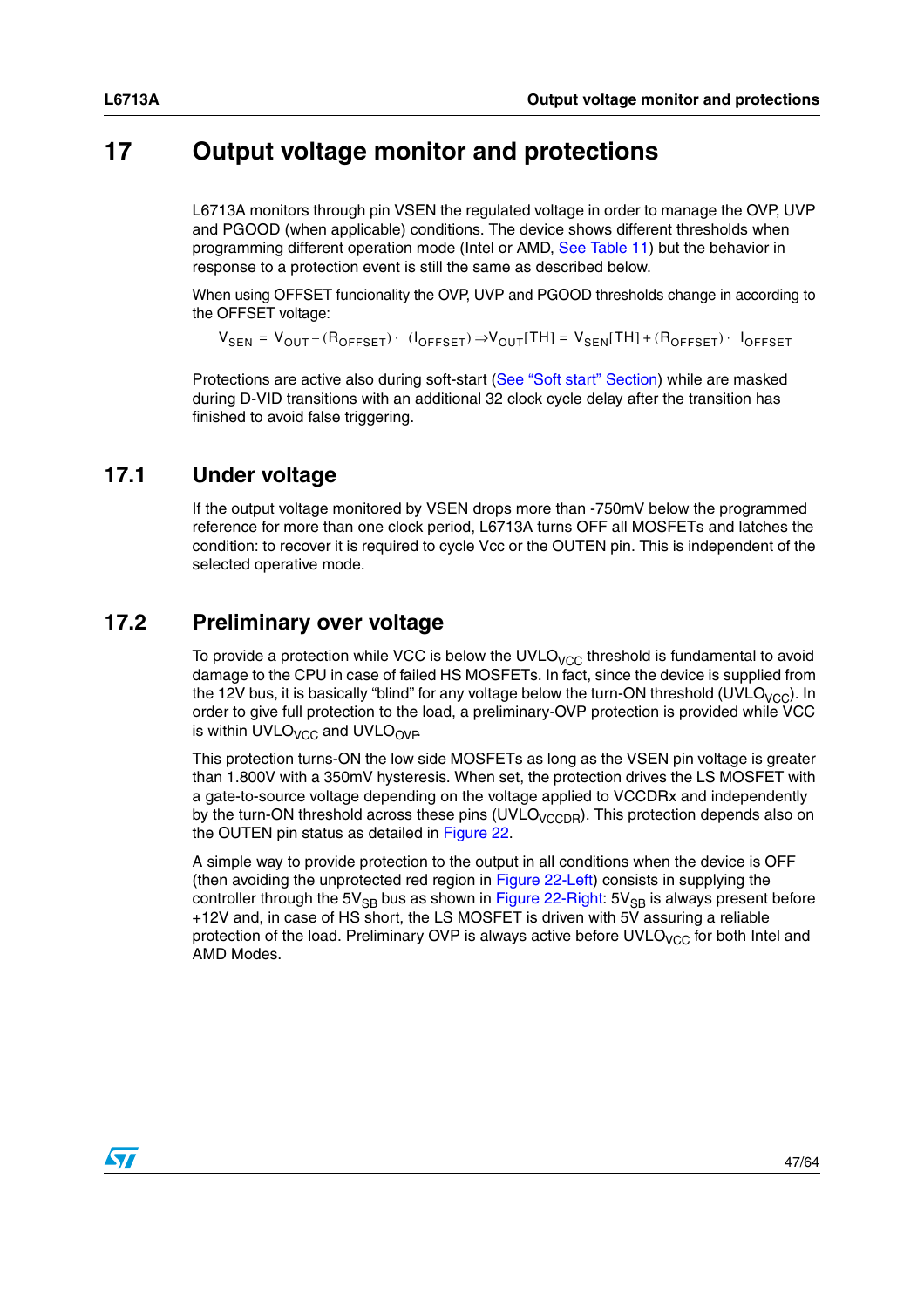![](_page_47_Figure_1.jpeg)

<span id="page-47-2"></span>**Figure 22. Output voltage protections and typical principle connections**

### <span id="page-47-0"></span>**17.3 Over voltage and programmable OVP**

Once VCC crosses the turn-ON threshold and the device is enabled (OUTEN  $=$  1), L6713A provides an Over Voltage Protection: when the voltage sensed by VSEN overcomes the OVP threshold, the controller permanently switches on all the low-side MOSFETs and switches OFF all the high-side MOSFETs in order to protect the load. The OSC/ FAULT pin is driven high (5V) and power supply or OUTEN pin cycling is required to restart operations.The OVP Threshold varies according to the operative mode selected ([See](#page-27-4)  [Table 11](#page-27-4)).

The OVP threshold can be also programmed through the OVP pin: leaving the pin floating, it is internally pulled-up and the OVP threshold is set according to [Table 11](#page-27-4). Connecting the OVP pin to SGND through a resistor  $R_{OVP}$  the OVP threshold becomes the voltage present at the pin. Since the OVP pin sources a constant  $I_{OVP}=12.5\mu A$  current(See Table 4), the programmed voltage becomes:

$$
OVP_{TH} = R_{OVP} \cdot 12.5 \mu A \implies R_{OVP} = \frac{OVP_{TH}}{12.5 \mu A}
$$

Filter OVP pin with 100pF(max) vs. SGND.

# <span id="page-47-1"></span>**17.4 PGOOD (only for AMD mode)**

It is an open-drain signal set free after the soft-start sequence has finished. It is pulled low when the output voltage drops below -300mV of the programmed voltage.

![](_page_47_Picture_10.jpeg)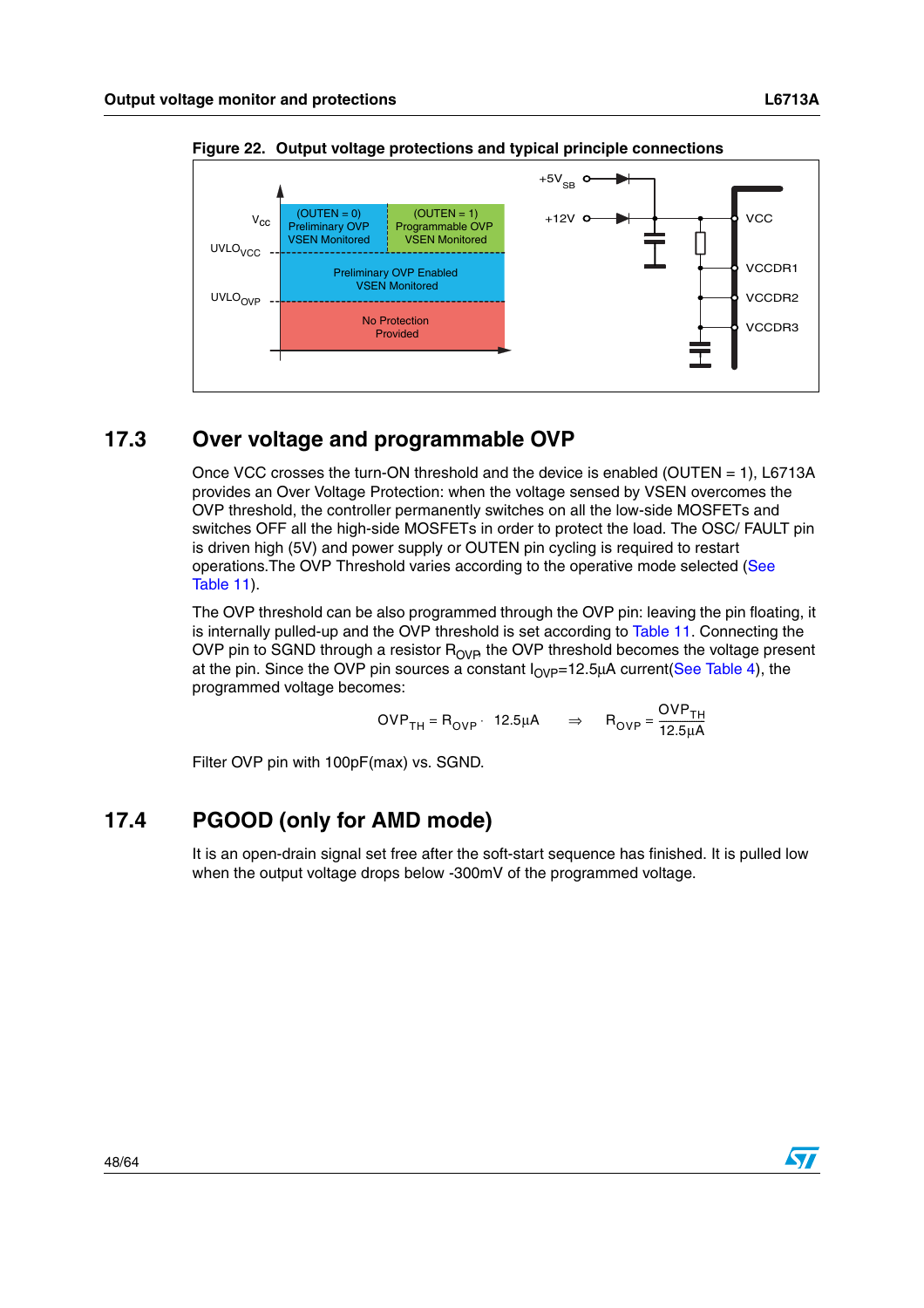# <span id="page-48-0"></span>**18 Over current protection**

The device limits the total delivered current turning OFF all the MOSFETs as soon as the delivery current is higher than an adjustable thresholds.This condition is lathed and power supply or OUTEN pin cycling is required to restart operations.

The device sources a copy of  $I_{\text{DROOP}}$  current from the OCSET pin: connecting a resistor R<sub>OCP</sub> between OCSET pin and SGND the voltage at the OCSET pin depends on the total delivery output current, as shown in the following relationships:

$$
V_{OCSET} = R_{OCP} \cdot I_{DROOP} = R_{OCP} \cdot \frac{DCR}{R_G} \cdot I_{OUT}
$$

![](_page_48_Figure_5.jpeg)

#### **Figure 23. OCP Connections (left) and waveforms (right).**

As soon as the OCSET pin voltage is higher than the internal fixed thresholds  $V_{OCTH}$  (1.24V TYP, See Table 4), the device turns OFF all the MOSFETs and latches the condition.

The OCP threshold can be easily programmed through the  $R_{OCP}$  resistor:

$$
R_{OCP} = \frac{R_G}{DCR} \cdot \frac{V_{OCTH}}{I_{OUT(OCP)}}
$$

The Output Over Current threshold has to be programmed, by designing the  $R_{OCP}$  resistors, to a safe value, in order to be sure that the device doesn't enter OCP during normal operation of the device. This value must take into consideration also the extra current needed during the Dynamic VID Transition  $I_{D-VD}$  and, since the device reads across inductor DCR, the process spread and temperature variations of these sensing elements.

Moreover, since also the internal threshold spreads, the  $R_{OCP}$  design has to consider the minimum value  $V_{\text{OCTH(min)}}$  of the threshold as follow:

$$
R_{OCP} = \frac{R_G}{DCR(max)} \cdot \frac{V_{OCTH}(min)}{I_{OUT(OCP)}}
$$

where  $I<sub>OUT(OCP)</sub>$  is the total delivery current for the Over Current condition and it must be calculated considering the maximum delivery current and  $I_{D-VID}$  (when D-VID are implemented):

$$
I_{OUT(OCP)} > I_{OUT}^{MAX} + I_{D-VID}
$$

When it is necessary, filter OCSET pin to introduce a small delay in the Over Current intervention.

![](_page_48_Picture_16.jpeg)

![](_page_48_Picture_17.jpeg)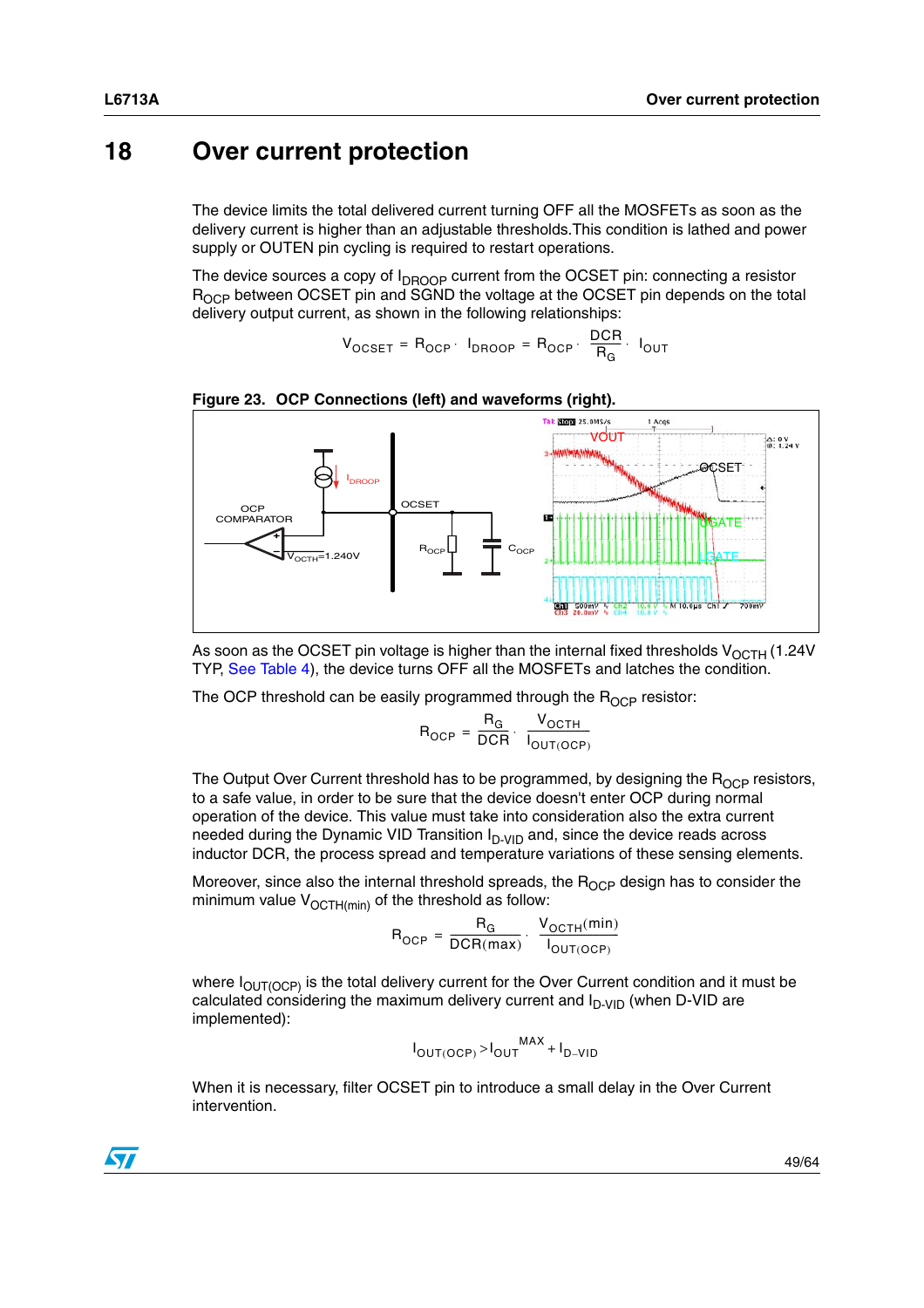$\bm{\varpi}$ 

# <span id="page-49-0"></span>**19 Oscillator**

L6713A embeds two/three phase oscillator with optimized phase-shift (180<sup>o</sup>/120<sup>o</sup> phaseshift) in order to reduce the input rms current and optimize the output filter definition.

The internal oscillator generates the triangular waveform for the PWM charging and discharging with a constant current an internal capacitor. The switching frequency for each channel,  $F_{SW}$ , is internally fixed at 200 kHz so that the resulting switching frequency at the load side results in being multiplied by N (number of phases).

The current delivered to the oscillator is typically 25µA (corresponding to the free running frequency  $F_{SW}=200kHz$ ) and it may be varied using an external resistor ( $R_{OSC}$ ) connected between the OSC pin and SGND or VCC (or a fixed voltage greater than 1.24V). Since the OSC pin is fixed at 1.24V, the frequency is varied proportionally to the current sunk (forced) from (into) the pin considering the internal gain of 6KHz/µA.

In particular connecting  $R_{\text{OSC}}$  to SGND the frequency is increased (current is sunk from the pin), while connecting  $R_{\text{OSC}}$  to VCC=12V the frequency is reduced (current is forced into the pin), according the following relationships:

 $R<sub>OSC</sub>$  vs. SGND

$$
F_{SW} = 200(kHz) + \frac{1.240V}{R_{OSC}(k\Omega)} \cdot 6 \frac{kHz}{\mu A} = 200(kHz) + \frac{7.422 \cdot 10^3}{R_{OSC}(k\Omega)} =
$$

$$
\frac{3}{1.242 \cdot 10^3} = 7.422 \cdot 10^3
$$

$$
\frac{7.422 \cdot 10^3}{R_{SW}(kHz) - 200(kHz)} [k\Omega]
$$

 $R<sub>OSC</sub>$  vs.  $+12V$ 

$$
F_{SW} = 200(kHz) - \frac{12V - 1.240V}{R_{OSC}(k\Omega)} \cdot 6 \frac{kHz}{\mu A} = 200(kHz) - \frac{6.456 \cdot 10^4}{R_{OSC}(k\Omega)} = \frac{12V}{200(kHz) - 6.456 \cdot 10^4} = \frac{12V}{200(kHz) - 6.456 \cdot 10^4} = \frac{12V}{200(kHz) - 6.456 \cdot 10^4} = \frac{12V}{200(kHz) - 6.456 \cdot 10^4} = \frac{12V}{200(kHz) - 6.456 \cdot 10^4} = \frac{12V}{200(kHz) - 6.456 \cdot 10^4} = \frac{12V}{200(kHz) - 6.456 \cdot 10^4} = \frac{12V}{200(kHz) - 6.456 \cdot 10^4} = \frac{12V}{200(kHz) - 6.456 \cdot 10^4} = \frac{12V}{200(kHz) - 6.456 \cdot 10^4} = \frac{12V}{200(kHz) - 6.456 \cdot 10^4} = \frac{12V}{200(kHz) - 6.456 \cdot 10^4} = \frac{12V}{200(kHz) - 6.456 \cdot 10^4} = \frac{12V}{200(kHz) - 6.456 \cdot 10^4} = \frac{12V}{200(kHz) - 6.456 \cdot 10^4} = \frac{12V}{200(kHz) - 6.456 \cdot 10^4} = \frac{12V}{200(kHz) - 6.456 \cdot 10^4} = \frac{12V}{200(kHz) - 6.456 \cdot 10^4} = \frac{12V}{200(kHz) - 6.456 \cdot 10^4} = \frac{12V}{200(kHz) - 6.456 \cdot 10^4} = \frac{12V}{200(kHz) - 6.456 \cdot 10^4} = \frac{12V}{200(kHz) - 6.456 \cdot 10^4} = \frac{12V}{200(kHz) - 6.456 \cdot 10^4} = \frac{12V}{
$$

Maximum programmable switching frequency per phase must be limited to 1MHz to avoid minimum Ton limitation. Anyway, device power dissipation must be checked prior to design high switching frequency systems.

![](_page_49_Figure_12.jpeg)

**Figure 24. R<sub>OSC</sub> vs. Switching Frequency**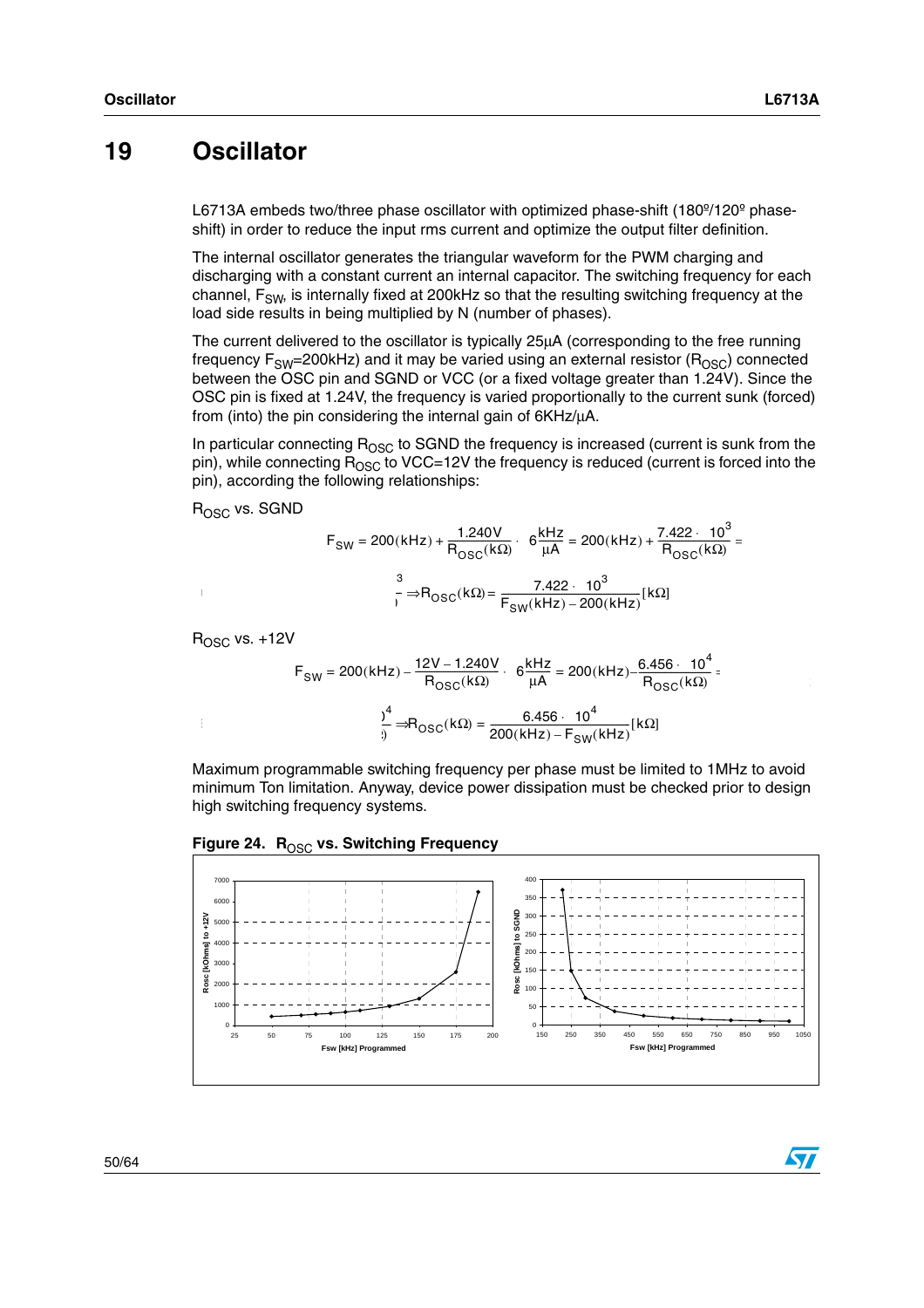# <span id="page-50-0"></span>**20 Driver section**

The integrated high-current drivers allow using different types of power MOS (also multiple MOS to reduce the equivalent  $R_{dsON}$ , maintaining fast switching transition.

The drivers for the high-side MOSFETs use BOOTx pins for supply and PHASEx pins for return. The drivers for the low-side MOSFETs use VCCDRx pin for supply and PGNDx pin for return. A minimum voltage at VCCDRx pin is required to start operations of the device. VCCDRx pins must be connected together.

The controller embodies a sophisticated anti-shoot-through system to minimize low side body diode conduction time maintaining good efficiency saving the use of Schottky diodes: when the high-side MOSFET turns OFF, the voltage on its source begins to fall; when the voltage reaches 2V, the low-side MOSFET gate drive is suddenly applied. When the lowside MOSFET turns OFF, the voltage at LGATEx pin is sensed. When it drops below 1V, the high-side MOSFET gate drive is suddenly applied.

If the current flowing in the inductor is negative, the source of high-side MOSFET will never drop. To allow the turning on of the low-side MOSFET even in this case, a watchdog controller is enabled: if the source of the high-side MOSFET doesn't drop, the low side MOSFET is switched on so allowing the negative current of the inductor to recirculate. This mechanism allows the system to regulate even if the current is negative.

The BOOTx and VCCDRx pins are separated from IC's power supply (VCC pin) as well as signal ground (SGND pin) and power ground (PGNDx pin) in order to maximize the switching noise immunity. The separated supply for the different drivers gives high flexibility in MOSFET choice, allowing the use of logic-level MOSFET. Several combination of supply can be chosen to optimize performance and efficiency of the application.

Power conversion input is also flexible; 5V, 12V bus or any bus that allows the conversion (See maximum duty cycle limitations) can be chosen freely.

 $\sqrt{2}$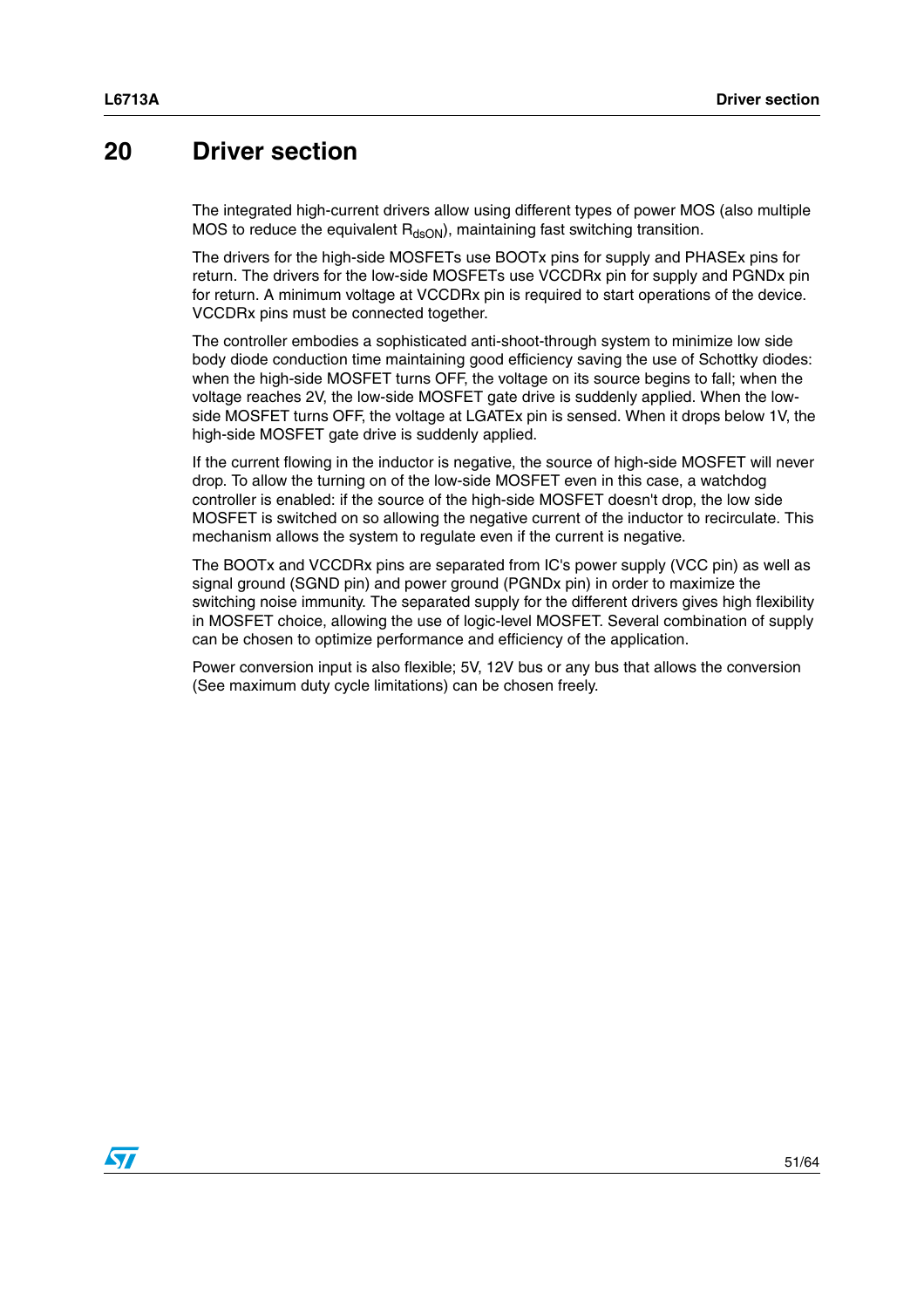# <span id="page-51-0"></span>**21 System control loop compensation**

The control loop is composed by the Current Sharing control loop [\(See Figure 9\)](#page-32-0) and the Average Current Mode control loop. Each loop gives, with a proper gain, the correction to the PWM in order to minimize the error in its regulation: the Current Sharing control loop equalize the currents in the inductors while the Average Current Mode control loop fixes the output voltage equal to the reference programmed by VID. [Figure 25](#page-51-1) shows the block diagram of the system control loop.

The system Control Loop is reported in Figure  $26$ . The current information  $I_{DROOP}$  sourced by the DROOP pin flows into  $R_{FB}$  implementing the dependence of the output voltage from the read current.

![](_page_51_Figure_5.jpeg)

#### <span id="page-51-1"></span>**Figure 25. Main control loop**

The system can be modeled with an equivalent single phase converter which only difference is the equivalent inductor L/N (where each phase has an L inductor).The Control Loop gain results (obtained opening the loop after the COMP pin):

$$
G_{\text{LOOP}}(s) = -\frac{PWM \cdot Z_F(s) \cdot (R_{\text{DROOP}} + Z_P(s))}{[Z_P(s) + Z_L(s)] \cdot \left[\frac{Z_F(s)}{A(s)} + \left(1 + \frac{1}{A(s)}\right) \cdot R_{\text{FB}}\right]}
$$

Where:

- DCR is the Inductor parasitic resistance;
- R<sub>DROOP</sub> =  $\frac{DCR}{B}$ . R<sub>FE</sub> is the equivalent output resistance determined by the droop function;  $=\frac{D U H}{R g}$ . R<sub>FE</sub>
- $Z_P(s)$  is the impedance resulting by the parallel of the output capacitor (and its ESR) and the applied load  $R_{\Omega}$ ;
- $Z_F(s)$  is the compensation network impedance;
- $Z_L(s)$  is the parallel of the N inductor impedance;
- $A(s)$  is the error amplifier gain;
- PWM =  $\frac{4}{5}$   $\frac{1}{4}$  is the PWM transfer function where ∆V<sub>OSC</sub> is the oscillator ramp amplitude and has a typical value of 3V.  $PWM = \frac{4}{5} \cdot \frac{v_{IN}}{\Delta V_{OS}}$  $=\frac{1}{5}\cdot\frac{1}{\sqrt{1-\frac{1}{2}}}\cdot\frac{1}{\sqrt{1-\frac{1}{2}}}\cdot\frac{1}{\sqrt{1-\frac{1}{2}}}\cdot\frac{1}{\sqrt{1-\frac{1}{2}}}\cdot\frac{1}{\sqrt{1-\frac{1}{2}}}\cdot\frac{1}{\sqrt{1-\frac{1}{2}}}\cdot\frac{1}{\sqrt{1-\frac{1}{2}}}\cdot\frac{1}{\sqrt{1-\frac{1}{2}}}\cdot\frac{1}{\sqrt{1-\frac{1}{2}}}\cdot\frac{1}{\sqrt{1-\frac{1}{2}}}\cdot\frac{1}{\sqrt{1-\frac{1}{2}}}\cdot\frac{1}{\sqrt{1-\frac{1}{$

![](_page_51_Picture_18.jpeg)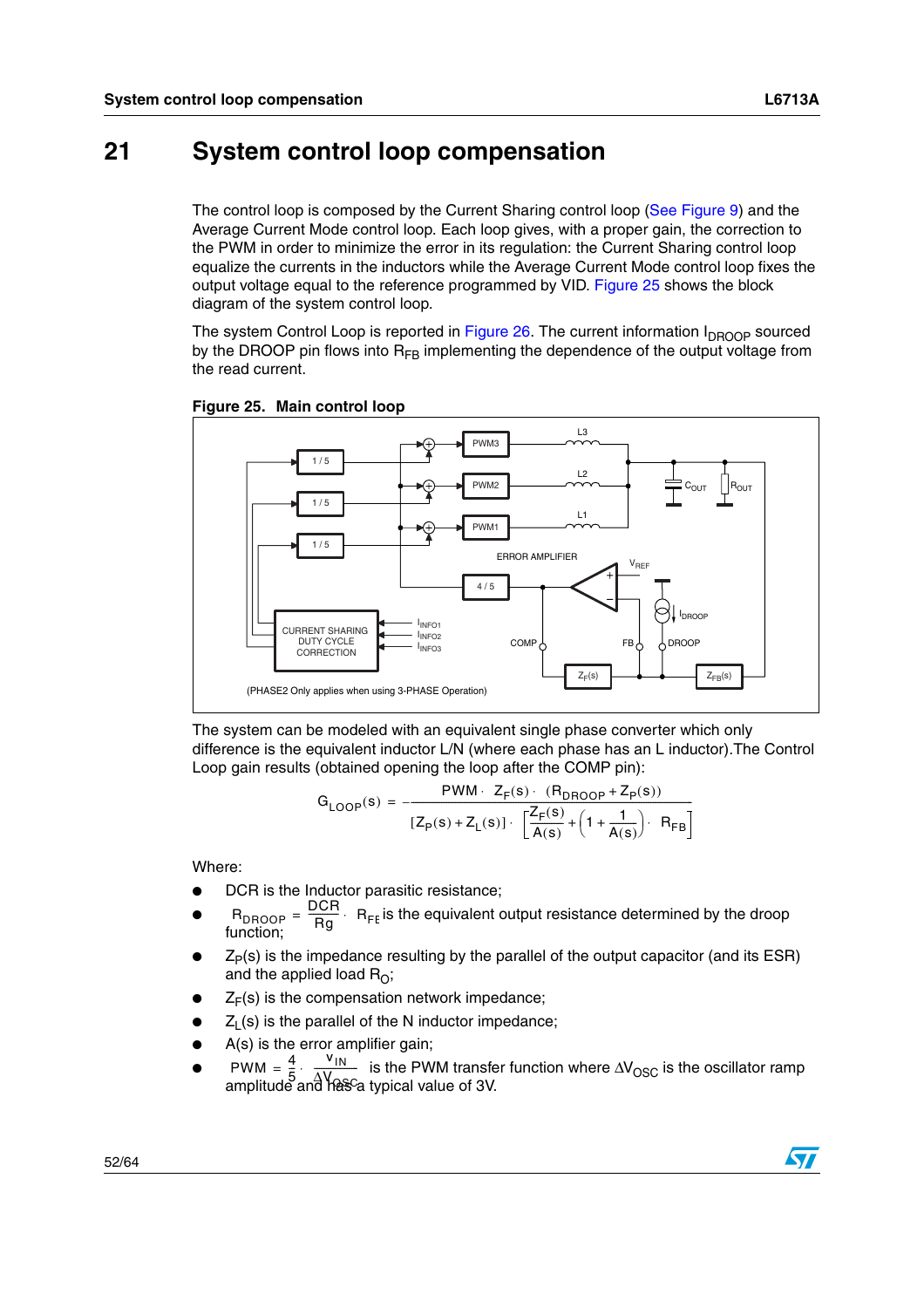Removing the dependence from the Error Amplifier gain, so assuming this gain high enough, and with further simplifications, the control loop gain results:

$$
G_{\text{LOOP}}(s) = -\frac{4}{5} \cdot \frac{v_{\text{IN}}}{\Delta v_{\text{OSC}}} \cdot \frac{z_{\text{F}}(s)}{R_{\text{FB}}} \cdot \frac{R_{\text{O}} + R_{\text{DROOP}}}{R_{\text{O}} + \frac{R_{\text{L}}}{N}} \cdot \frac{1 + s \cdot C_{\text{O}} \cdot (R_{\text{DROOP}}/R_{\text{O}} + \text{ESR})}{s^{2} \cdot C_{\text{O}} \cdot \frac{L}{N} + s \cdot \left[\frac{L}{N \cdot R_{\text{O}}} + C_{\text{O}} \cdot \text{ESR} + C_{\text{O}} \cdot \frac{R_{\text{L}}}{N}\right] + 1}
$$

The system Control Loop gain [\(See Figure 26\)](#page-52-0) is designed in order to obtain a high DC gain to minimize static error and to cross the 0dB axes with a constant -20dB/dec slope with the desired crossover frequency  $\omega$ <sub>r</sub>. Neglecting the effect of  $Z_F(s)$ , the transfer function has one zero and two poles; both the poles are fixed once the output filter is designed (LC filter resonance  $\omega_C$ ) and the zero ( $\omega_{\text{ESR}}$ ) is fixed by ESR and the Droop resistance.

<span id="page-52-0"></span>**Figure 26. Equivalent Control Loop Block Diagram (left) and Bode Diagram (right).**

![](_page_52_Figure_6.jpeg)

To obtain the desired shape an  $R_F-C_F$  series network is considered for the  $Z_F(s)$ implementation. A zero at  $\omega_F=1/R_FC_F$  is then introduced together with an integrator. This integrator minimizes the static error while placing the zero  $\alpha_F$  in correspondence with the L-C resonance assures a simple -20dB/dec shape of the gain.

In fact, considering the usual value for the output filter, the LC resonance results to be at frequency lower than the above reported zero.

Compensation network can be simply designed placing  $\alpha_F = \alpha_{\text{LC}}$  and imposing the crossover frequency  $\omega_T$  as desired obtaining (always considering that  $\omega_T$  might be not higher than 1/10th of the switching frequency  $F_{SW}$ ):

$$
R_F = \frac{R_{FB} \cdot \Delta V_{OSC}}{V_{IN}} \cdot \frac{5}{4} \cdot \omega_T \cdot \frac{L}{N \cdot (R_{DROOP} + ESR)}
$$

$$
C_F = \frac{\sqrt{C_O \cdot \frac{L}{N}}}{R_F}
$$

Moreover, it is suggested to filter the high frequency ripple on the COMP pin adding also a capacitor between COMP pin and FB pin (it does not change the system bandwidth:

$$
C_{P} = \frac{1}{2 \cdot \pi \cdot R_{F} \cdot N \cdot F_{SW}}
$$

![](_page_52_Picture_13.jpeg)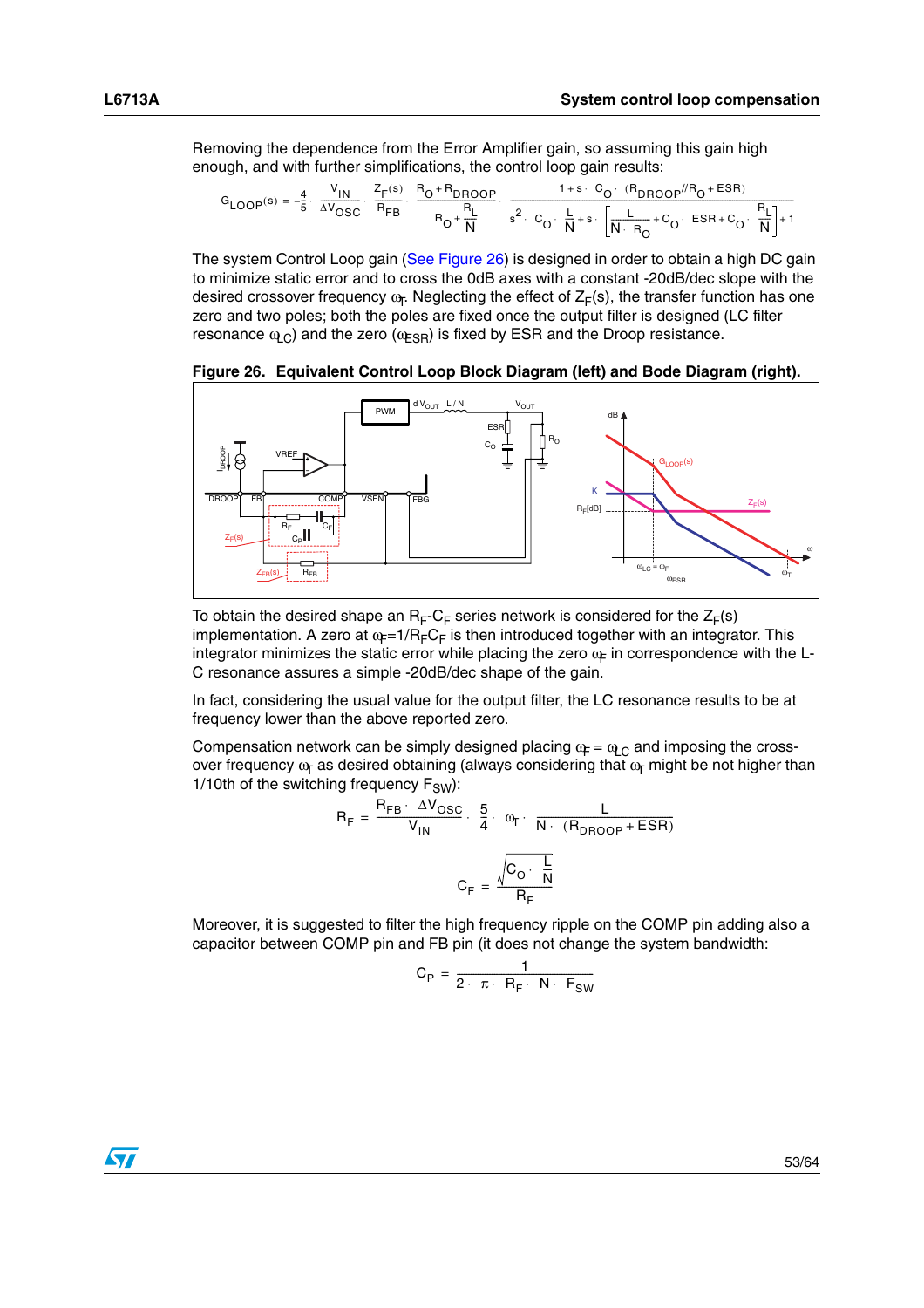# <span id="page-53-0"></span>**22 Thermal monitor**

L6713A continuously senses the system temperature through TM pin: depending on the voltage sensed by this pin, the device sets free the VR\_FAN pin as a warning and, after further temperature increase, also the VR\_HOT pin as an alarm condition.

These signals can be used to give a boost to the system fan (VR\_FAN) and improve the VR cooling, or to initiate the CPU low power state (VR\_HOT) in order to reduce the current demand from the processor so reducing also the VR temperature. In a different manner, VR\_FAN can be used to initiate the CPU low power state so reducing the processor current requirements and VR\_HOT to reset the system in case of further dangerous temperature increase.

Thermal sensors is external to the PWM control IC since the controller is normally not located near the heat generating components: it is basically composed by a NTC resistor and a proper biasing resistor  $R_{TM}$ . NTC must be connected as close as possible at the system hot-spot in order to be sure to control the hottest point of the VR.

Typical connection is reported in [Figure 27](#page-53-1) that also shows how the trip point can be easily programmed by modifying the divider values in order to cross the VR\_FAN and VR\_HOT thresholds at the desired temperatures.

Both VR\_HOT and VR\_FAN are active high and open drain outputs. Thermal Monitor function is enabled if  $V_{CC}$ >>UVLO<sub>VCC</sub>.

![](_page_53_Figure_8.jpeg)

<span id="page-53-1"></span>**Figure 27. System thermal monitor typical connections.**

![](_page_53_Picture_10.jpeg)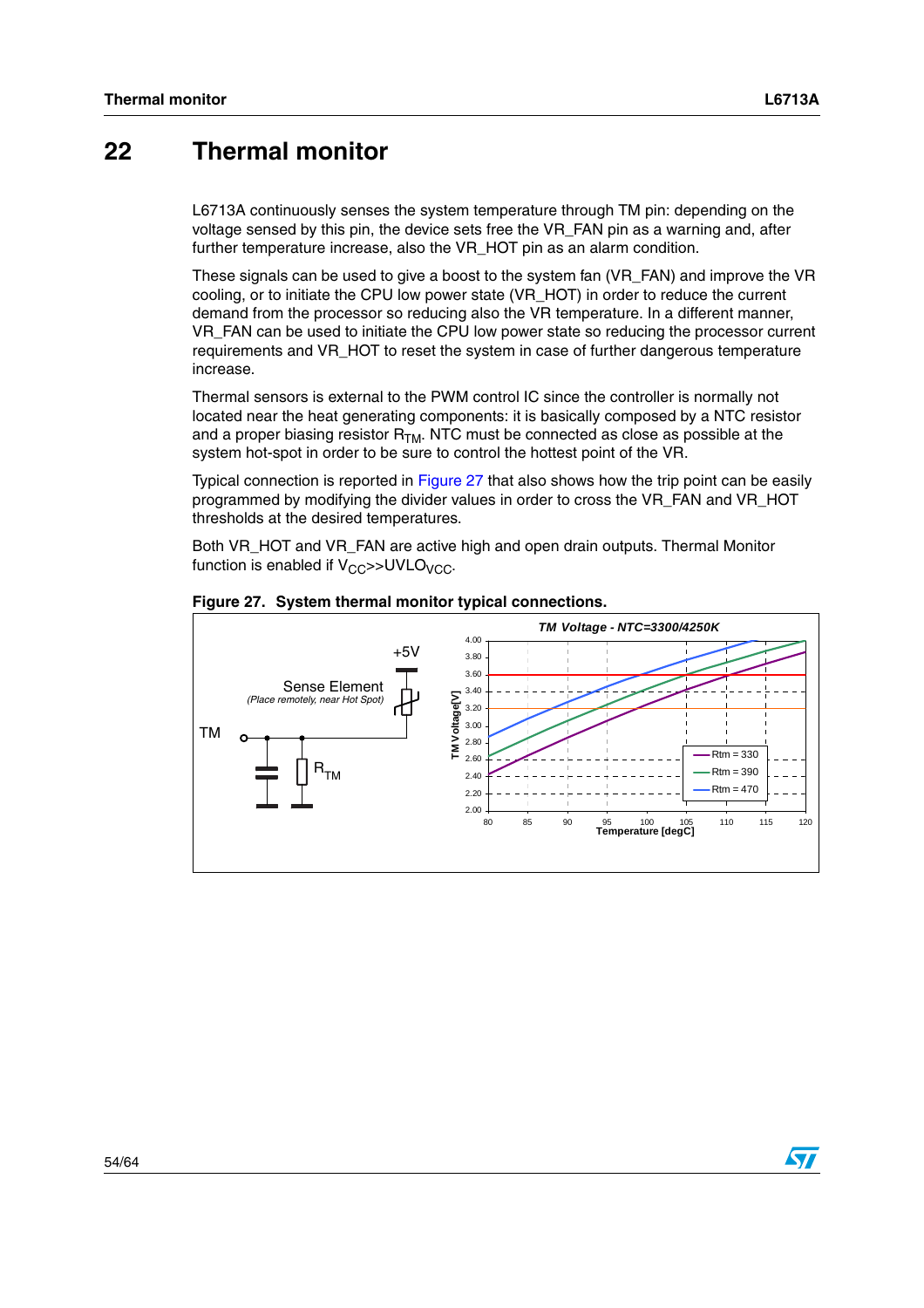# <span id="page-54-0"></span>**23 Tolerance band (TOB) definition**

Output voltage load-line varies considering component process variation, system temperature extremes, and age degradation limits. Moreover, individual tolerance of the components also varies among designs: it is then possible to define a Manufacturing Tolerance Band ( $TOB_{M\alpha\text{nu}}$ ) that defines the possible output voltage spread across the nominal load line characteristic.

TOB<sub>Manuf</sub> can be sliced into different three main categories: Controller Tolerance, External Current Sense Circuit Tolerance and Time Constant Matching Error Tolerance. All these parameters can be composed thanks to the RSS analysis so that the manufacturing variation on TOB results to be:

 $\mathsf{TOB}_{\mathsf{Manuf}}^2 = \sqrt{\mathsf{TOB}_{\mathsf{Controller}}^2 + \mathsf{TOB}_{\mathsf{Curr Sense}}^2 + \mathsf{TOB}_{\mathsf{TCMatching}}^2}$ 

Output voltage ripple ( $V_P=V_{PP}/2$ ) and temperature measurement error ( $V_{TC}$ ) must be added to the Manufacturing TOB in order to get the system Tolerance Band as follow:

 $TOB = TOB_{Manut} + V_P + V_{TC}$ 

All the component spreads and variations are usually considered at  $3\sigma$  Here follows an explanation on how to calculate these parameters for a reference L6713A application.

# <span id="page-54-1"></span>23.1 Controller tolerance (TOB<sub>Controller</sub>)

It can be further sliced as follow:

- Reference tolerance. L6713A is trimmed during the production stage to ensure the output voltage to be within  $k_{VID} = \pm 0.5\%$  ( $\pm 0.6\%$  for AMD DAC) over temperature and line variations. In addition, the device automatically adds a -19mV offset (Only for Intel Mode) avoiding the use of any external component. This offset is already included during the trimming process in order to avoid the use of any external circuit to generate this offsets and, moreover, avoiding the introduction of any further error to be considered in the TOB calculation.
- Current Reading Circuit. The device reads the current flowing across the inductor DCR by using its dedicated differential inputs. The current sourced by the VRD is then reproduced and sourced from the DROOP pin scaled down by a proper designed gain as follow:

$$
I_{DROOP} = \frac{DCR}{Rg} \cdot I_{OUT}
$$

This current multiplied by the  $R_{FB}$  resistor connected from FB pin vs. the load allows programming the droop function according to the selected DCR/Rg gain and  $R_{FR}$ resistor. Deviations in the current sourced due to errors in the current reading, impacts on the output voltage depending on the size of  $R_{FB}$  resistor. The device is trimmed during the production stage in order to guarantee a maximum deviation of  $k_{IFB} = \pm 1 \mu A$ from the nominal value.

Controller tolerance results then to be:

$$
TOB_{\text{Controller}} = \sqrt{[(VID - 19mV) \cdot k_{VID} ]^2 + (k_{\text{IDROP}} \cdot R_{FB})^2}
$$

![](_page_54_Picture_16.jpeg)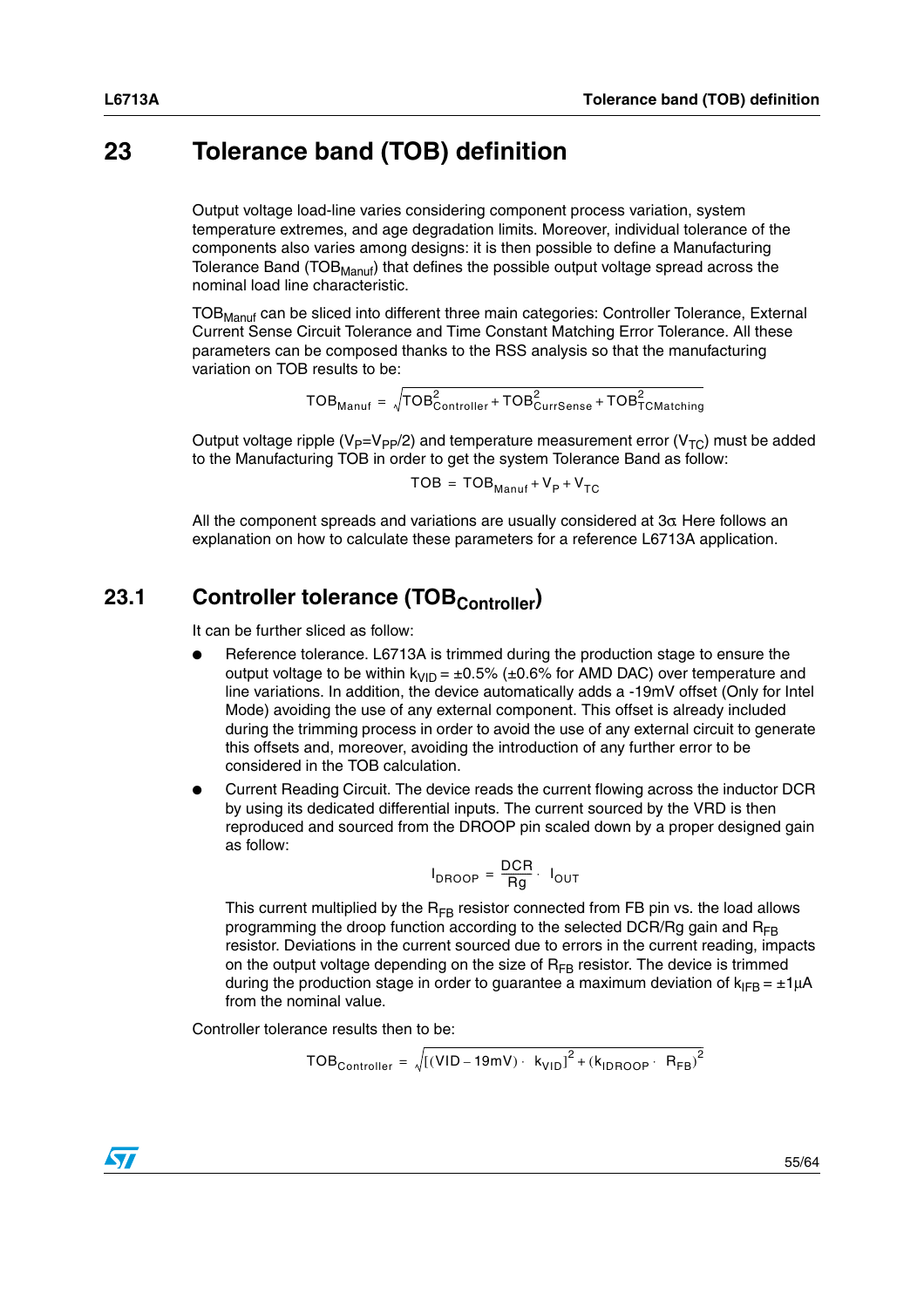### <span id="page-55-0"></span>23.2 Ext. current sense circuit tolerance (TOB<sub>CurrSense</sub>)

It can be further sliced as follow:

- Inductor DCR Tolerance  $(k_{DCR})$ . Variations in the inductor DCR impacts on the output voltage since the device reads a current that is different from the real current flowing into the sense element. As a results, the controller will source a  $I_{DROOP}$  current different from the nominal. The results will be an AVP different from the nominal in the same percentage as the DCR is different from the nominal. Since all the sense elements results to be in parallel, the error related to the inductor DCR has to be divided by the number of phases (N).
- Trans-conductance resistors tolerance ( $k_{\text{Rq}}$ ). Variations in the Rg resistors impacts in the current reading circuit gain and so impacts on the output voltage. The results will be an AVP different from the nominal in the same percentage as the Rg is different from the nominal. Since all the sense elements results to be in parallel, and so the three current reading circuits, the error related to the Rg resistors has to be divided by the number of phases (N).
- NTC Initial Accuracy ( $k_{NTC_0}$ ). Variations in the NTC nominal value at room temperature used for the thermal compensation impacts on the AVP in the same percentage as before. In addition, the benefit of the division by the number of phases N cannot be applied in this case.
- NTC Temperature Accuracy ( $k_{\text{NTC}}$ ). NTC variations from room to hot also impacts on the output voltage positioning. The impact is bigger as big is the temperature variation from room to hot  $(ΔT)$ .

All these parameters impacts the AVP, so they must be weighted on the maximum voltage swing from zero load up to the maximum electrical current  $(V_{AVP})$ . Total error from external current sense circuit results:

$$
TOB_{\text{Curresense}} = \sqrt{V_{AVP}^2 \cdot \left[\frac{k_{DCR}^2}{N} + \frac{k_{Rg}^2}{N} + k_{NTC0}^2 + \left(\frac{\alpha \cdot \Delta T \cdot k_{NTC}}{DCR}\right)^2\right]}
$$

# <span id="page-55-1"></span>23.3 Time constant matching error tolerance (TOB<sub>TCMatching</sub>)

- Inductance and capacitance Tolerance  $(k_L, k_C)$ . Variations in the inductance value and in the value of the capacitor used for the Time Constant Matching causes over/under shoots after a load transient appliance. This impacts the output voltage and then the TOB. Since all the sense elements results to be in parallel, the error related to the time constant mismatch has to be divided by the number of phases (N).
- Capacitance Temperature Variations ( $k<sub>Ct</sub>$ ). The capacitor used for time constant matching also vary with temperature ( $\Delta T_C$ ) impacting on the output voltage transients ad before. Since all the sense elements results to be in parallel, the error related to the time constant mismatch has to be divided by the number of phases (N).

All these parameters impact the Dynamic AVP, so they must be weighted on the maximum dynamic voltage swing  $(I_{dyn})$ . Total error due to time constant mismatch results:

$$
TOB_{TCMatching} = \sqrt{V_{AVPDyn}^2 \cdot \frac{k_L^2 + k_C^2 + (k_{Ct} \cdot \Delta TC)^2}{N}}
$$

![](_page_55_Picture_16.jpeg)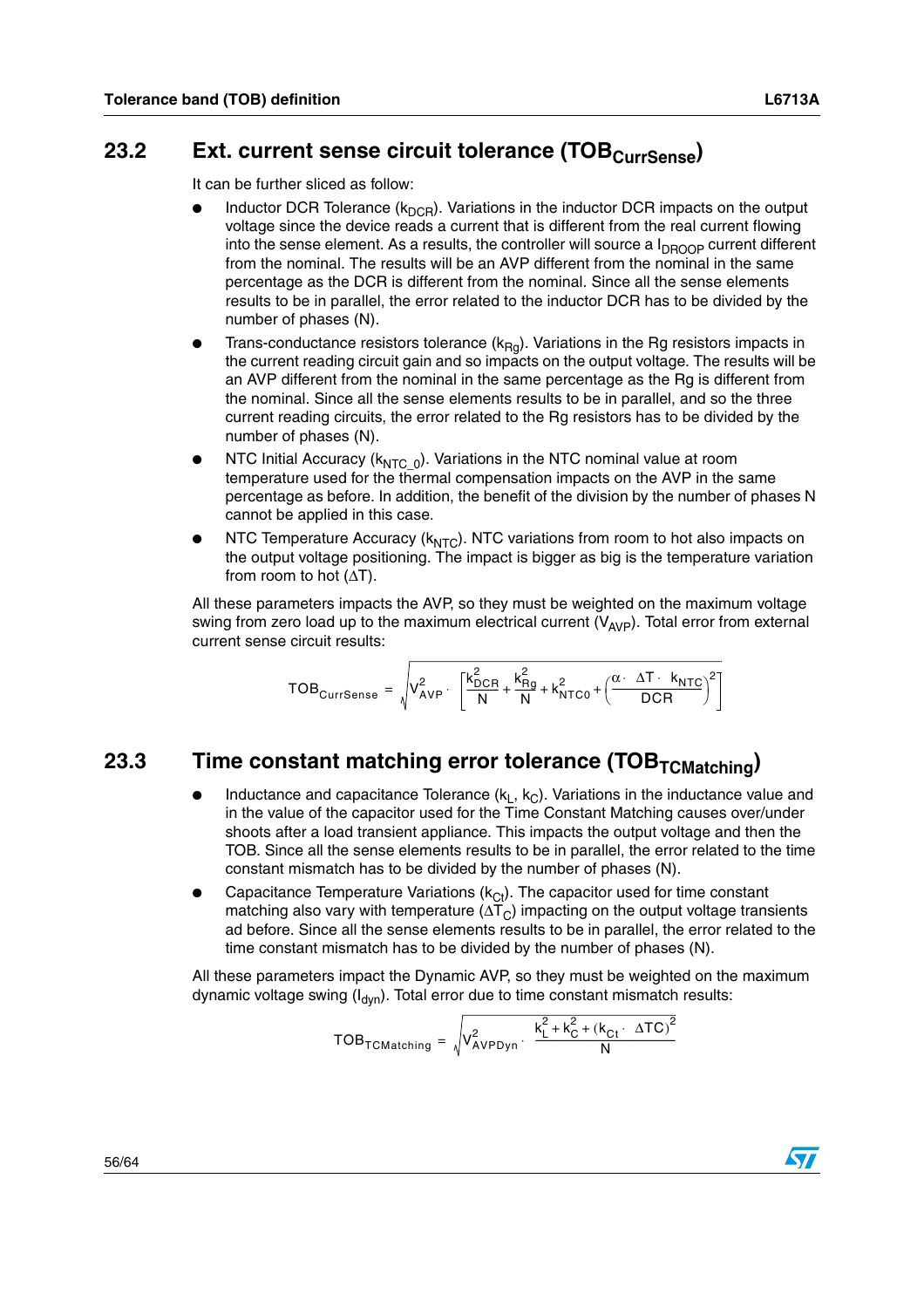# <span id="page-56-0"></span>**23.4** Temperature measurement error (V<sub>TC</sub>)

Error in the measured temperature (for thermal compensation) impacts on the output regulated voltage since the correction form the compensation circuit is not what required to keep the output voltage flat.

The measurement error ( $\varepsilon_{\text{Temp}}$ ) must be multiplied by the copper temp coefficient (α) and compared with the sensing resistance (R<sub>SENSE</sub>): this percentage affects the AVP voltage as follow:

$$
V_{TC} = \frac{\alpha \cdot \ \varepsilon_{Temp}}{R_{SENSE}} \cdot \ V_{AVP}
$$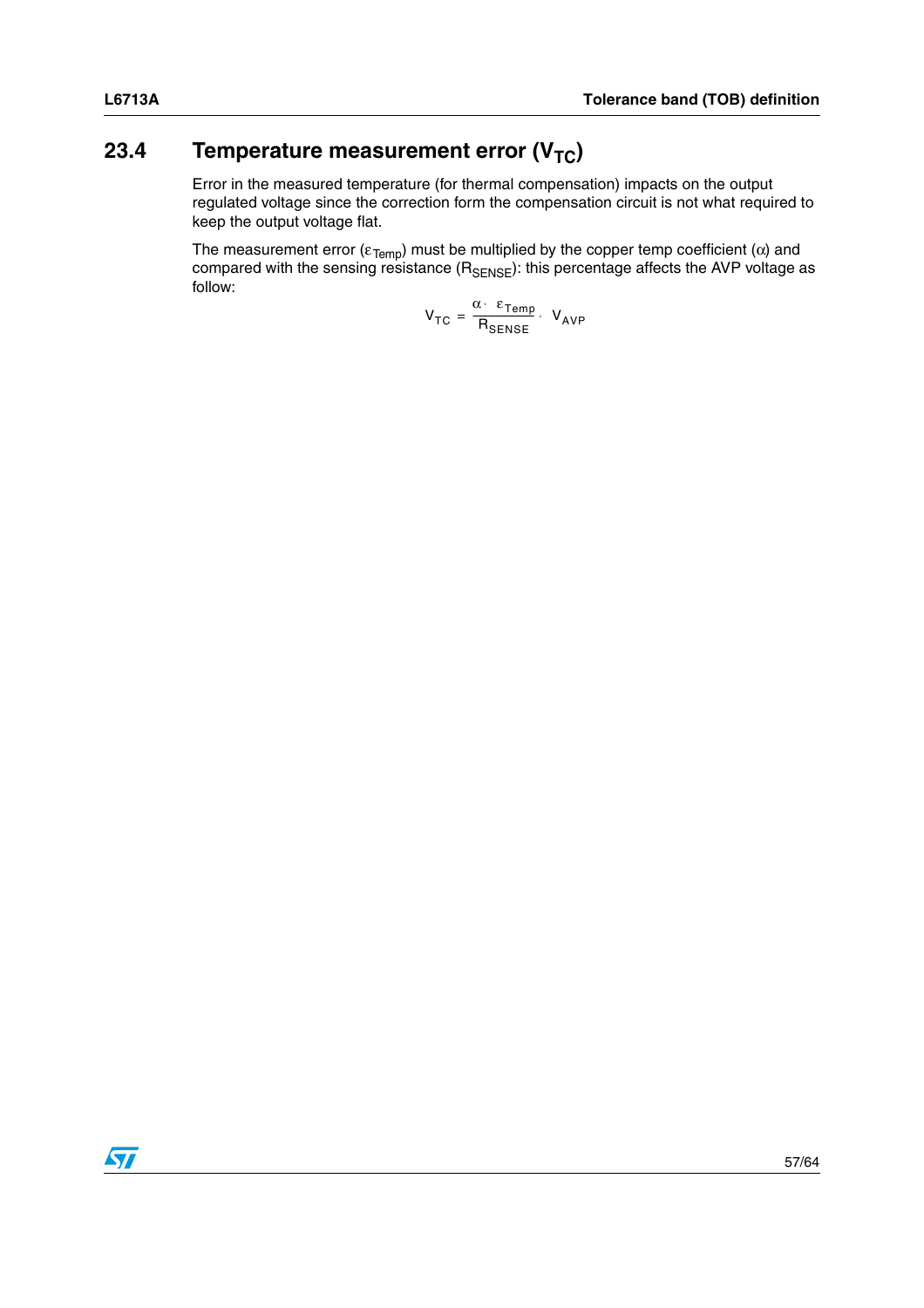# <span id="page-57-0"></span>**24 Layout guidelines**

Since the device manages control functions and high-current drivers, layout is one of the most important things to consider when designing such high current applications. A good layout solution can generate a benefit in lowering power dissipation on the power paths, reducing radiation and a proper connection between signal and power ground can optimize the performance of the control loops.

Two kind of critical components and connections have to be considered when layouting a VRM based on L6713A: power components and connections and small signal components connections.

### <span id="page-57-1"></span>**24.1 Power components and connections**

These are the components and connections where switching and high continuous current flows from the input to the load. The first priority when placing components has to be reserved to this power section, minimizing the length of each connection and loop as much as possible. To minimize noise and voltage spikes (EMI and losses) these interconnections must be a part of a power plane and anyway realized by wide and thick copper traces: loop must be anyway minimized. The critical components, i.e. the power transistors, must be close one to the other. The use of multi-layer printed circuit board is recommended.

[Figure 28](#page-58-1) shows the details of the power connections involved and the current loops. The input capacitance  $(C_{\text{IN}})$ , or at least a portion of the total capacitance needed, has to be placed close to the power section in order to eliminate the stray inductance generated by the copper traces. Low ESR and ESL capacitors are preferred, MLCC are suggested to be connected near the HS drain.

Use proper VIAs number when power traces have to move between different planes on the PCB in order to reduce both parasitic resistance and inductance. Moreover, reproducing the same high-current trace on more than one PCB layer will reduce the parasitic resistance associated to that connection.

Connect output bulk capacitor as near as possible to the load, minimizing parasitic inductance and resistance associated to the copper trace also adding extra decoupling capacitors along the way to the load when this results in being far from the bulk capacitor bank.

Gate traces must be sized according to the driver RMS current delivered to the power MOSFET. The device robustness allows managing applications with the power section far from the controller without losing performances. External gate resistors help the device to dissipate power resulting in a general cooling of the device. When driving multiple MOSFETs in parallel, it is suggested to use one resistor for each MOSFET.

![](_page_57_Picture_12.jpeg)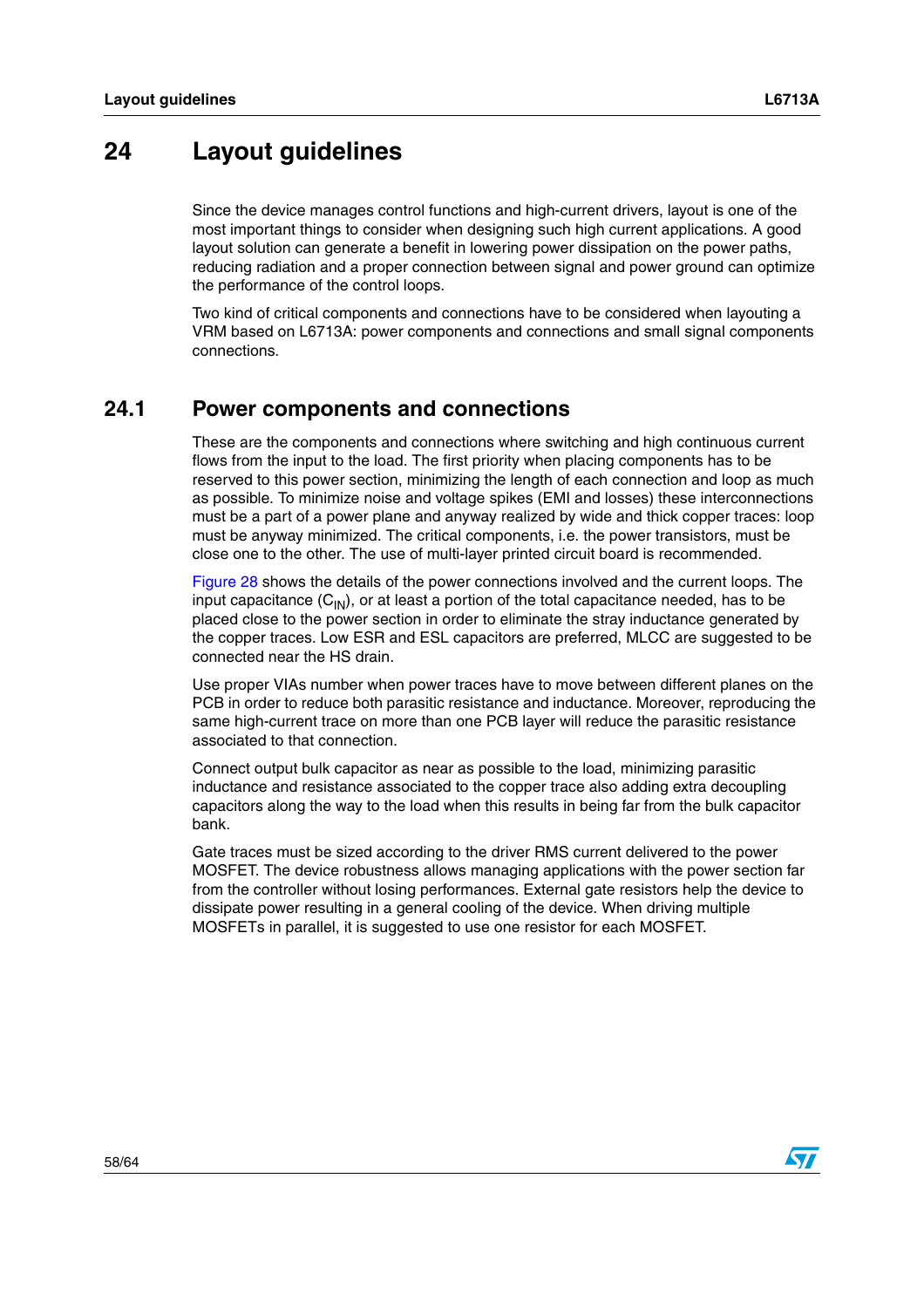### <span id="page-58-0"></span>**24.2 Small signal components and connections**

These are small signal components and connections to critical nodes of the application as well as bypass capacitors for the device supply ([See Figure 28\)](#page-58-1). Locate the bypass capacitor (VCC, VCCDRx and Bootstrap capacitor) close to the device and refer sensible components such as frequency set-up resistor  $R_{\text{OSC}}$ , over current resistor  $R_{\text{OCP}}$  and OVP resistor R<sub>OVP</sub> to SGND. Star grounding is suggested: connect SGND to PGND plane in a single point to avoid that drops due to the high current delivered causes errors in the device behavior.

**Warning: Boot Capacitor Extra Charge. Systems that do not use Schottky diodes might show big negative spikes on the phase pin. This spike can be limited as well as the positive spike but has an additional consequence: it causes the bootstrap capacitor to be over-charged. This extra-charge can cause, in the worst case condition of maximum input voltage and during particular transients, that boot-to-phase voltage overcomes the abs. max. ratings also causing device failures. It is then suggested in this cases to limit this extracharge by adding a small resistor in series to the boot diode (one resistor can be enough for all the three diodes if placed upstream the diode anode, [See Figure 28\)](#page-58-1) and by using standard and low-capacitive diodes.**

![](_page_58_Figure_5.jpeg)

#### <span id="page-58-1"></span>**Figure 28. Power connections and related connections layout (same for all phases).**

Remote Sensing Connection must be routed as parallel nets from the FB/VSEN pins to the load in order to avoid the pick-up of any common mode noise. Connecting these pins in points far from the load will cause a non-optimum load regulation, increasing output tolerance.

Locate current reading components close to the device. The PCB traces connecting the reading point must use dedicated nets, routed as parallel traces in order to avoid the pick-up of any common mode noise. It's also important to avoid any offset in the measurement and, to get a better precision, to connect the traces as close as possible to the sensing elements. Symmetrical layout is also suggested. Small filtering capacitor can be added, near the controller, between  $V_{OUT}$  and SGND, on the CSx- line to allow higher layout flexibility.

![](_page_58_Picture_9.jpeg)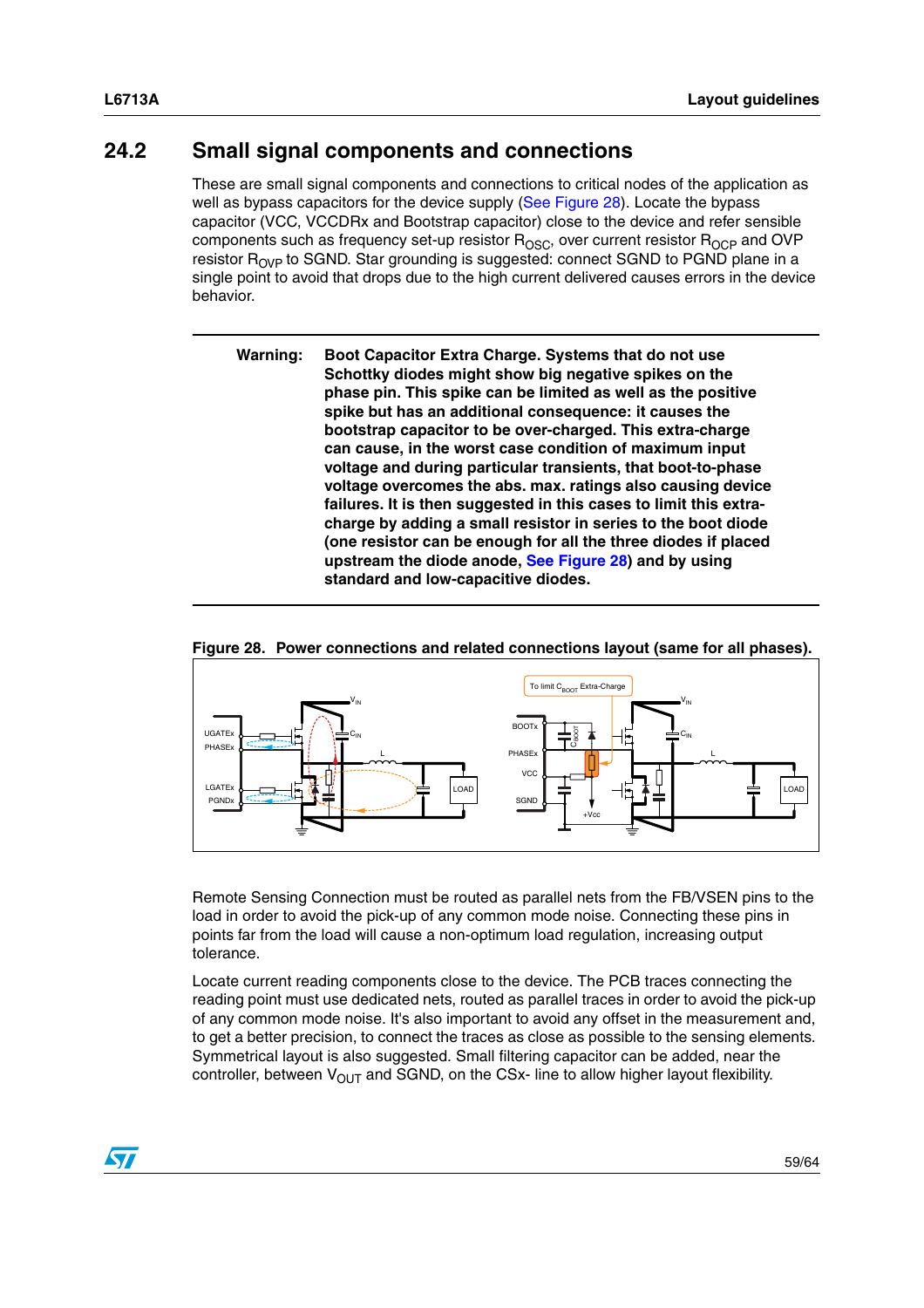# <span id="page-59-0"></span>**25 Embedding L6713A - based VR**

When embedding the VRD into the application, additional care must be taken since the whole VRD is a switching DC/DC regulator and the most common system in which it has to work is a digital system such as MB or similar. In fact, latest MB has become faster and powerful: high speed data bus are more and more common and switching-induced noise produced by the VRD can affect data integrity if not following additional layout guidelines. Few easy points must be considered mainly when routing traces in which high switching currents flow (high switching currents cause voltage spikes across the stray inductance of the trace causing noise that can affect the near traces):

Keep safe guarding distance between high current switching VRD traces and data buses, especially if high-speed data bus to minimize noise coupling.

Keep safe guard distance or filter properly when routing bias traces for I/O sub-systems that must walk near the VRD.

Possible causes of noise can be located in the PHASE connections, MOSFET gate drive and Input voltage path (from input bulk capacitors and HS drain). Also PGND connections must be considered if not insisting on a power ground plane. These connections must be carefully kept far away from noise-sensitive data bus.

Since the generated noise is mainly due to the switching activity of the VRM, noise emissions depend on how fast the current switches. To reduce noise emission levels, it is also possible, in addition to the previous guidelines, to reduce the current slope by properly tuning the HS gate resistor and the PHASE snubber network.

![](_page_59_Picture_9.jpeg)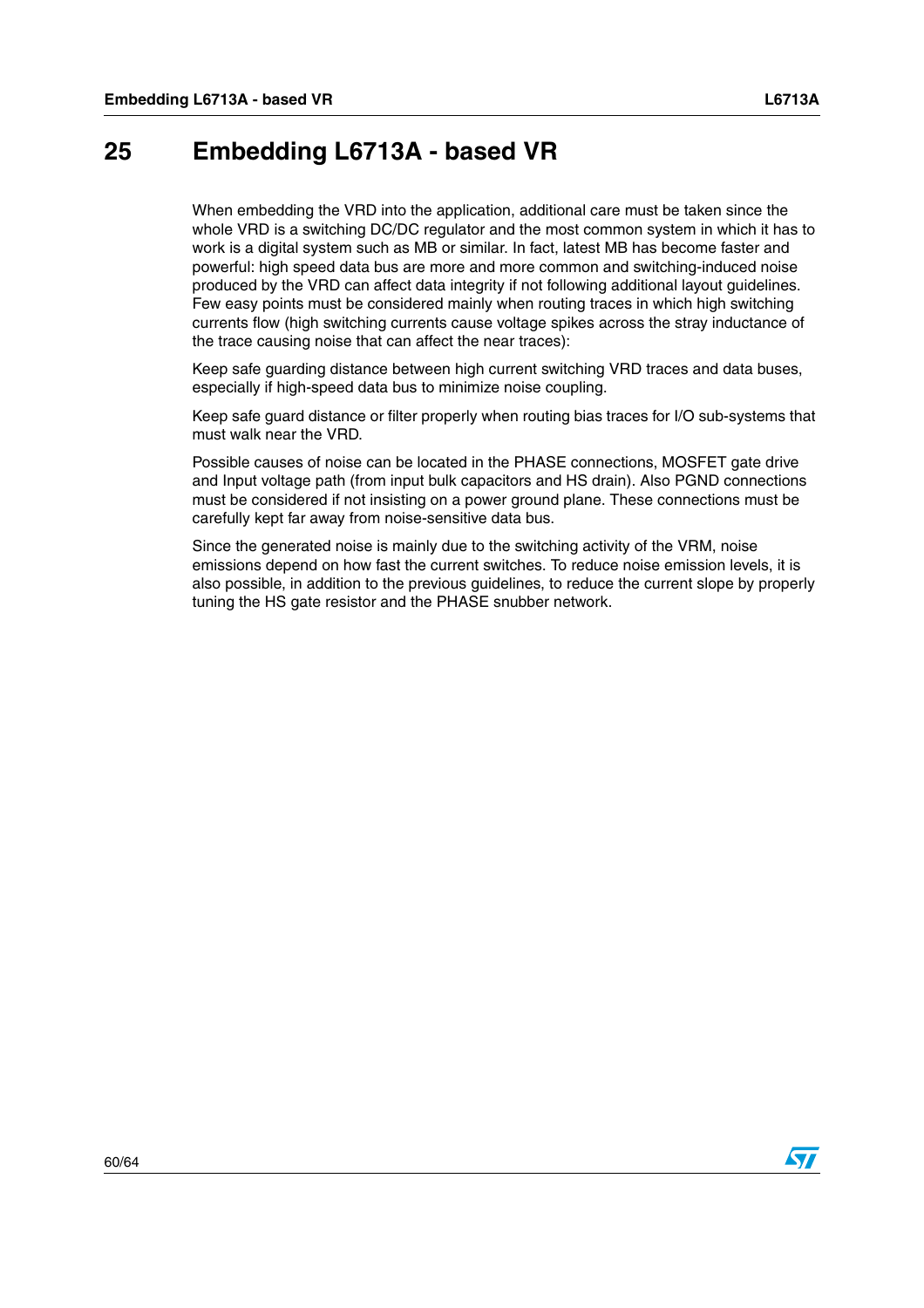# <span id="page-60-0"></span>**26 Mechanical data**

In order to meet environmental requirements, ST offers these devices in ECOPACK® packages. These packages have a Lead-free second level interconnect . The category of second level interconnect is marked on the package and on the inner box label, in compliance with JEDEC Standard JESD97. The maximum ratings related to soldering conditions are also marked on the inner box label. ECOPACK is an ST trademark. ECOPACK specifications are available at: www.st.com

![](_page_60_Picture_4.jpeg)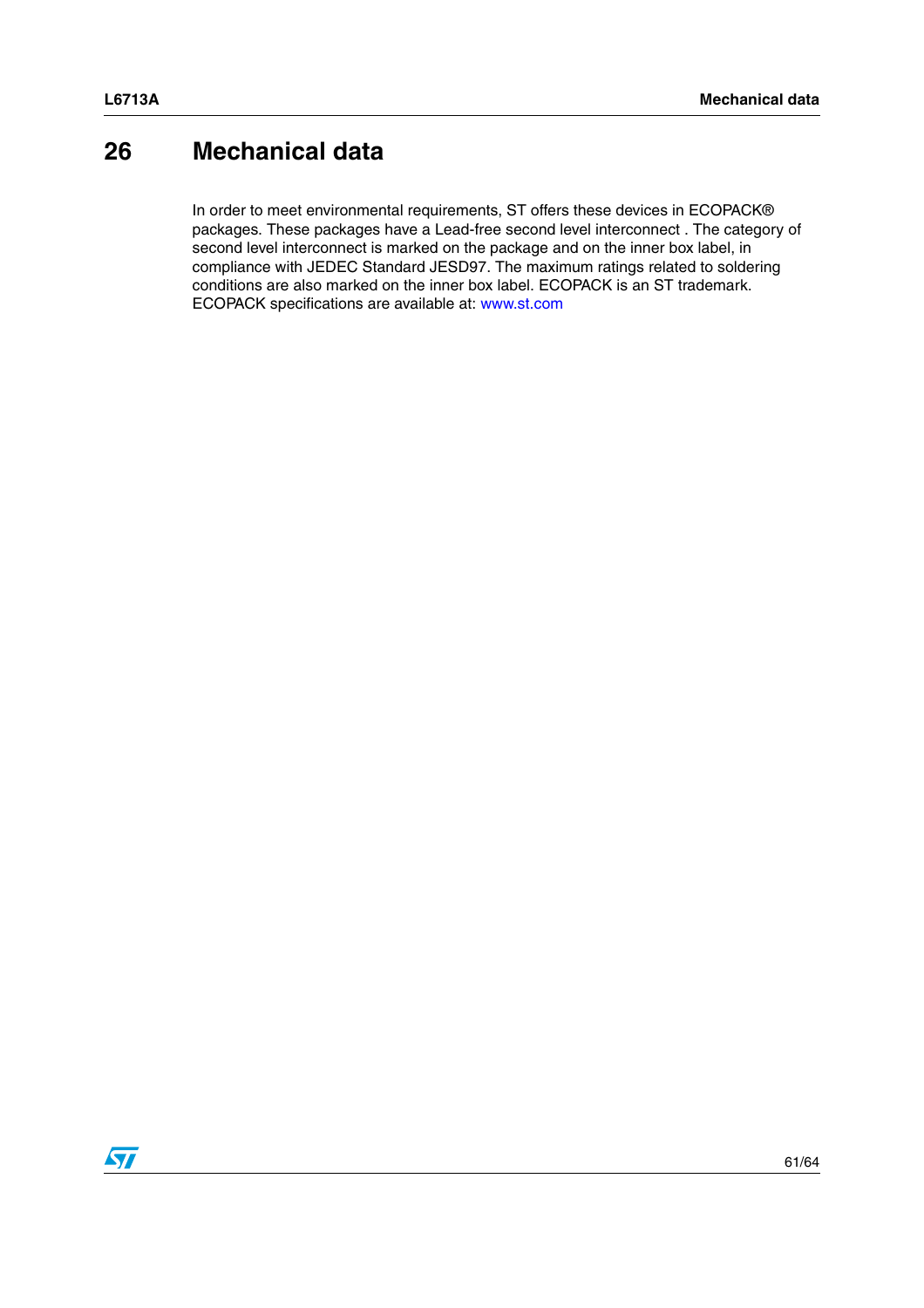$\sqrt{2}$ 

| Dim.           |             | mm.         |       | inch        |             |           |  |
|----------------|-------------|-------------|-------|-------------|-------------|-----------|--|
|                | Min.        | Typ.        | Max.  | Min.        | Typ.        | Max.      |  |
| $\mathsf{A}$   |             |             | 1.20  |             |             | 0.0472    |  |
| A1             | 0.05        |             | 0.15  | 0.002       |             | 0.006     |  |
| A2             | 0.95        | 1.00        | 1.05  | 0.0374      | 0.0393      | 0.0413    |  |
| b              | 0.17        | 0.22        | 0.27  | 0.0066      | 0.0086      | 0.0086    |  |
| C              | 0.09        |             | 0.20  | 0.0035      |             | 0.0078    |  |
| D              | 11.80       | 12.00       | 12.20 | 0.464       | 0.472       | 0.480     |  |
| D <sub>1</sub> | 9.80        | 10.00       | 10.20 | 0.386       | 0.394       | 0.401     |  |
| D <sub>2</sub> | 3.50        |             | 6.10  | 0.1378      |             | 0.2402    |  |
| D <sub>3</sub> |             | 7.50        |       |             | 0.295       |           |  |
| E              | 11.80       | 12.00       | 12.20 | 0.464       | 0.472       | 0.480     |  |
| E1             | 9.80        | 10.00       | 10.20 | 0.386       | 0.394       | 0.401     |  |
| E <sub>2</sub> | 3.50        |             | 6.10  | 0.1378      |             | 0.2402    |  |
| E <sub>3</sub> |             | 7.50        |       |             | 0.295       |           |  |
| e              |             | 0.50        |       |             | 0.0197      |           |  |
| L              | 0.45        | 0.60        | 0.75  | 0.0177      | 0.0236      | 0.0295    |  |
| L1             |             | 1.00        |       |             | 0.0393      |           |  |
| k              | $0^{\circ}$ | $3.5^\circ$ | 7°    | $0^{\circ}$ | $3.5^\circ$ | $7^\circ$ |  |
| ccc            |             |             | 0.080 |             |             | 0.0031    |  |

<span id="page-61-0"></span>**Table 14. TQFP64 Mechanical Data**

### **Figure 29. Package Dimensions**

![](_page_61_Figure_5.jpeg)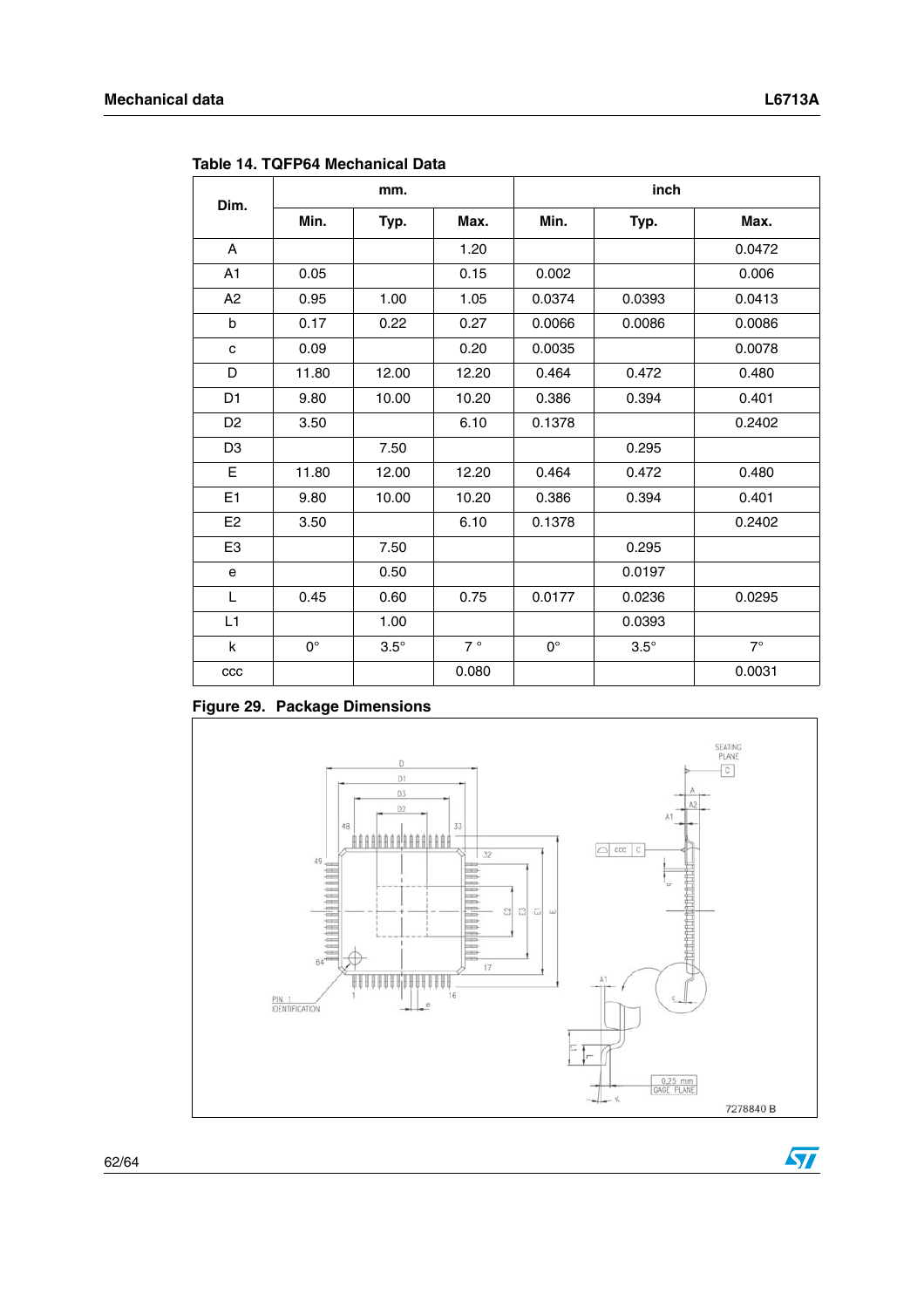# <span id="page-62-0"></span>**27 Revision history**

**Table 15. Revision history**

| <b>Date</b> | <b>Revision</b> | <b>Changes</b>                                                                       |
|-------------|-----------------|--------------------------------------------------------------------------------------|
| 03-Mar-2006 |                 | Initial release.                                                                     |
| 07-Nov-2006 | 2               | Updated D2 and E2 exposed tab measures in Table 14: TQFP64<br><b>Mechanical Data</b> |

![](_page_62_Picture_5.jpeg)